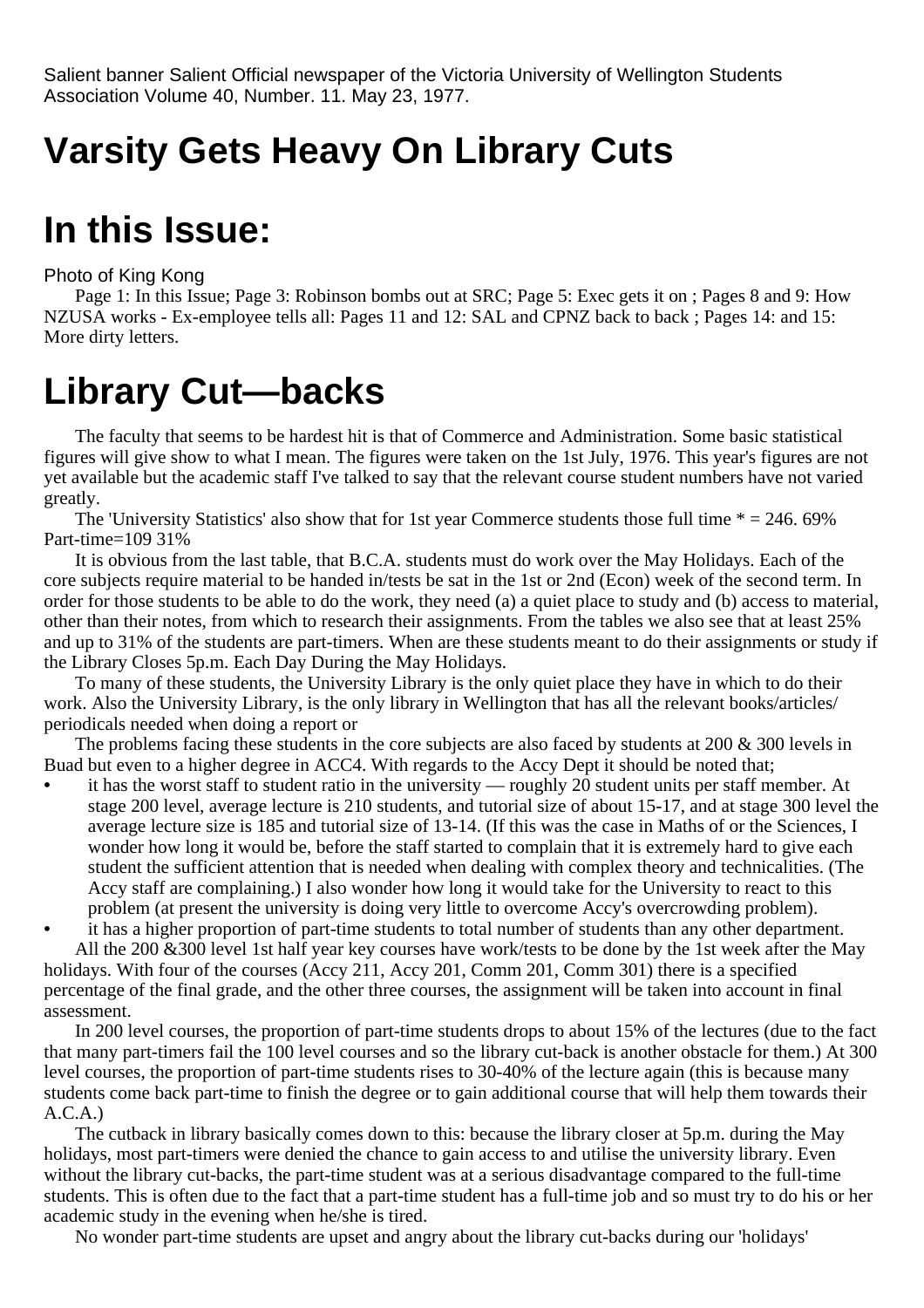(Holidays for whom?)

Do you also realise that it is only five weeks to finals! Yes — that's right! With commerce courses, they are mostly 6 credit, half year courses. Due to the short-length of these courses, the pressure on students is on from the start. To close the library early at night before these examinations is just ludicrous. In fact I believe the first half year is harder than the second half for commerce students. With examinations, there is a 2 day (c. f. 2) weeks attend of year) between end of lectures and start of exams. The exams are squeezed into one week (c.f. 3½ weeks at end of the year) Of course, due to the benevolence of the University, we have the last Thursday and Friday off of the study break, before another set of courses start again.

It is little wonder that the Bursaries Committee of Prof Board comes to the conclusion that it takes the average student four years to do a three year course. It looks as if the Library Committee wants to keep it that way.

We demand that we have access to our library during our 'holidays' so that we can study and research essays that must be completed and handed in straight after the holidays. It is little wonder that we are pissed off and we want to see the cut-backs to the library hours in the August holidays, abolished.

P.S. If you are pissed off about the library cut back and how it affected you, don't just tell your mates, tell your lecturer, she/he most probably will agree with you. Also tell your Association so that we can act as one when trying to talk sense into the 'far sighted' and 'progressive' library committee. — Tom Duggan

# **Sociology.**

At a meeting of sosc 101 tutorial reps and staff held late last term, it was decided that student representation would be in the form of an elected representative Sinader Katz, aided by Vars Gavriel, Lynne Hancock and Chris Russell (assistant representatives.) These representatives have been allowed the use of a room at 6 Clermont Tce (opposite No. 10) and will be available for students to come and discuss problems, hassles or anything else concerning the course in general, at the following times.

Also the tutorial representative is required to attend staff meetings of the department, with full voting and speaking rights. Anyone else interested may attend. The most important outcome of the last meeting, held during the May break, was the decision to split the Department of Sociology and Social Work into two separate departments Department of Sociology and the Department of Social Work. This should be beneficial to the Sociology Department as its staff/student ratio becomes more, and it will be able to get more staff and funds to improve its general functioning, whereas before its funds and staff requirements were considered with the Social Work Department, and it appeared to be better off than it actually was.

Another item of interest was a statistical examination of sosc 101 (1976) pass rates. Only 18% failed the course, including those who dropped out. But of those who passed only 6% got A grades. — V. Gavriel.

## **Newsheet**

NEWSHEET MONDAY MAY 23. 12 NOON Mass at this time every week at Room No 1, 24 Kelburn Parade. All welcome. 1. 10p.m. 'The Triangle' by James Saunders presented by Drama Soc in the Union Hall Admission by donation. 3p.m. Meeting to discuss bursary action in the Board Room. 7.30p.m. Squash Club: important meeting to discuss inter club and constitution. (They don't say where — try Lounge and Smoking Room.) TUESDAY MAY 24. 12 NOON Radio Active news team meeting to discuss 2nd term and \$10 deal. All interested in being on news team during August holidays welcome — Radio Active Studio. 12-2p. m. Young Socialist literature table in the main foyer. 2.15p.m. Union films: 'The Phantom of Liberte by Luis Bunuel. Memorial Theatre. 4.30p.m. Pottery class at "Pottery House" — 54 Adams Tce. Any enquiries ph Pippa 888-285. Run by your own student club. All welcome — especially beginners. 5-7p.m. Scottish country dancing. Union Hall. All welcome. Join the fun and get warm too. 8p.m. Philosophy Society meeting: "What is Geography?" as a philosophical question, by John Patterson. Discussion, tea, coffee, after. Conference Room, 6th Floor, Easterfield Building. WEDNESDAY MAY 25. 1p.m. Mass is celebrated each week at this time. RB 819. 1p.m.&3p.m. Pottery classes. All welcome especially beginners. "Pottery House" Adams Tce. Enquiries to Pippa ph 888-285. 5p.m. Wine and cheese evening for staff and students (2nd, 3rd 4th years in particular.) Organised by the English Club. Admission \$1.50. (Non alcoholic drinks will also be available.) 8p.m. AGM of new Dionysian club for students with classical interests. Wine and a Roman supper will be served. (Charge for supper and membership — \$1.) THURSDAY MAY 26. 12.10p.m. 'The Triangle' by James Saunders. Union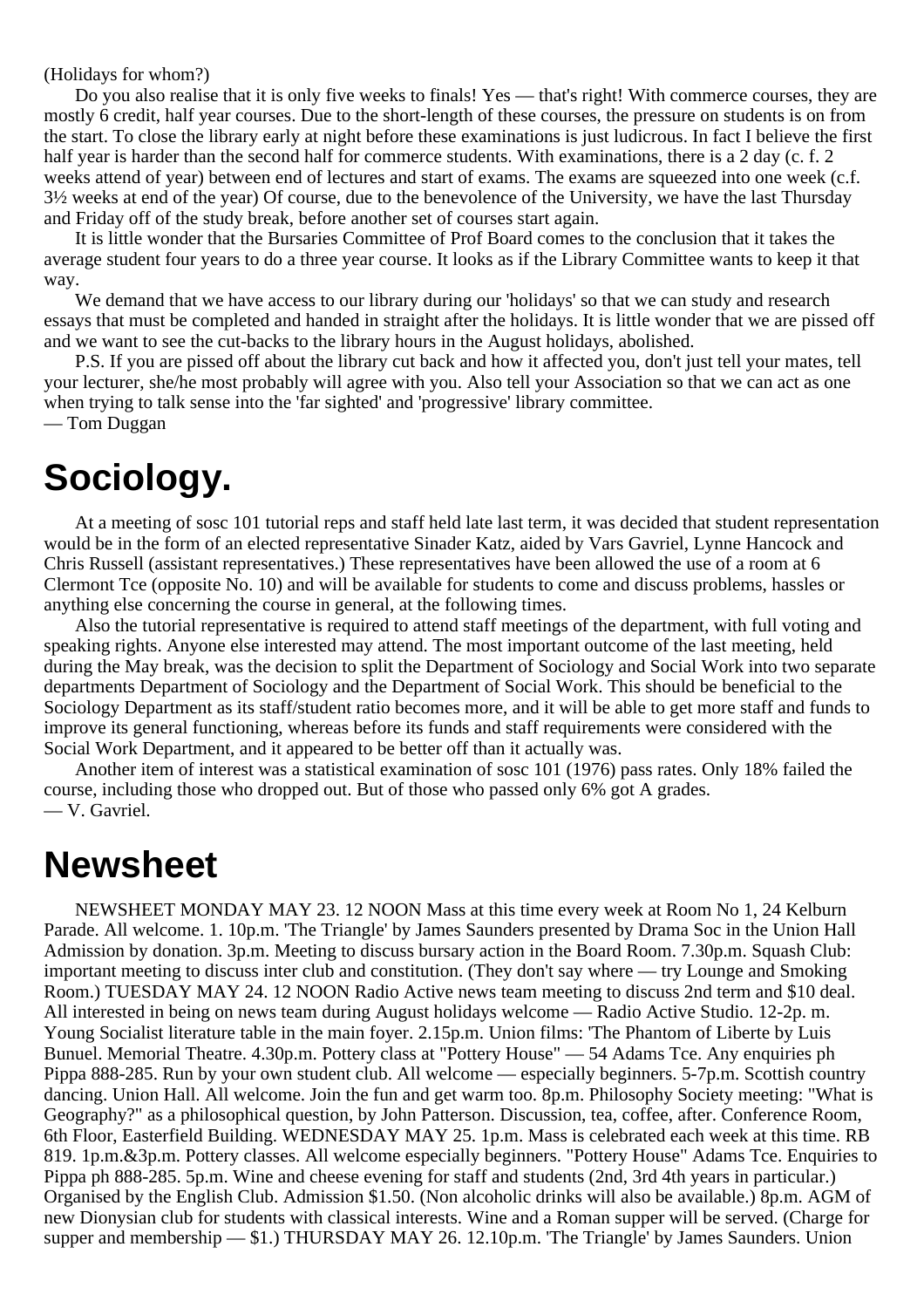Hall. 5p.m. Union films "The Graduate"' Memorial Theatre. 5.05p.m. Weekly mass and tea. Lounge, Ramsey House, 36 Kelburn Pde. 5.30p.m. Pottery classes at "Pottery House" Adams Tce. All welcome — Enquiries ph Pippa 888-285. 7.30p.m. Gay Liberation meeting. Join us and help fight for gay rights. All gay men and women welcome. Smoking Room. 8p.m. Young Socialists discussion: Socialists and the abortion movement — all welcome. Lounge. FRIDAY MAY 27. 12.10p.m. Drama Soc play: 'The Triangle' by James Saunders. Union Hall. Admission by donation. 12 NOON Marxism and the University David Beggood Memorial Theatre. 9-1p.m. Association Hop. Watch notice boards for details 8-11.30p.m. Maths and Physics Society Wine and Cheese Evening, Lounge and Smoking Room. Tickets \$2.00 from committee members in the information science department honours room. SATURDAY MAY 28. 1.30-5.30p.m. Seminar on Angola — Soviet colony or new independent nation?" — "Cuban intervention — in whose interest?" — "FNLA and UNITA forerunners for US imperialism?" Organised by Wellington Anti-Apartheid Plenary. Registration \$1 for students. All welcome. SUNDAY MAY 29. 2p.m. Screen printing classes run by the visual arts club. 61 Fairlie Tce. All welcome. Enquiries to Pippa ph 888-285. 2p.m. Painting/life drawing classes run by the Visual Arts Club. We provide tutor, etc. All welcome especially beginners. Ph Pippa 888-285 for more details. NEXT WEEK WEDNESDAY JUNE 1. Sociology staff/ student party. All clubs may put notices in news sheet. Deadline is 12 noon Thursday in the Students Association Office. No late entries accepted.

## **Middle East at SRC**

#### SRC image showing raised hands

S.R.C. opened on time as usual at 12.30 p.m. After reminding the meeting that agendas and minutes of the infamous 'Capping S.R.C.' were available and watching the resultant scrum, Lindy Cassidy flew through the agenda and on to Matters Arising which is when things really got going.

It was moved by Bruce Robinson "That VUWSA rescind all previous Middle East policy and (a) Endorse NZUSA motion 123 and also (b) That VUWSA support the claim of the Palestine Liberation Organisation to be the legitimate national authority of the Palestine people and:(c) Support the establishment of a democratic secular state in the whole of the Palestine area.'

This had somehow been passed at the Capping SRC and he now moved that it be recommitted for discussion. He also made the observation that "he had a strange feeling some might disagree with it." What a bright boy - let's give him a chocolate fish — because the debate was very hot, ranging from the extremely emotive (e.g. P.L.O. hijack, kidnap, murder, extort funds) to the extremely cool (e.g. 6,000,000 Jews killed in 1940 have fuck all to do with the people here) and at times degenerating into name-slinging matches between the pro-P.L.O. and the pro-Zionist.

### **Plo or Not?**

Basically the pro-P.L.O. group felt that what is needed to solve the Middle East conflict is "establishment of a democratic secular state in the whole of the Palestine area" and the pro-zionist group felt that this could not work because of the conflict of culture between the Palestinians and the Jews and because it had been expressly stated in the P.L.O. Constitution that the Palestinians would not consent to occupy the land that is now Israel while the Jews are still living there.

Part (a) of the motion was then put and passed to be followed by the substantial loss of Part (b). Then the most controversial area of the motion, Part (c), came up and was promptly drowned in a sea of amendments;

Moved Norman/Richardson. "That this association supports the right of the Palestine people to achieve self-government in the form they wish it, that is, a democratic state and that this association accept this principle to be the right of all races and ethnic groups in the world.

Moved Addley/Underwood.' That the Palestine people have the right to self-determination.

All were lost finally. The foreshadowed motion of Andy Moore-Jones to reaffirm previous S.R.C. policy was discussed and described as "the most equitable way" by Steve Underwood and as a "compromise motion" by Bruce Robinson because he felt that "there was no possibility of dialogue during a state of war" even though this seemed to be in direct contradiction of his motion to have a state where the people would not only have to speak together but to live together.

#### **Back to status quo.**

In the end the motion was put after a procedural motion and carried, leaving S.R.C. policy in almost exactly the same stale as it was before Bruce Robinson's motion first came up.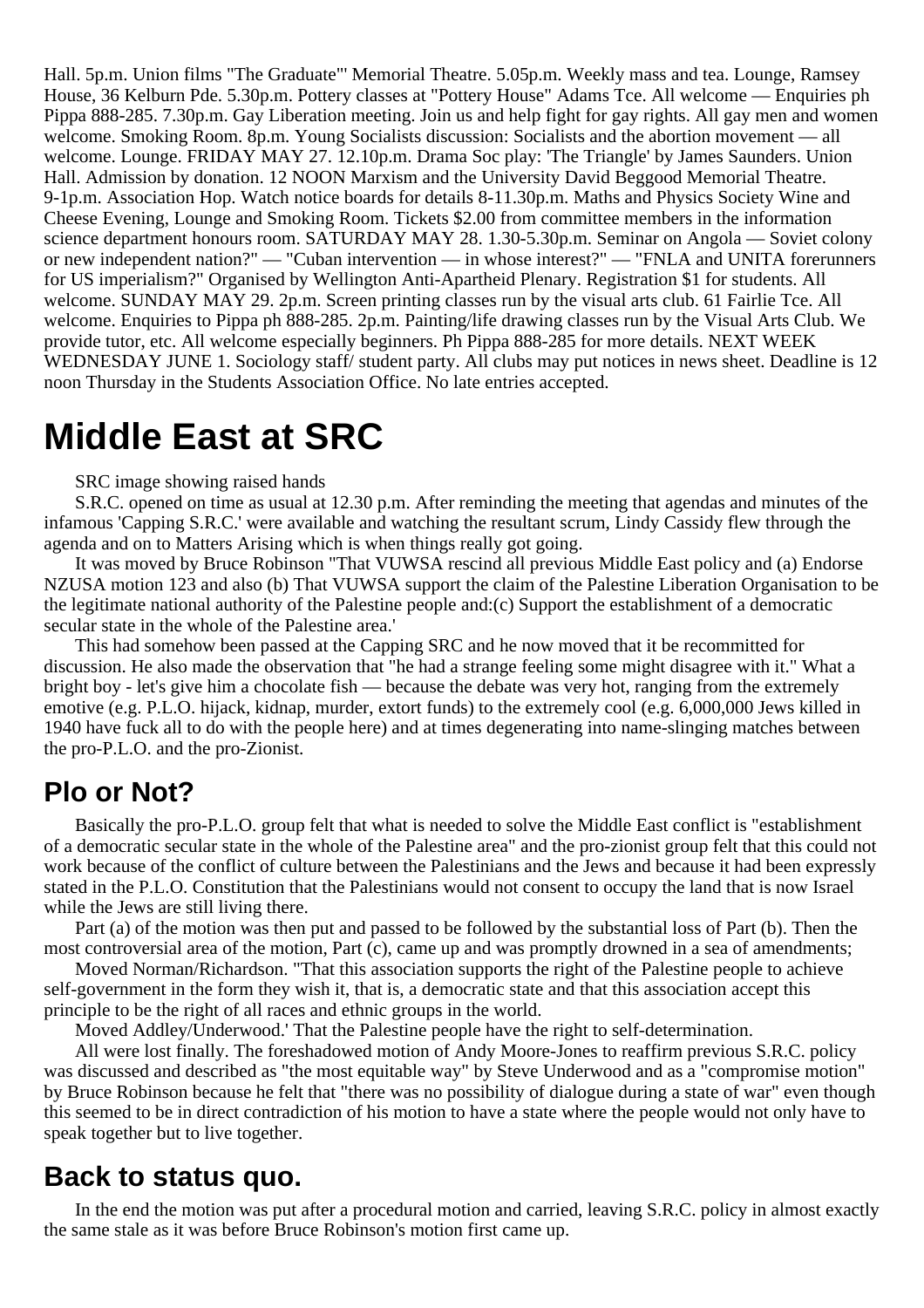Reports were next on the agenda and everyone settled down to hear about the fun and games at May Council from Lindy Cassidy — some being so well-settled as to fall asleep. It was announced that NZUSA will be investigating concessions based on the ISIC card in suburban and national rail services, a service which if implemented will be very useful to students.

On another aspect of student finances, we are not now having a Bursaries March since it was found that most other campuses, including Auckland who put forward the idea in the first place, are not willing to come out on a march. However, there will still be a National Day of Action on Bursaries (June I 7) and ideas put forward for this are leafletting, letter writing campaigns and posters to lead up to forums on the day.

A pamphlet on Industrial legislation is to be produced by the General Vice-President of NZUSA (David Tripe) while the President herself(Lisa Backsen) will be undertaking work on opposition to the findings of the Royal Commission on Contraception Sterilisation, and Abortion.

### **NOSAC formed.**

Last in order but perhaps first in importance was the funding of the National Overseas Student Action Committee (NOSAC.) NOSAC was first proposed at the International Students' Congress and is now a standing committee of NZUSA. It has been set up to oppose the cutbacks in overseas students.

### **Resignations.**

The International Vice-President for NZUSA (Paul Watson) has resigned and applications are now being called for the position. NZUSA are also calling for applications for Student Directors on Student Services Holdings and have re-opened applications for the China Trip, to close again on June 2.

Closer to home, Catherine Paterson, the Woman Vice-President for VUWSA has resigned and applications are being called for the position. The election to which will be held on Wednesday May 25 at the S.G.M.

### **Abortion.**

By now the time was 1.50pm and it was abortion. Juanita Doorey jumped up and trotted to the microphone, to tell us why we should support her motion (Moved: Doorey/ Shields. That this Association supports the abortion rally on May 19) only to be forestalled by Leonie Morris who wanted an amendment "That this Association give \$100 to CoAction towards covering costs for the campaign at Parliament on May 19" but consented to having it changed into a foreshadowed motion, seconded by Lisa Sacksen.

Back to Juanita Doorey's motion and the discussion started jumping — is it illegal? Yes. Is it opposing the entire report? Yes. Can you clarify the aim? What? — ending in an amendment. (Moved: Carter/Underwood. That this Association supports the abortion rally on May 19) which was promptly lost. Discussion then reverted to the original motion which was put and carried, only to be followed by the loss of the back-up motion (Moved: Doorey/ Shields. That this Association give S50 towards covering the costs for the abortion rally at Parliament on May 19) — a slight contradiction? With one minute to go the foreshadowed motion was rushed through and earned and the meeting closed.

election - A new Women V.P.

### **Next week. . . .**

The next S.R.C. is on Wednesday June I, but before this there will be a Special Attraction, an Association S.G.M. to be held on Wednesday May 25, which will be guest-starring the election of a Woman Vice-President, discussion on abortion policy and Exec members' honoraria and a motion coercing Executive members into attending S.R.Cs Come along and do your share of stirring in the Association policy pot and if this doesn't appeal, the chairs in the Union Hall are quite comfortable to sleep in.

— The all new SRC reporting team starring Lamorna Rogers

# **Zuchinni in Hot Lemon Butter**

#### Tuck header

*(Exquisite, very gourmet, very simple.)*

- **•** *Preheat oven to 375 degrees E. or Gas 6*.
- **•** *Take 1 medium sized zuchinni for each person and slice lengthways, after trimming ends*.
- **•** *Butter a shallow pie-dish and place Zuchinnis alongside each other in one layer only*.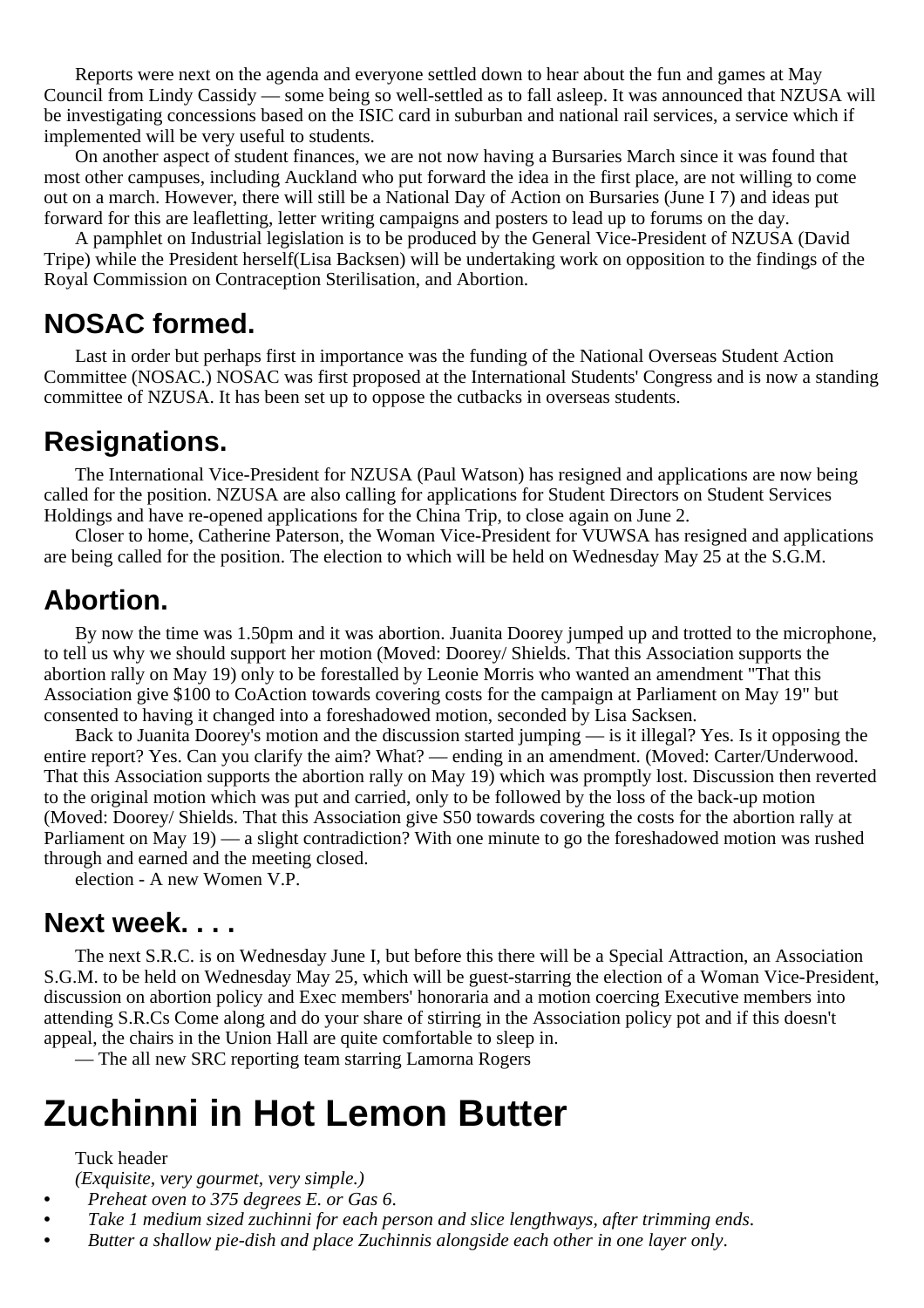- **•** *Squeeze the juice of 1-2 lemons over the Zuchinni, moistening all thoroughly*.
- **•** *Dot with small knobs of butter or hard margarine*.
- **•** *Sprinkle with freshly milled black pepper, and salt*.
- **•** *Cover with aluminium foil tightly, and bake 25 minutes*.

*Note — easy way to extract juice from lemon, insert the prongs of a fork into lemon half Hold lemon with one hand tightly, twist in one direction and the fork in the other*. *Helen Corrigan*.

let me help you make a little money 30 a whole lot further It you need a little help and advice on how to make your money go further while Richard knows the sort of money problems you're going to be involved with as a student and he'll be pleased to give you all the assistance and advice that's possible Apart from the BNZ services like cheque and savings accounts free automatic savings facility the Nationwide Account travellers cheques and so on there are two particular BNZ services that a lot of students have found very useful BNZ Educational Loans The great thing about these is their flexibility You can take one out for a few days to tide you over a rough spot till the end of term or you can borrow on the long term and plan things out over the years you re at varsity BNZ Consulting Service Free helpful advice on practically any financial matter from people who understand money and how it works And just by the way there's another good reason for banking with the Bank of New Zealand it's the only trading bank wholly owned by the people of New Zealand Call at the BNZ on campus office and fix up a time for a chat with Richard Starke or phone him direct at the BNZ Wellington Branch Cnr Lambton and Customhouse Quays Phone 725-099 ext 702 BANK OF NEW ZEALAND Wholly owned by the people of New Zealand

Lunchtime show. " THE TRIANGLE " by James Saunders. Monday 23rd May, Thursday 26th May, Friday 27th May. The show starts at 12.10 pm. Admission will be by a donation - the bigger the better.

# **Salient**

Official Newspaper of Victoria University of Wellington Students Assn.

# **Nosac Sack Osac!**

Out of NZUSA came the priority of fighting the cutbacks which have been introduced by the National Government on Overseas Students. A new standing committee has been set up to take on this task and will be starting immediately. A campaign to show both N.Z. and overseas students the extent of the cutbacks and the effects that these will have.

The cutback of Overseas Students (45% of the previous years intake) is an indictment of the commitment that New Zealand has in South East Asia. On the one hand, New Zealand spends money on training Malaysian and Thai troops to put down the liberation struggles in those countries, plus spends millions on building strategic military motorways in Indonesia (little use to a nation of the worlds poorest people); and on the other, they cutback the aid which is the most useful ie. training Asian students in our Universities.

There are two reasons why educational aid should be increased and why the amount of military aid given should be decreased.

By accepting overseas students into New Zealand, the Government is making a positive stand in helping the Third World nations develop. New Zealand's role in this area has been particularly smutty in this respective and this is one of the ways in which we can improve our commitment.

Perhaps more importantly; New Zealand should get out of SE Asia and stop doing America's dirty work by propping up the repressive puppet regimes of Malaysia, Singapore and Thailand. Already the New Zealand people are being buttered up for a new conflict in SE Asia similar to Vietnam. News reports depicting the inhumane activities of "terrorists and insurgents" are being used to whip up public feeling in preparation for a full scale intervention.

This is the message that NOSAC (National Overseas Students Action Committee) is trying to get across. It will be building a campaign to tell O.S.A.C. (Overseas Student Admissions Committee - a committee of the University Grants Committee) to reinstate the cuts.

Hopefully, through the campaign, New Zealand students will come to realise that our overseas friends make a positive contribution to New Zealand and campus life.

# **Salient Notes**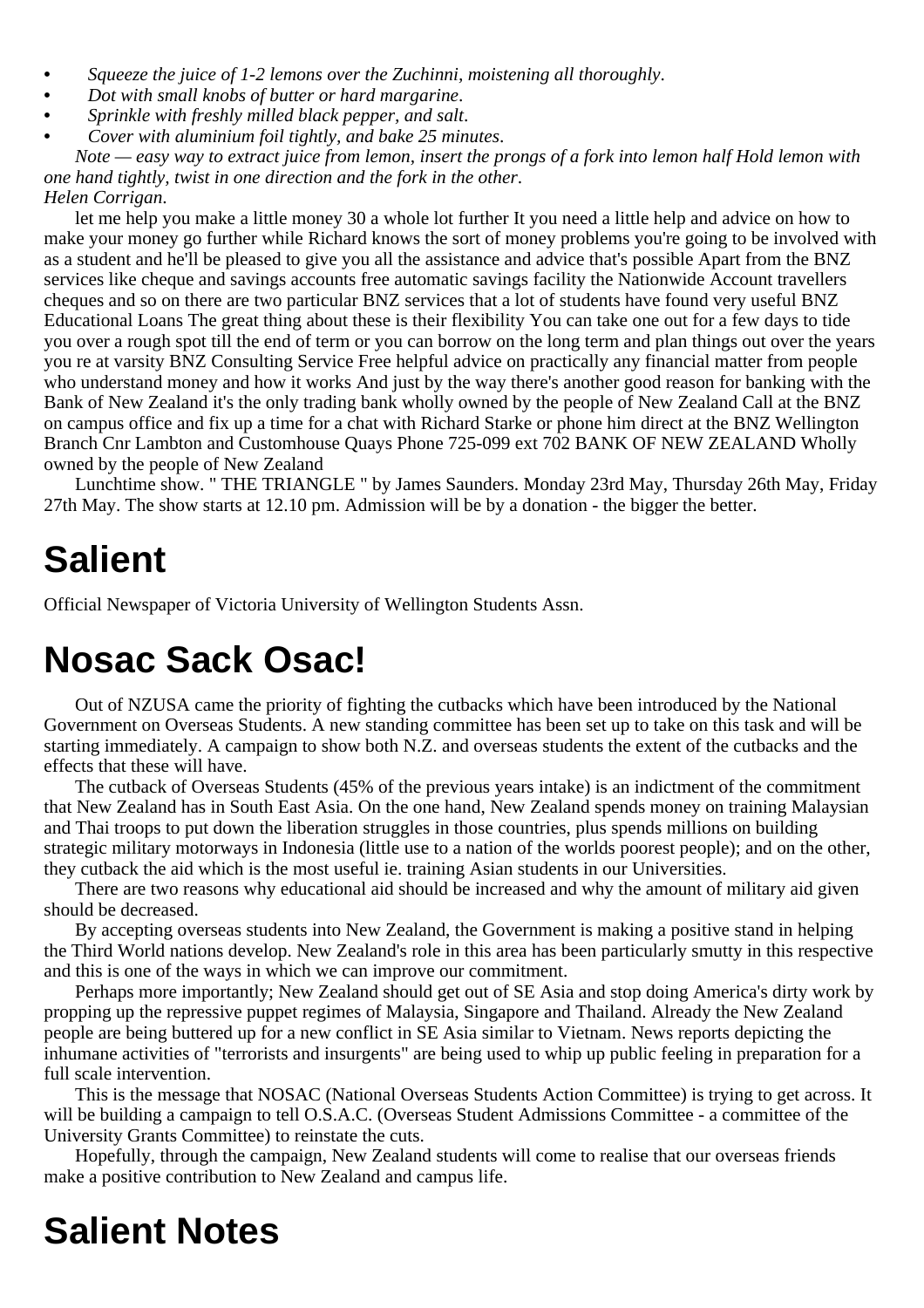Among those who can tell one end of a layout table from the other and Gyles Beckford from an epileptic toilet brush are Salient workers Lamorna Rogers and Rose Collins who directed operations from the television room as a massive round-the-clock operation was mounted to find Bruce Robinsons' sanity recently lost at an SRC. Bruce, never good at telling an SRC motion from a waste of time was meanwhile drinking to forget at SASRAC with Simon Wilson, Eugene Doyle and Lynette Shum. They were ably helped by Rod James who can definitely tell the inside of a bottle from the outside as well as Rire Scotney from Chris Norman, who were also present. Meanwhile Lalita, Glenda McCallum and Jane were getting the beer for Pat O'Dea who couldn't tell Little Feat from the Bay City Rollers if they didn't print the names on the cover, not to mention David Murray who couldn't tell May Council from Sasrac except that the latter is a little more sober.

Salient is published by Victoria University of Wellington Students Association and printed by Wanganui Newspapers, Drews Ave, Wanganui.

## **President**

— Lindy Cassidy.

Drawing of an angel with armour

The International Student Congress was a tremendous success. It not only promoted friendship and warmth for the 130 people who attended but also an understanding of different cultures, political situations, and particular problems facing overseas students.

Throughout the discussions it was obvious that the issue of most vital concern was that of the recent cutbacks in Malaysian students. It is very easy for New Zealand students to regard the cutbacks as a non-issue, but such a move by the government has serious implications for local students. When the government dictates to the Universities how many Malaysian students it may admit the whole concept of an "open university" becomes threatened. It is only one step removed from cuts in the overall intake of students as part of an economic stringency campaign. Thus it is important for New Zealand students to realise the ramifications of the cutbacks in Malaysian students and to join with them in their efforts against such reductions.

These cutbacks reflect the continuing attempt by the Malaysian and Singaporean authorities to restrict studying abroad regardless of the laws applying in the overseas countries. The smashing of the Malaysian student unions like UMSU in 1975 which led to the flight of student leaders including Hishammuddin Rais is an object lesson of these governments' attitudes to "their" students engaging in political activities.

The fight against the Malaysian government inspired cutbacks is a fight for democratic rights in Malaysia and deserves the support of all students.

### **May Council**

Besides the tired and haggard faces, the hangovers and some throats what did May Council achieve? Amidst the proverbial bullshit and the apologetic references to the ah hem.... 38,000 students, there were some important policy decisions. NZUSA's commercial activities, received a stronger commercial orientation and it was stressed that NZUSA should not become dependent on its commercial activities for financial support.

There was also a stronger recognition of New Zealand's involvement in South East Asia, the struggle for civil liberties especially the repressive industrial legislation and the findings of the Royal Commission. Also high-lighted was the plundering of our waters by Soviet fishing fleets.

High priority was given to the campaign against the cutbacks in Malaysian students and a National Overseas Student Action Committee was formed as a standing committee of NZUSA to conduct the cutbacks.

Overall the four main priorities for action are bursaries, the cuts in overseas students, the findings of the Royal Commission and the attacks on civil liberties. But priorities for action, though they may sound good, don't mean much unless constituents acts on them. That means us. Who Needs You?

Radio Active does. Your campus radio station, 2XA, requires writers and performers of radio plays serious and comic, profound and insane - for Arts Festival, 1st week in August when we'll be "on the air" again. (Remember Orientation Week?). If you're bursting with literary and dramatic talents here's an opportunity. Why let publishers and other office flunkies thwart your creative enerhies? Contact:

Ron Bellman, Programme Director, Radio Active, Phone 893-231.

Applications for the N.Z.U.S.A. Delegation to the People's Republic of China have been re-opened until June 2.

All students are able to apply.

See the poster around the Uni. or see the International Affairs Officer.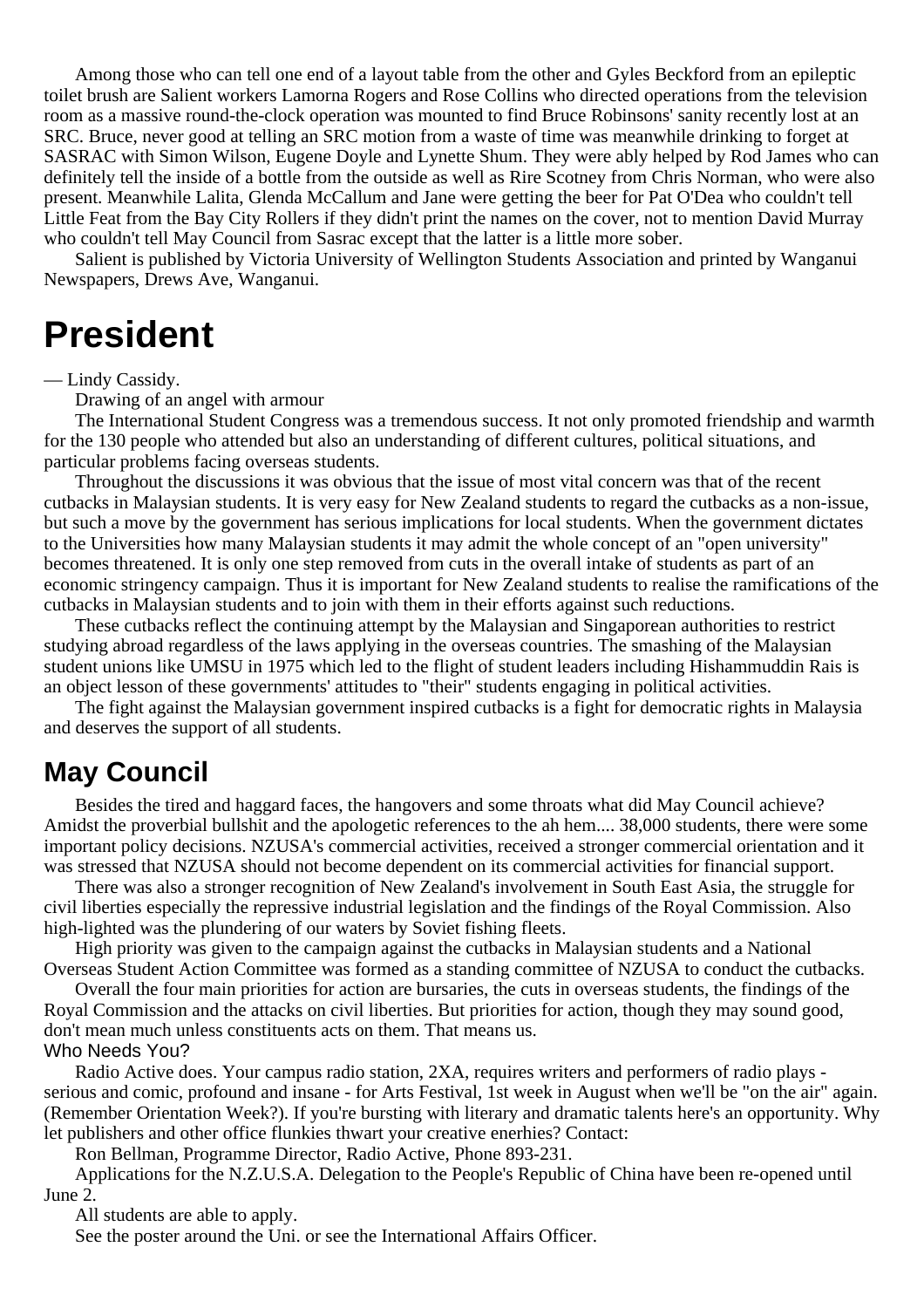What's going on in Angola? Come to a Seminar! Sat. May 28, 1 p.m. Lounge and Smoking Room. Hot Meals: — Now Available in the Cafe. 12 noon - 2p.m.

Cultural Affairs Committee.

There will be an urgent meeting of the above committee on Mon 23rd at 5p.m. in the Board Room. Please Be There!.

# **You're all Heart!**

It is drawn to the attention of students that the University endeavours to provide special examination facilities for those with physical disabilities and for others in exceptional circumstances during the mid-year degree examinations. Students who wish to make use of such facilities should contact either the Examinations Officer in the Robert Stout Building, or one of the Student Welfare Service staff members.

Students are advised to read the aegrotat regulations in the University Calendar. If in doubt about whether to submit an aegrotat application, enquiries should be directed to the Liaison Officer or staff members mentioned above.

N.M. Scoones (Mrs) Examinations Officer.

# **Executive**

Executive

"Abandon hope all you who enter here". Aye Dante but fool that I was I entered into yet another Exec meeting. As Sir Walter Scott put it: "The hour is come but not the Woman Vice President". And we shortly found out why.

### **Farewell Brave Heart**

In his report Kevin Swann (Secretary) read a letter from Catherine Paterson stating that owing to pressure of work and personal circumstances she could no longer be WVP. Her resignation was accepted "with regret". It can only be hoped that her successor will look upon her responsibilities a little more realistically and with a great deal more enthusiasm than she did.

Kevin also received a letter from a Latter Day Saint requesting permission to erect a display in the area between the cafe and the Studass office, or some similar space. They also requested that a couple of them be able to be present to answer questions and the like. This received a blow on the head from the Exec. The Latter Day Saints, like any religious or commercial group, are welcome to hire a Union room but they felt that to concede to this request would not best serve student interest. Phrases like "once you let one in..." were voiced.

### **At the Wheel**

In his report and plaster Peter Thrush informed the meeting that whilst returning a mini tanker to the brewery, from a Capping event he did a few 360 turns he had not intended. Peter assured the meeting that it was unlikely that the Association would have to fork out any money, however. Also on Capping and crutches he reported that a good time had been had by one and all at the Capping Ball.

At the moment Peter (Sports Officer) is investigating the establishment of an Aero club. If enough people are interested and have enough money the Wellington District Aero club might be convinced that a discount is called for.

### **What's More**

As well as imitating as a 'dog's body' Neil Gray attended the International Student Conference, which he said was "one of the most progressive and unitary congresses" that he had attended. He is doing preliminary work for an event which every Trevor worth his gumboot would attend i.e. a hop.

### **Confusion**

Applications for Student director of Student Services Holdings are open. Person with initiative, ability apply with-in... This part of the meeting had plenty of initials like SSH and IITWU as well as big words and I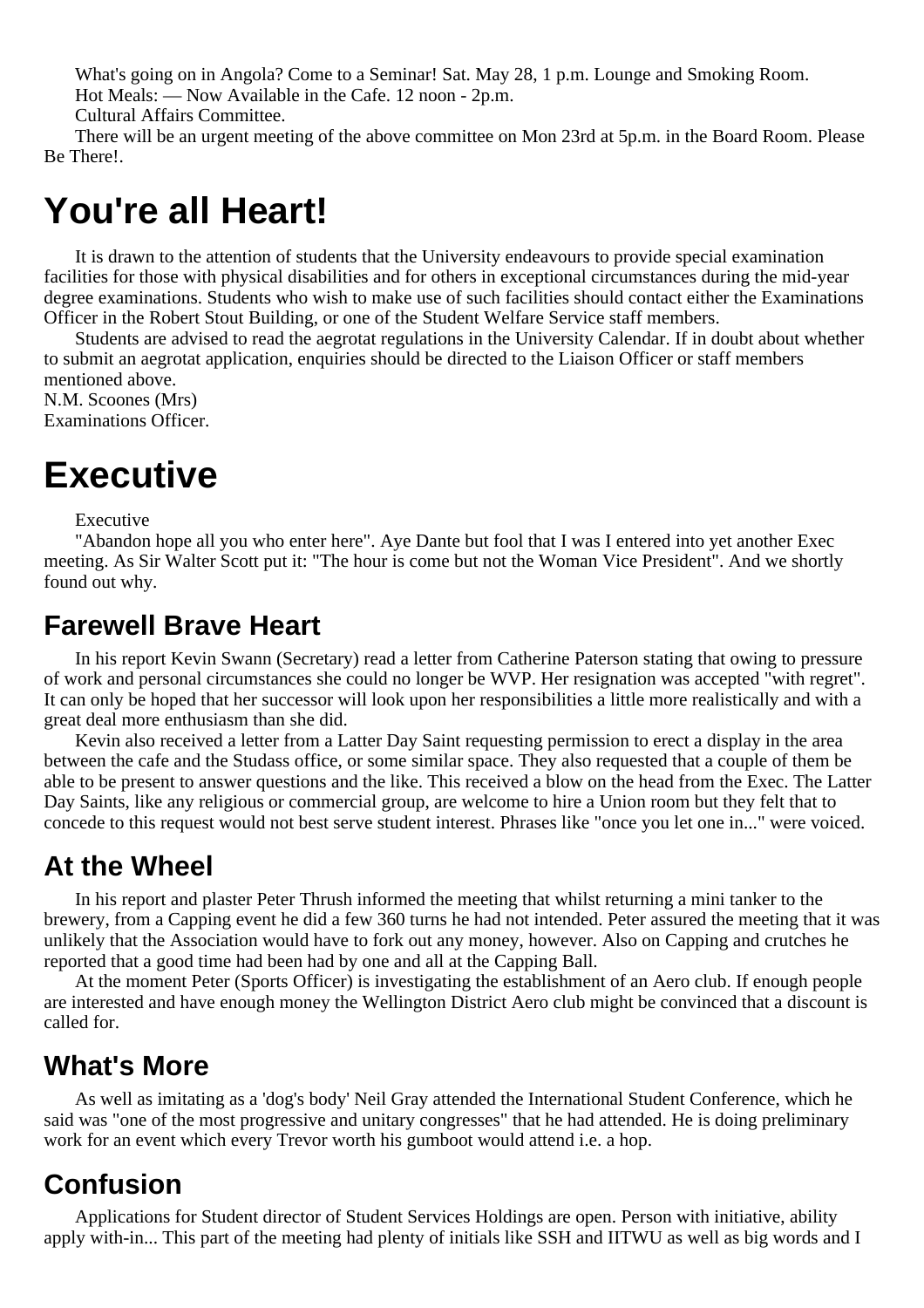must admit that I am a Bear of very little brain and big words bother me.

Gerard Couper had nothing to report, nothing to say, Gerald Sharrock was absent, Peter Gilkison hadn't done much either, doesn't sound too good maties. The ones who had the least to report lengthened their reports by piling praise on May Council and the ISC.

Lindy gave a quick report on May Council. She, along with the other Exec members who were there, felt the Victoria delegation had done very well. A large part of Vic's policy had been passed. Peter Gilkison said that Vic was "one of the largest delegations. Well done Lindy... you were a good organiser".

"Good organiser? Yea I say unto you, and more than a good organiser - an uncommon pretty young woman".

Lindy gave a brief outline of new NZUSA plicy and priorities for this coming period. Such things as the Abortion Campaign Bursaries, Student Travel and the Malaysian Student Cutbacks Campaign headed the list.

On the Bursary issue it was decided the National Day of Action (June 15) would go ahead - but without the march.

Steve Underwood informed the meeting that the May Council had been a big splash for the Association and would cost the troops a pretty penny. Something in the region of \$1500 or 3,000,000 wine gums or 30,000 small blocks of cheese. He agreed that a big delegation payed worthwhile dividends but thought 14 delegates possibly too many. Lindy said the experience gained by those who went down was a legacy it was only wise to bequeath to the future and a large delegation was also important for a healthy Council.

### **Arts Council**

Andy Moore-Jones (sho is resigning from the National Exec of NZSAC) informed the meeting that he was the only delegate to eulogize Arts Council. Somewhere around this time Steve Underwood took out his rapier and lunged another lengthy attack on Arts Council. Steve's idea is that, given the fact that Arts Council has been reorganised by Rogets Thesarus as a synonymn for financial loss its activities should be controlled. General idea being that at the meeting this weekend (21-22 May) NZSAC be reconstructed. A Finance sub-committee could be set-up of I representative (treasureer) from each constituent and the director of NZSAC being the chairperson. By doing this NZSAC activities could be controlled by the financial big guns who will hopefully ensure that Arts Council does not involve it in any bad deals. If possible Steve would like to see Arts Council limited to a few low key activities plus Arts Festival. Most people seemed to agree but Neil Gray and Andy Moore-Jones weren't helluva impressed.

In connection with Arts Council's generally unhealthy situation Peter Thrush asked "What's wrong with all these arty people" and suggested they should look at what dashing figures the Sports people cut in organising activities. Every year there's a Sports Tornament, as well as plenty of inter-campus activity. The clubs are healthy too.

"Sport has more appeal than culture" said the chap in the scarf and sunglasses in the corner.

"The rugby club has better support than the Arts Full Stop" said Bruce in the green and yellow pom-pom hat.

### **AUSA gets Fired Upon**

It was around this time that I was looking about desperately for something to write about when into the paddock galloped Thrush and Underwood. These two blighters had got together and prepared the following motion which was put to the Exec:

*"That this Exec Exprfss to Ausa (Auckland University Students Association) its Concern and Dismay at the Decision to Request the Attendance of Mr Harder at a Disciplinary Hearing Because of his Efforts to Uphold the Rule of Law in the Recent Bus Drivers Dispute".*

Harder is the Auckland Law Student who filed an injunction which was to rule the bus strike illegal and continued to generally harass the Tramways Union.

Thrush and Underwood were under the impression that his activities outside the university were the reasons he was appearing before the disciplinary committee. No-one at the time was aware of the real reasons. That enemy of the workers. Harder, had with-out requesting or informing the AUSA Exec, gone about campus attempting to collect money to carry on his attack on the drivers. The Auckland University Constitution states that raising funds on campus can only be done with the Executives permission. It was for this reason that Harder is to appear before the disciplinary committee. The Auckland Trades Council was considering blacklisting students when they heard of Murder's fund raising taking place on campus.

Everything Harder has done during the Drivers dispute can only be described as scurrilous and discreditable to AUSA, to which he is a member.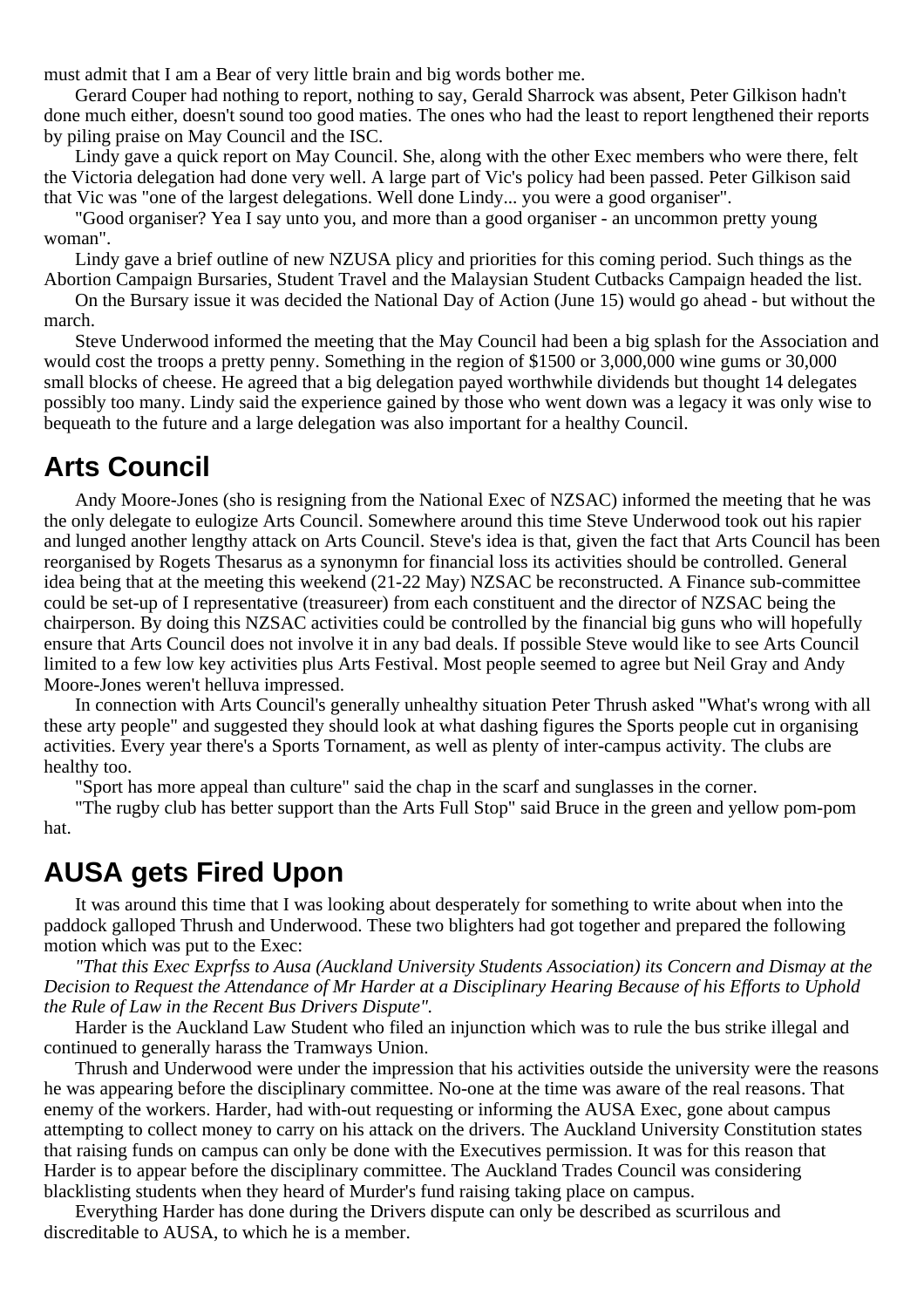Of our executive Lindy Cassidy was the only voice (of an Exec member) to be raised against this motion Most appeared to agree with the sentiment of the above motion (given the entirely incorrect information they had received) but after much debate they were convinced that the Exec is not a policy making body. Of course the blood) Exec is not a policy making bloody body! The Exec as a group have no right to communicate concern or dismay to our brothers in Auckland.

For an Exec to express "..." to another Exec or SRC is hardly politic especially when you've got all facts wrong. Thrush and Underwood don't normally 'get involved in issues' and the fact that they involve themselves in this one ( not to mention the angle they take) suggests no morals but a combination of ignorance and arrogance culminating in a motion which is a discredit to our Association. *- Eugene Doyle*

NATIONAL AFFAIRS PROGRAMME FOR THE SECOND TERM The National Affairs Committee is organising a series of Forums on Civil Liberties this term. It is important to raise awareness about the repressive laws that the Government passed in Parliament last year which restrict New Zealanders' Civil Liberties. The Judicature Amendment NO2 Bill states that "the Supreme Court will be able to review any decision of an incorporated society or any other incorporated body in respect of the rights, privileges, immunities, duties or liabilities of any person." This means simply that any individual can take any member of an incorporated society to Court. This Law actually affects students too. It means that any individual can take a member of a particular Varsity Club to Court, for example, donating money to the Vietnamese - even it it was the collective decision of the particular club, it can be over ruled in Court. You can see how undemocratic this Law is, and the way it might affect you. The Studass Office is selling a booklet (20c) called "Labour's Leg-Irons." on the new Industrials Law, as well as the Judicature Law which has been outlined. List of Civil Liberties For Second Term May 30 Henry Stubbs. Scretary of Tramways and Public Transport Union on The Bus Strike and how Injunctions affect You! June 1st Sonja Davies, The Shope Assistant's Union. The Chilean Woman Refugees from Chile who have had experience within the Trade Union movement, and other speakers to be arranged. on The Role of Women in Trade Unions. June 9th Pat Kelly, Secretary of the Trades Council. Peter Franks, (NZUSA.) Christine Gillespie on The Repressive 1976 Industrial Legislation Laws. August 11th Mr Gordon Minister of Labour If anyone wants any further information or wishes to help in any way contact Margaret Casey, Studass Office or Home - 721734.

THE RENAISSANCE The English Department will present in second term the eight films from Kenneth Clark's "Civilization" which deal with the with the Renaissance in Europe. The films will be shown in the Union Theatre on the following Tuesdays from 1 - 2p.m.: May 24: The Great Thaw May 31: Romance and Reality June 14: Man — The Measure of all Things July 5: The Hero as Artist July 12: Protest and Communication July 19: Grandeur and Obedience July 26: The Light of Experience

# **ISC a Success**

The 1977 International Students Congress was held at Victoria University from May 7 to May 10; It was a great success. More than 200 student representatives and leaders from all the campuses throughout New Zealand attended the 4-day conference. Guest speakers were invited from various organisations and institutions. They included representatives from the labour Dept, the Foreign Affairs Dept, the Counsellor for Overseas Students, rep from the Working Women's Alliance, guest speakers from the South Pacific and University of the South Pacific, the National Director of the Overseas Students Service in Australia, speakers from NZUSA, universities and others.

The topics covered during the conference were very wide ranging from Overseas' Students' welfare problems to South Pacific and South East Asian affairs. The participation and response from the international audience during the discussion time was very encouraging. The friendly atmosphere and the spirit of "Strength Through Understanding" prevailed throughout the congress. At the last session many resolutions were passed. Among these was one which called for the annual holding of the Congress. This shows that the representatives appreciated the importance and significance of such a Congress.

### **Cutbacks Discussed.**

Perhaps the issue which has the immediate concern of the students during the conference was the "cutback on overseas students.' As this issue was discussed in the first session, there was a heated debate between the students and the reps from the Labour and Foreign Affairs Dept. The latter gave some reasons for the drastic action but was rebutted by the Congress. It was clear that the reps tried to evade the questions of the floor which who believed that the reasons for the policy lay far from the excuses given.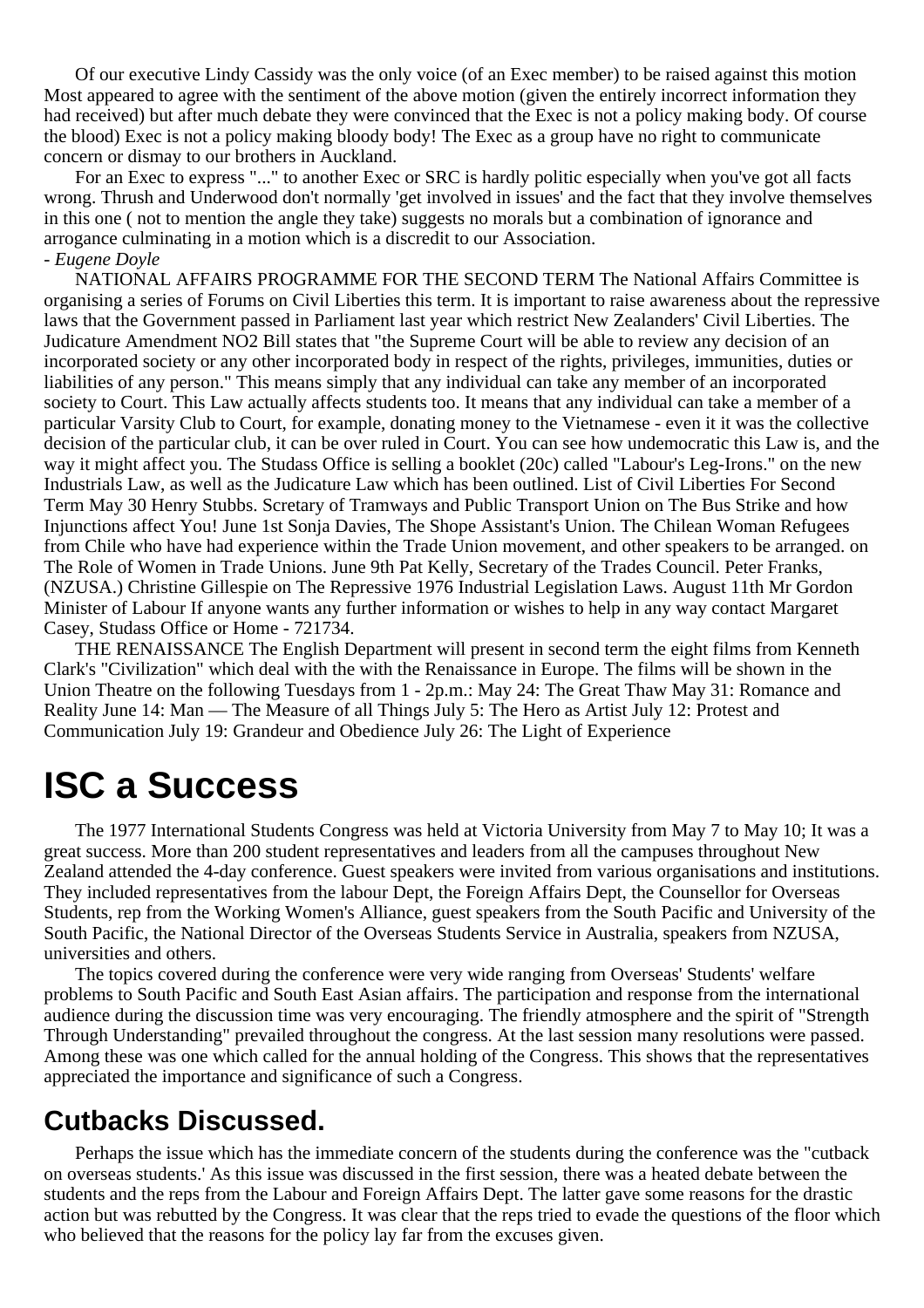The Language Achievement Test for Overseas Students (LATOS) was rejected by the Congress as one of the main criteria for admission into N.Z. educational institutions. The Congress also challenged the validity of the statement given by the government reps which reasoned that LATOS really tests the English standard of the Overseas Students. However, a proposal to carry out a LATOS test on the Kiwis so as to "get the proof" was refused by the reps.

During the second session on May 8, reports were submitted by representatives from all the campuses briefing out the actions taken so far concerning this cutback issue. After listening to the reports, the Congress decided that the actions were not enough, and thus an action committee. (N.O.S.A.C.) was formed to start a campaign nationally and internationally against this policy. A press statement was released (published in Evening Post on May 12), and a telegram of support was sent to demonstrators at the Pacific Basin Economic Council (PBEC) meeting in Christchurch.

### **Cultural Evening**

The cultural evening held on May 8 was organised by the WMSSA. Various interesting cultural items were put up by the different clubs and associations from the seven centres. The night's performances were filled with applause and encouragement from the audience. The cultural evening was indeed educational as well as entertaining. Perhaps the highlights of the evening were the sketches put up by AMSSA and MUMA (Massey centre.) The former presented a sketch on the cut-back issue, encouraging all concerned to support the campaign against the policy. The latter's sketch depicted the plight of the squattors who defied eviction orders from the authority. The sketches undoubtedly reflected the aspiration of the people and the problems they are facing.

Malaysians, Kiwis, Fijians, and Samoans took part in the cultural events — these included songs, folk dances, instrumentals and solos. The guitarist solo, Don Franks, got everyone joining in the chorus with his attractive composition, "Detente — I can't Trust You Anymore."

The evening ended with a slide-show presented by a member of the Lincoln College, showing the interesting international community life there.

### **Social**

The party held on the evening of May 9 was quite different from what we normally would have, but in no way was it Mow-key.' There was booze, songs, and folk dances all night But all had made the evening 'the way they wanted it'. That was certainly the fullest participation we could get. There were sing-alongs; group dances the exotic "fambos-dance" had created great excitement, the "snake-dance" had to crawl through the corridor. The mealtime film-show' The Train" was thrilling indeed, so much so many were "carried away" from their delicious 'Hangi.' Another outstanding feature of the evening was the continuation of private but yet cordial discussions and conversations among some small groups.

### **Farewell.**

The farewell gathering on the evening of May 10 seemed to be an extension of the previous night's warmth and laughter. In addition there were impromptu speeches by those who had something to say anyway. Songs of friendship and solidarity were sung. After the "Auld-Lang-Syne" hands were shook until they were sore and wet. The atmosphere was so "warm" that all were reluctant to disperse. Oh, what a night!

### **Conclusions.**

The Congress showed that more students are becoming aware of the social and welfare problems happening at home and around the world. The actions to be taken, the good response and the full participation during the Conference manifested itself the Conference manifested the great concern of the students for the welfare and basic rights of their fellows. The success of this congress has reinforced the foundation of friendship, understanding and solidarity between the New Zealanders and the Overseas Students.

I look forward to attending the next Congress in 1978 to be held in Christchurch.

Solidarity Forever, Overseas Student.

P.S. Credit should be given to those cooks and kitchen hands of exotic international dishes throughout the Congress from morning till evening. The significance of the various international clubs taking turns to cater for more than 200 is certainly the development of the spirit of co-operation and understanding.

The Asian Students' Association publishes a bi-monthly magazine ASA News on issues concerning ASA,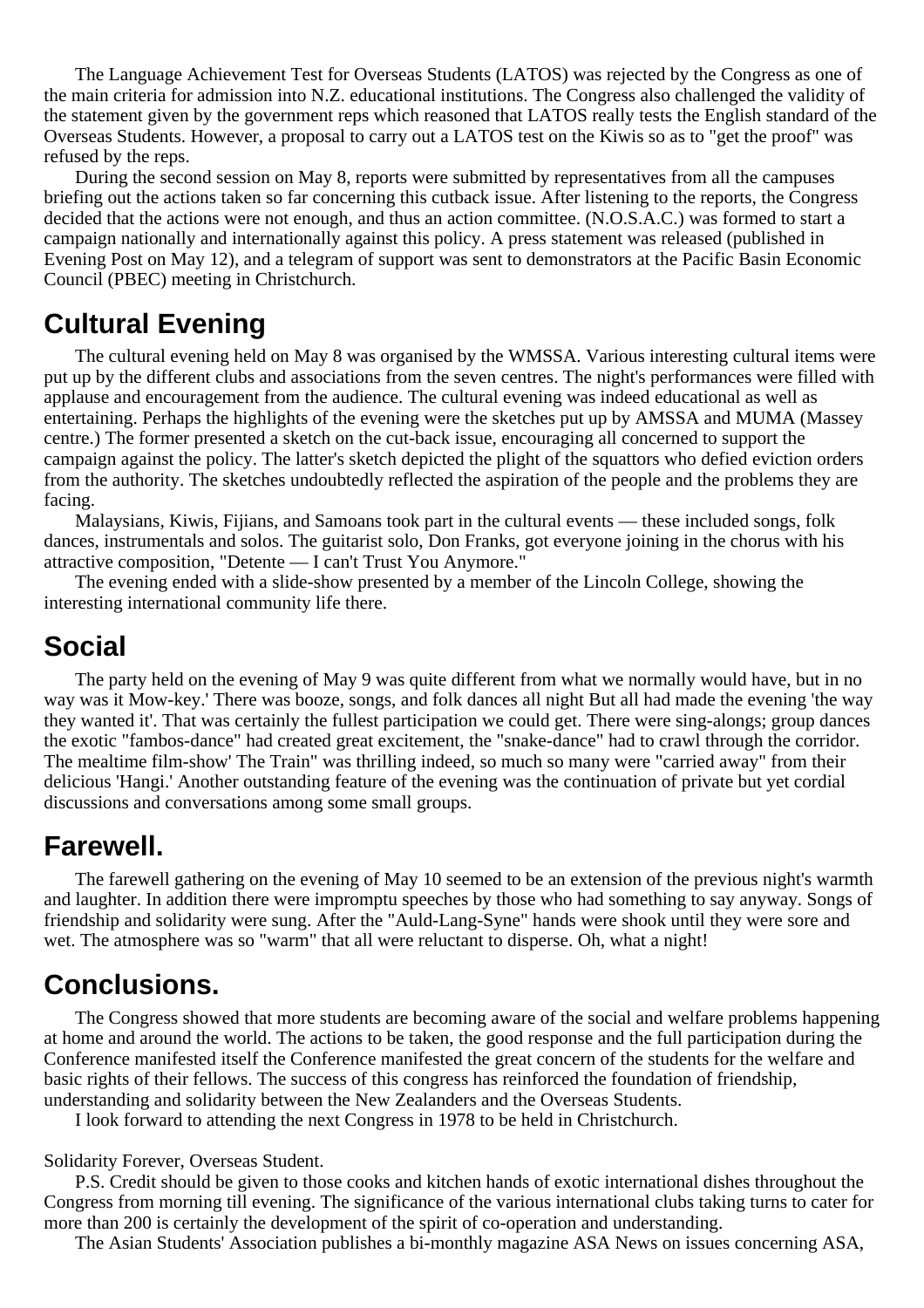its constituents, South East Asia, the Third World and many other topics. Subscribe now: US\$10 per annum payable to ASA, Asian Students' Association, 511 Nathan Road 1/F, Kowloon, Hong Kong. The Malaysian Monthly Review is a magazine produced by Malaysian students in New Zealand. Subscription is \$6.00/year. Write to: Malaysian Monthly Review Association, P.O. Box 22-708, High Street, Christchurch.

# **News From Malaysia And Singapore**

# **Metalbox Strike**

The Singapore Metal Box Workers' Union (SMBWU) Is presently on strike in protest against the company's unjust dismissal of 19 female operators and 3 watchmen. Its 360 striking members had been camping outside the company's gate since 4 April.

The SMBWU is one of the very few active independent unions left in Singapore that is not affiliated to the Government controlled National Trade Union Congress (NTUC). For the past few years, the SMBWU has been struggling against all odds to represent and protect the interest of its workers.

Its recent dispute had been brought to the attention of the Ministry of Labour. Although strikes are very rare in Singapore, the Ministry of Labour adopted an indifferent attitude to the Metal Box Workers' plight and gave no assurance that it would help the workers to resolve their dispute. It also gave the workers the lame excuse of not being in a position to intervene" regarding the conduct of the company's personnel officer "as it was not a negotiable matter."

The officials of SMBWU also approached Phey Yew Kok, the President of NTUC and General-Secretary of Pioneer Industries Employees' Union (PIEU) on two occasions, one before the strike and the other on the second day of the strike. On both occasions their request was turned down.

In addition, the PIEU openly tried to break' up the strike by calling upon the other 120 non-striking workers (temporary and new workers) to dissociate from SMBWU and join PIEU.

Under such circumstances, the SMBWU has no alternative but to call upon its paternal organisation, the International Metal-workers Federation (IMF) in Geneva for support.

The IMF responded and requested its Australian affiliate union, the Amalgamated Metal Workers Union of Australia, to investigate into the Metal Box case.

Thus the President of the Amalgamated Metal Workers Union of Australia,. Mr. R. H. Scott flew into Singapore and called upon the Metal Box workers on April 11. "to convey fraternal greetings" and to assure the workers that they had "the fullest support of his union in their action."

Photo of people sitting on a lawn

This gesture of international solidarity immediately incurred the wrath of Devan Nair, the Gen-Secretary of NTUC. In an attempt to save the embarrasment of NTUC for not helping the Metal Box workers and also to side-track the real issues of the striking workers by focussing on the presence of a foreigner, Devan lashed out at Mr. Scott and accused him of "blatantly Interfering in an industrial dispute in Singapore."

At the same time, Devan childishly complained that he felt slighted that Mr. Scott did not pay him a courtesy call as a leader of NTUC.

The SMBWU was condemned by Devan Nair "for bypassing the sympathy and goodwill of other trade unions in Singapore and for shamelessly soliciting foreign interference in their dispute with the management of Metal Box."

The Singapore Government, too, reacted with contempt at the presence of a person representing an international organisation giving solidarity messages to striking workers. The officials of SMBWU were summoned to the office of the Registrar of Trade Unions on the April 11 afternoon and told to supply information on the speech of Mr. Scott earlier that day.

With such strong reactions from the Singapore Govt, and the NTUC. it would not be surprising that the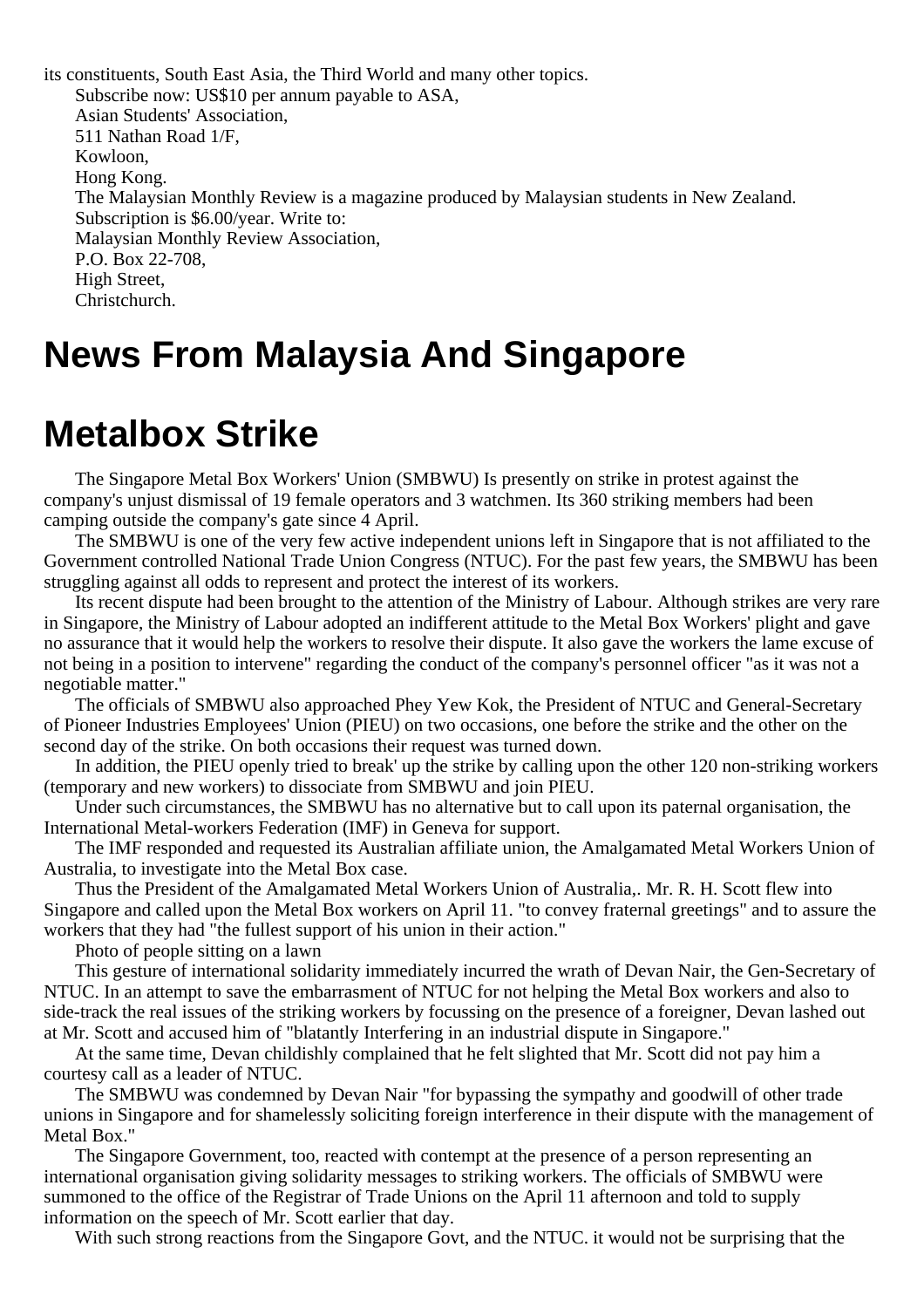S'pore Govt, would spare no effort to crush the SMBWU once and for all and stifle whatever independent voice the Singapore workers have to prevent further exposure of the plight of the Singaporean workers to the international labour movement. Already there are indications that the Govt. - backed PIEU is working openly to smash the SMBWU.

Ref: Straits Times 11-13 April, 77

Four big names in Japanese business namely Mitsubishi, Marubeni, Nippon Kokan Co. Ltd., and Toyo Menka had submitted a Joint proposal to Thailand to build a US\$2.4 billion pipeline and oil refinery in South Thailand.

The proposed pipeline will span from Phuket to Sural Thani, thus cutting down the distance of the oil tankers' Journey plying between Middle East and Japan.

Refinery and oil storage facilities will be constructed at Surat Thani which is about 330 miles south of Bangkok.

The pipeline as planned will carry oil from the Middle East for transfer to Japan by supertankers. Japan is heavily dependent on Middle East oil. The country imports 80% of her energy consumption.

Further, a large natural gas deposit was found last year in the Gulf of Thailand to Suttahip by two oil companies - Texas Pacific Thailand and Union Oil Company of Thailand. Plans are underway to run a pipeline connecting Texas Pacific's deposit to Union oil's deposit and then to Suttahip and Bangkok.

Given the scale of the proposals, it would be expected for Japan and the United States to keep a watchful eye on the political developments in the region for the practical purpose of safe-guarding their enormous investment in the oil infrastructure.

The implementation of the oil pipe proposal will be extremely complex and without doubt the military regime in Bangkok will further intensify its armed moves against the patriotic forces in the area. It was admitted by the Thai military that many students fled to the jungles in the south after the October coup.

On the regional level, the proposal will put Lee Kuan Yew in a fix as the island state is heavily dependent on the oil route to Japan. How this conflicting economic interest will be resolved or exaggerated within the 'Asean' alliance is yet to be seen.

Ref: New Straits Times March '77.

## **May in Dunedin**

It was good to get back to Dunedin. Such a beautiful city — especially in autumn. Although most of the students had pissed off for the holidays, the Otago University setting was ideal for what turned out to be a very mixed NZUSA Council.

A word of explanation. Councils, two of which are held each year, are the highest authority of NZUSA where all policy is mulled over and finally decided upon.

### **Opening Plenary**

Councils usually start amicably enough; chief delegates sitting around the ring of tables exchanging pleasantries, their delegations huddled behind them ready to rise in defence when necessary.

After bumbling through meeting procedure and an abortive attempt to discuss arrangements with the media, the reports of the National Officers, eight in all, were discussed.

The President, Lisa Sacksen, presented and spoke briefly to a report which rambled through areas both far and wide. When speaking to her report, Ms Sacksen commented on things which were not contained in it. This, I am led to believe, is common practice and in fact, all other officers did likewise. It does, however, demonstrate clearly that the writing of a report cannot achieve more than a brief dealing with the randomly selected activities of the officers concerned.

Although the President in speaking to her report covered the Royal Commission on C.S. & A, Arts Council (perhaps for the last time) and the International Students' Congress, her main thrust was the structure of NZUSA and its relationships with its members.

She described NZUSA as resembling "a pregnant elephant reclining in a deck chair" meaning that the eight person national office was performing tasks at the request of the constituent campuses and councils without having much in the way of a direct link with, what Bruce Gully the Auckland President

Lisa's solution is stronger constituent Associations such as full-time Vice-President as well as Presidents for each Students' Association. Whether this would actually strengthen grass-root participation is doubtful and would probably just transfer the pregnant elephant effect to the campus level. The most progressive trend in this area is that the idea of an "open SRC", similar to that which V.U.W.S. A. has got, is growing in popularity.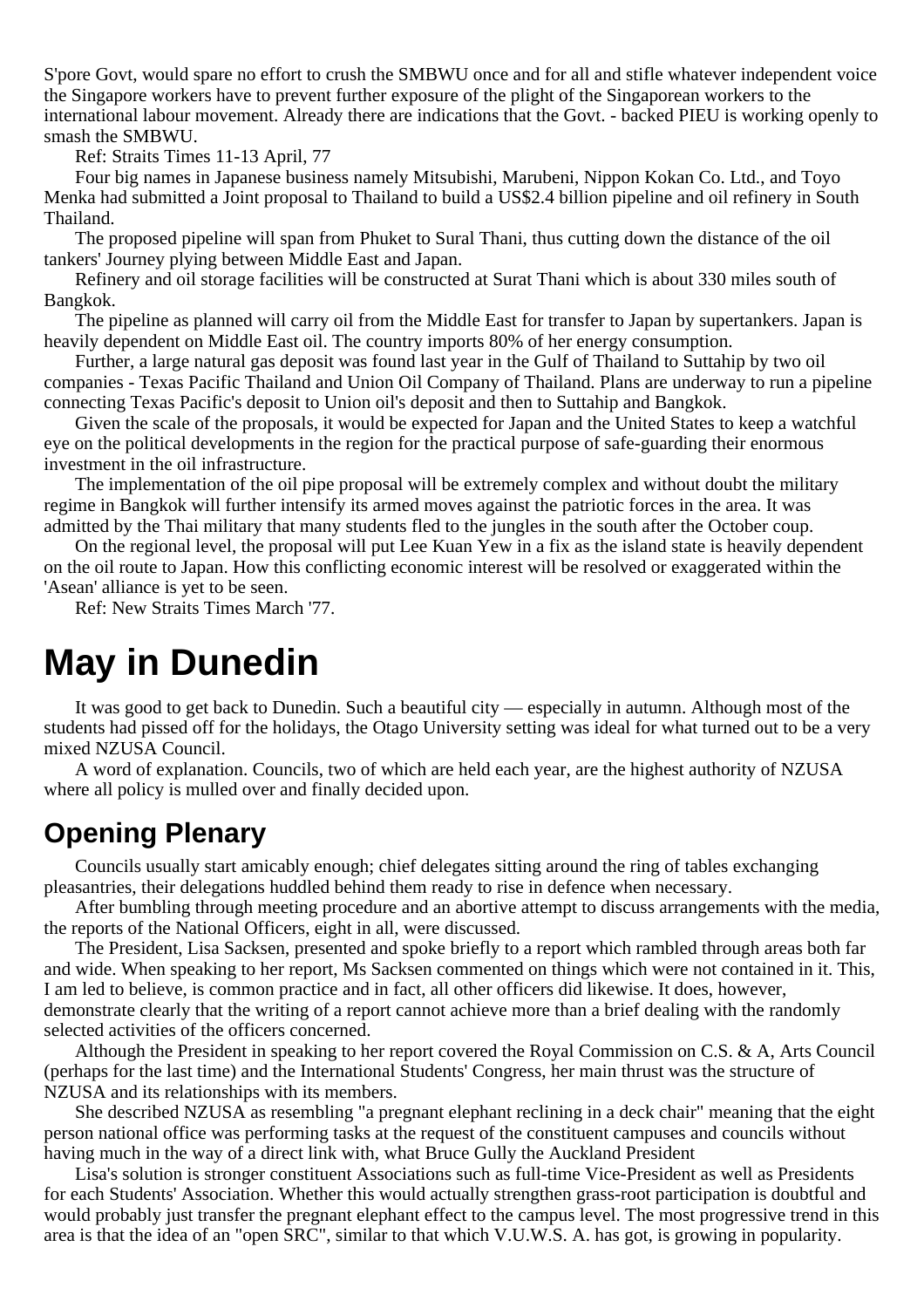Auckland have just set up such a structure and one or two other campuses were making noises about an open SRC at Council.

Basically, if you don't have campus democracy, then you don't get campus involvement.

Mike Shaskey, Education Vice-President gave his report — a lengthy but entertaining document which dwelled on the relationship of the NZUSA National Office to its constituent campuses. He placed importance on the solving of the "us and them" problem i.e. the distrust of the National office by the various student associations. Certainly there is evidence of this phenomena; for example the motion from Auckland to decrease the voting power of the National Officers on the National Executive. It was also Auckland who attempted to rap National Office over the knuckles for the resignation of the International Vice-President, Paul Watson. But more on that later.

### **David MacPherson, NZUSA's new research officer.**

### **There's a strange wing blowing from the north; David Merritt (Auckland SRC Chair) and Bruce Gulley (Auckland President) enjoy the proceedings.**

David Tripe, the General Vice-President gave his report which included a moan about the wide varieties of areas that the GVP is supposed to action. These include student welfare and accommodation, women's rights and national affairs such as energy policy, foreign control of New Zealand and keeping an eye on legislation being passed in Parliament. So far David Tripe has handled these areas reasonably well and apart from women's rights, has provoked little complaint from constituents.

International Vice-President, Paul Watson was the last political officer to give his report. Before he rose to speak to it, Lindy Cassidy, Victoria chief delegate moved that the report be not accepted. The reasons were that the report did not accurately reflect his work since his coming into office at the beginning of the year. Unfortunately, several of the other delegations were upset at Vic's brash tactics and a motion was carried that the report be tabled till final Plenary. Throughout the four days, three emergency meetings of the seven constituent presidents were held to discuss the matter and the way it should be handled. The report was eventually received at final plenary, but soon after, Paul Watson resigned.

After an enthralling and lucid report from Peter Franks the NZUSA Research Officer and reports from the Managing Directors of STB, Students Services Moldings Ltd and the Chairperson of NZSAC, Council broke into Commissions to discuss the various remits.

### **Priorities Plenary**

After bashing out policy in the commissions (finance and Administration, International, National, Education, Welfare and Accommodation and Women's) all delegates gather to battle it out for the overall research and action priorities for the Association.

For this year, NZUSA's priorities are: Action:

- **•** Bursaries.
- **•** Cutbacks in Overseas Students.
- **•** Civil Liberties/Abortion. Research.
- **•** Overseas Students in New Zealand.
- **•** Travel Concessions.
- **•** Child Care.
- **•** Dentistry.
- **•** Status of Women.

### **Final Plenary**

This is the grand finale of Councils. The entire Council goes through all the policy passed and tosses out motions that somehow slipped through commissions without anybody noticing. These can last anything up to 12 hours at a single sitting being only interrupted by cups of coffee and fish and chips from the shop over the road.

On this particular occasion the final plenary barely lasted 4 hours — an indication that the entire Council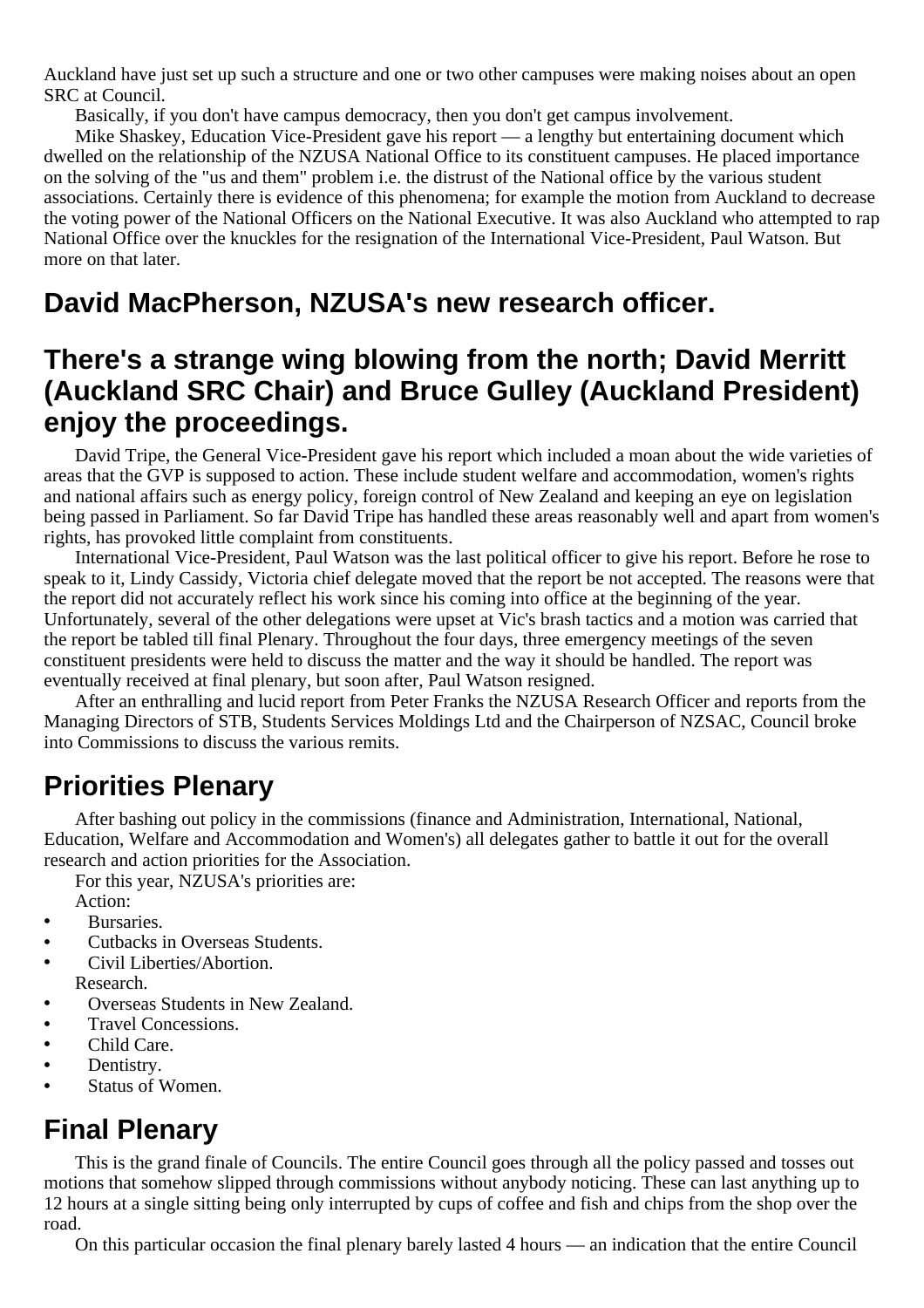had gone very smoothly. Policy was amended, lapsed and adopted no end.

At this stage, AUSA put forward their motion to alter the balance of power of the National Executive. It consisted of raising the voting power of the constituent Presidents to two votes and retaining one vote for each of the four political officers What was the reason for the motion?

Mr Gulley doesn't really think much of the National Officers — or so it seemed. There seems to be this mysterious distrust of anyone or anything that comes from Wellington present in AUSA which infects even the most progressive student politicians up there. The distrust is based on the presumption on the part of AUSA that they could get along quite okay without the burden of the rest of NZUSA.

What Mr Gulley failed to realise in his ploy to attack National Office hegemony was that the National Executive is a management committee for the Association. It is unable to make policy of any sort. That can only be done at Council and SGMs. AUSA's motion eventually failed to find a seconder and lapsed after a small amount of discussion.

It was also at the final plenary that the International Vice-President announced that he was resigning from the position. Next to nothing was said about the affair (yet) and the resignation was received without fuss.

After grinding through the National and Women's Commission remits the fireworks began proper. It seemed as if the resignation of Paul Watson had crystalised the mistrust and antagonism between National office and some of the constituent Presidents. Yet again the AUSA President led the attack by moving:

"That the Education VP, General VP and President be reminded that the National Office should work together co-operatively and when differences arise these should be referred to National Executive."

Speaking to the motion he proceeded to hack the entire National Office to pieces, saying that the axing of the IVP was in his own words "a set up." The only one he did not attack were Peter Franks and the secretarial and accounting staff. He reminded David Tripe (GVP) and Mike Shaskey (EVP) especially that they were "not God's gift to constituents," and accused others of rudeness and making snide remarks about Mr Watson.

On top of all this, he reiterated his time-old threat of pulling out of NZUSA.

The following speakers paled in comparison perhaps lacking the killer instinct which Gulley Seemingly possesses. Speaking for National Office, Lisa Sacksen, Peter MacLeod and Peter Franks defended their actions and pointed out that they were placed in a very difficult position regarding the International Vice President. At this point, Gulley began to fade slightly and placed a large part of his argument on the details of a meeting which had apparently taken place after the Council dinner between the national officers which the IVP had, according to Gulley's sources, not been invited to.

This was a major tactical error on the part of the AUSA President, because Paul Watson had attended the meeting — therefore acquitting the national office of this serious charge. At this stage of the meeting, Peter MacLeod (NZUSA Accountant), being an astute man, launched a counter-attack at Gulley. Obviously, many of the constituent Presidents were getting worried at the prospect of having to vote on the motion.

Gulley then announced that he would rather lapse the motion but then turned around and said that the motion was just a warning to the National Office to behave themselves in future. Sighs of relief echoed round the room, methinks mainly from constituent Presidents, who did not want to commit themselves to the vote.

The affair, although having the positive effect of getting things out in the open, left a slightly nasty taste in everyone's mouth. Although it will give National Office something to think about when they sit at their desks at 32 Blair St, it certainly did nothing to resolve the alienation from the student masses that the National Office must feel.

The "Us and Them" syndrome was bandied around a lot at Council. Certainly there is a healthy tension between the National Office and constituents, but the main point which came out of May Council is that the constituents must elect officers who they have full confidence in and then get behind them 100%. It is unrealistic to suggest that National Office should transmute details of all problems which arise in the course of their work.

In relation to National Office; the campus profile is needed now more than ever. The campaigns NZUSA are waging now are more vital than they ever have been. More than that, they are close to home -fighting the assault on civil liberties and educating New Zealanders about fascism.

In order for the political officers to have good student meetings and get and backing of New Zealand students, campus organisation is essential. This should be a directive to constituents of NZUSA. Democratise decision making in student affairs and above all "Get Organised."

### **Epilogue**

Although there were squabbles, 1977's May Council went smoothly and there was a greater feeling of unity than there normally is in NZUSA Council. Otago University Students' Association organised Council well and our thanks go to them.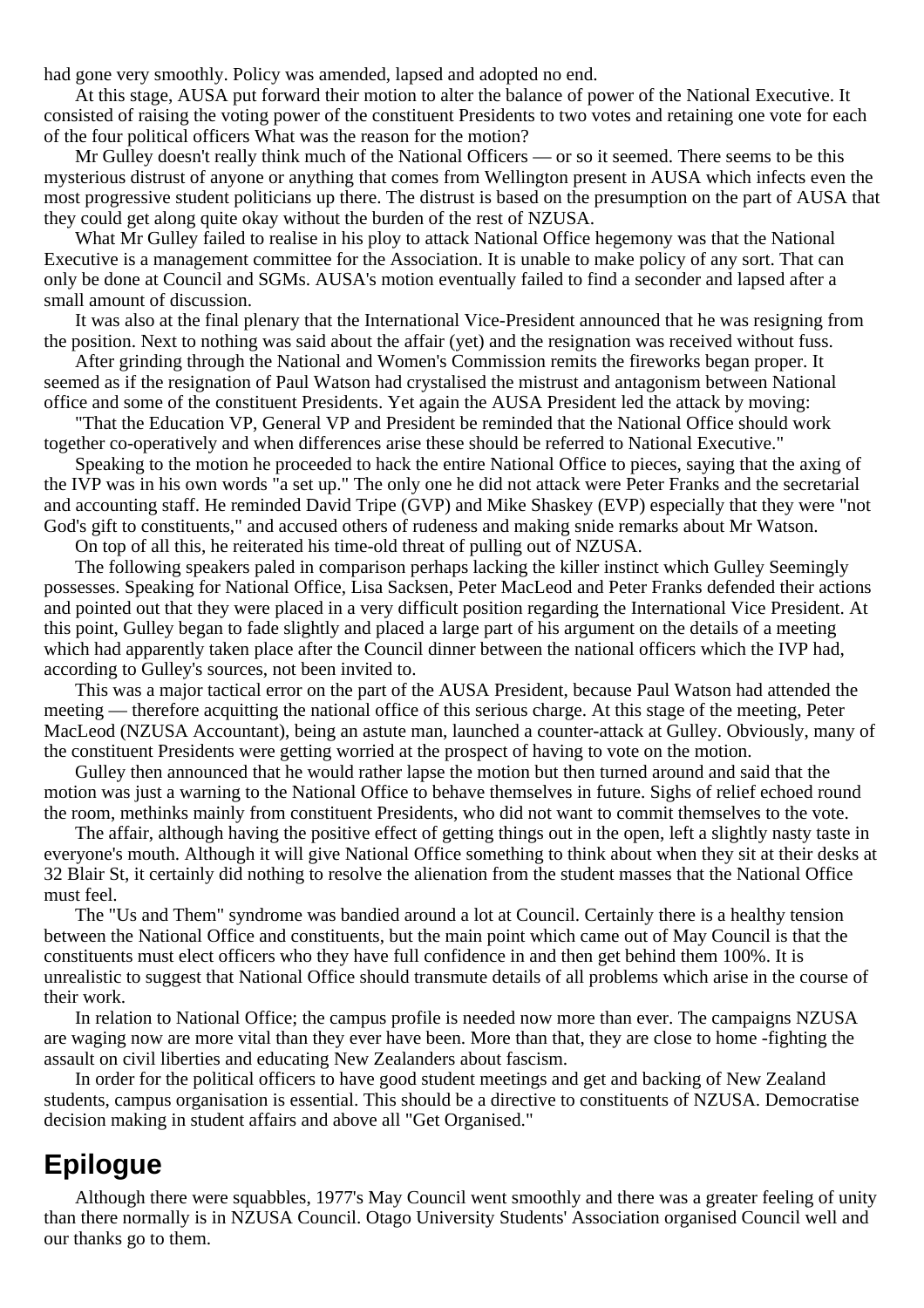One thing we noticed in Dunedin was that everything (almost without exception) is cheaper than here in Wellington. Any student who is finding the going a bit tough financially and who wouldn't mind ripping into a bit of a medical qualification should get their tickets for Dunedin now.

P.S. NZUSA has now got a second research officer after a decision by the National Executive. He is David MacPherson, a New Zealander who has been in Australia for the last few years. He starts his job on May 31.

THE PEASANTS ARE THREATENING TO OVERTHROW US, SIRE! OH YEAH?...WELL, THEYLL SOON FIND OUT" WHEN THE FOING FETS TOUGH, THE TOUGH GET FOING!" GIVE ME A ONE-WAY TICKET TO ARGENTINA

# **Another View**

Wherever the cracks start appearing in this fragile world of ours you'll find a student nose sticking through trying to come up with a policy on it.

As student organisations go NZUSA lives up to this description, having 381 policy motions at the start of the recent May Council and over 400 at its completion.

NZUSA's interest in the world starts at home with the 95 motions under the heading 'Education'. These motions give our views on integration of state schools, everything you ever wanted in the way of bursaries, policy on an equitable assessment system etc., Currently policy is concentrated on areas related to bursaries and assessment (with new policy calling for group assessment) and fighting the cutbacks on overseas students.

In the dubiously named section 'Finance and Administration' which includes all organisation motions and the NZUSA Budget Vic moved the following policy on the NZUSA commercial empire was passed:

- **•** That the aims of SSH Ltd. be to provide goods and services to the members of NZUSA and that where possible these be at a lower cost than otherwise available and that they contribute to the strength of NZUSA.
- That SSH Ltd. set its charges at such levels as the Board sees fit to maintain a profit level sufficient to assure the long-term viability of the companies. The student directors who hold the majority on the

SSH Board are now to be elected for two year terms and to be charged with bringing reports to May and August Councils on :

- **•** the future direction of SSH Ltd and its subsidiaries.
- the financial viability and current activities and proposed activities.

Another interesting motion that was passed is the following: That in matters of policy where contradictions emerge between the commercial and political wings of NZUSA they be resolved at General Meetings of NZUSA (Inc.)

The basis of International policy is laid with motion [*unclear:* 11] :-

*That NZUSA holds imperialism, colonialism and neocolonialism to be the major stumbling blocks to self-determination, national independence and peace for the peoples of the world. NZUSA therefore resolves to support those movements, both in New Zealand and throughout the world, that are struggling against imperialism in all its forms.*

As well there is a policy attacking the contention of the US and USSR in the same terms as well as support for the 3rd World proposals for a new World Economic Order.

A motion forming the National Overseas Students Action Committee as a sub-committee of NZUSA with a 600 dollar budget was the most important of the new policy passed. The committee is first to be active on the Cutback issue and the Hisham campaign but is expected to expand its activities in future to cover the whole area of Overseas students action.

Policy opposing US colonialism in Micronesia (it has two strategic nuclear weapons bases there) was brought in and the committment to a nuclear free zone in the South Pacific was stepped up. Research into military alliances and military research in NZ universities was also stated. Active support was declared for November's planned anti-apartheid conference.

The section entitled 'National' means 'New Zealand' which means 'anything' and sometimes means that you can't see the policy for the forests. Actually, forest conservation forms a major part of the National policy although its rarely actioned. The Enviroment, Energy, Drugs, Foreign Control, Racism, Civil Liberties, Fishing etc. all rate a mention.

Welfare policy consists of three long motions (about a page each) which makes it too hard for me to attempt to select snippets or such from them. Suffice to say the establishment of a scheme of dental care on campuses is among them.

Womens policy is a rapidly growing group of motions called from other policy areas and as yet without the coherence or totality of the other sections. Much of it is made upon the spot at Councils and Womens policy is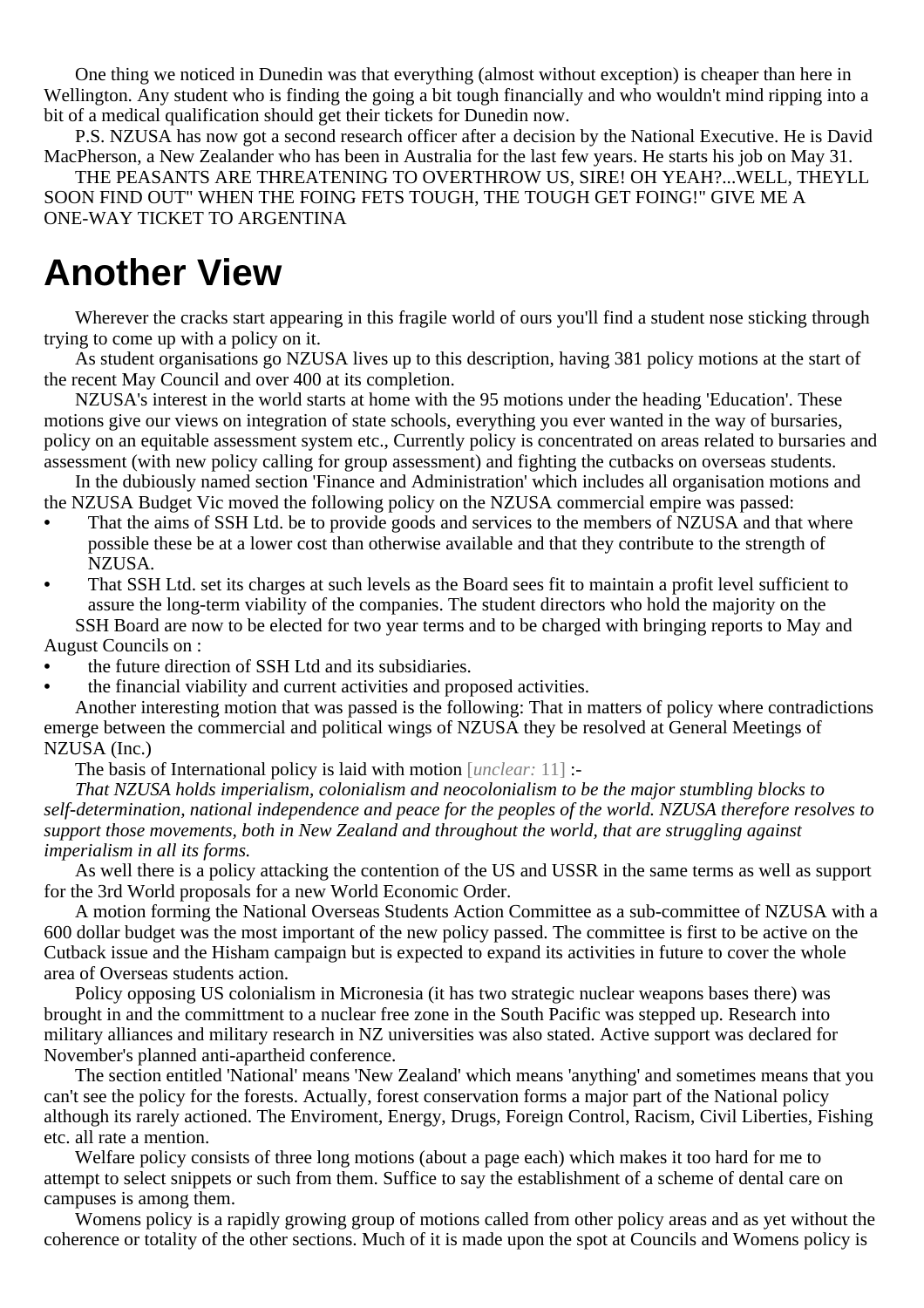thus less representative of campus feeling than some other areas.

NZUSA policy is not wanking - it is the only basis on which the three elected officers and two appointed research officers can act. On the basis of this policy and the priorities set at Priorities Plenary you get the political force that is NZUSA. As much as the policies hopefully represent some coalescence of constituent policy so do the actions of the National Office hopefully concentrate the isolated actions of the constituent associations into a unified expression of the interests of some 38,000 students.

- A Student Observer at Council.

The International Vice-President of NZUSA, Paul Watson, handed in his resignation at May Council. Nominations for the position are now open. For more information, contact The President, NZUSA, P.O. Box 9047 Wellington, or phone 856669

# **Bert Eastoe: President of Lincoln, supported our fishermen.**

# **Grant Stinson: Massey's Resident and the other half of the Agricultural lobby.**

# **How [unclear: NZUSA] Works**

AUCKLAND WAIKATO MASSEY VICTOR SRC EXECUTIVE EXECUTIVE SRC MAY AND AUGUST COUNCILS In May and August every year old rads; grads and undergrads are elected or appointed to represent their Students Association at the political equivalent of an all-in wrestling match. This is held at one of the campuses ( this year's May Council has just been held at Otago) and provides an opportunity for all the old-timers and a few first-timers to relive old times, old policy and old hangovers. Somehow or other the new NZUSA policy emerges and is usually quietly shelved until the next Council. Now that our glorious government has scrapped the Rangatira in the name of progress much of the excitement has gone out of South Island Councils. NATIONAL The National Officers (President, Vice Presi and policy from National Executive and the M policy is successfully implemented. The Nation representatives of the various Students' Associa run various organisations such as STB which give and Instinctive Impluses which at present is m publishing firm. CANTERBURY LINCOLN OTAGO EXECUTIVE EXECUTIVE EXECUTIVE NATIONAL EXECUTIVE Some National Executive Officers (these are usually the constituent Presidents) usually decide after a few weeks back home that they didn't get pissed enough at the last Council and that they'd like to have another go. The solution is a National Executive meeting where everybody can get together and reminisce about the last Council meeting as well as plan for the next one. There are often more personal reasons also. These meetings do also serve the noteworthy purpose of enabling the Association Presidents to question the National Officers as to their performance. OFFICE ts Research Officers etc ) get their orders nd August Councils. Occasionally this Officers and elected or appointed is sit on a number of committees which National Officers cheap air travel of I latent impulse but purports to be a

# **Mike Shaskey. NZUSA Education VP. appearing to smile.**

# **Getting through policy at National Commission.**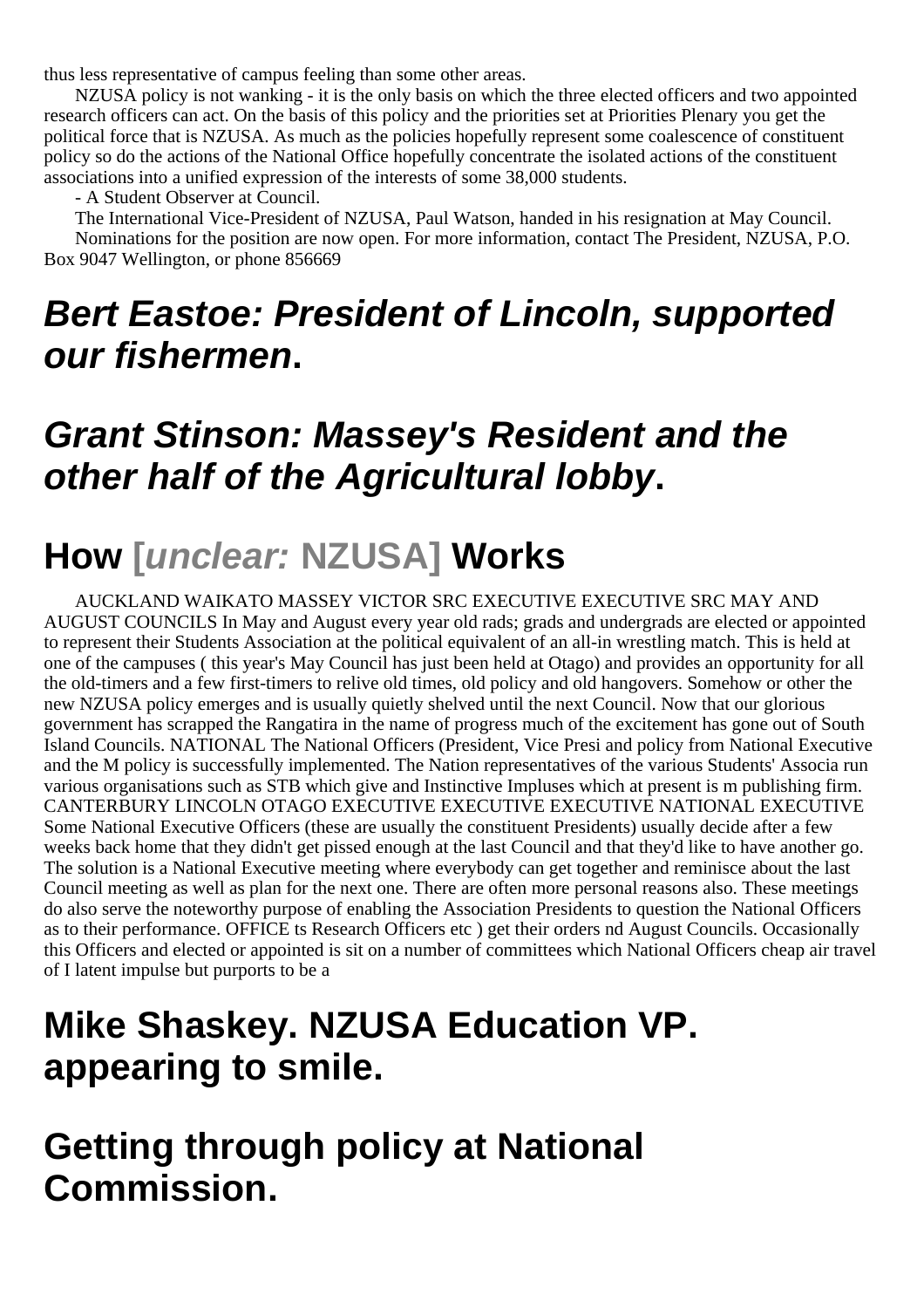**Peter McLeod (NZUSA Accountant) chats to AUSA President [unclear: Gulley]**

**NZUSA President, Lisa Sacksen, and Peter McLeod.**

**Andrew Guest (OUSA Vice-Pres.) Paul Clark (WSU Vice-Pres.) and our own Lindy Cassidy.**

**Steve Underwood makes the Canterbury delegation an offer for their bookshop.**

**Surrounded by Mike Shaskey and David Tripe (both NZUSA), OUSA President Ross White remembers that he has forgotten to put the milk-bottles out.**

# **Vic chief delegates Lindy Cassidy and Bruce Robinson.**

# **The Case Against The Fishing Limits**

*The following article is about the moves for a 200-mile fishing zone. It opposes the moves. It was written by James Robb on behalf of the Young Socialists.*

*Next week we hope to publish a critique of this view to clarify and encourage debate on the issue.* There has been, over the past few months, a concerted press campaign directed against the activities of foreign fishing vessels operating around New Zealand, building support for the proposed 200-mile fishing limit. This campaign naturally has had a strong nationalistic, anti-foreigner (and particularly anti-Russian) flavour. An example is the article headed "'Raping Vessel Has Sophisticated Gear" in the Evening Post earlier this year. This article is based on a claim by a Wellington fisherman that "the Russians are raping our Cook Strait terakihi grounds with what appears to be a sophisticated fish tracking device." "There seems to be one law for foreigners and one for the fishermen here making a living" — though he actually admits that the Russian vessel had been fishing outside the international limit. Another example is the interview in Salient, April 13, 1977 with the president of the Wellington Trawlermen's Association, P.J. Stevens — "The Russians are fairly thick-skinned. They know they're going to dominate the world one way or another, and they probably are. . .

Should students support this campaign, and the 200mile fishing limit? The answer is no.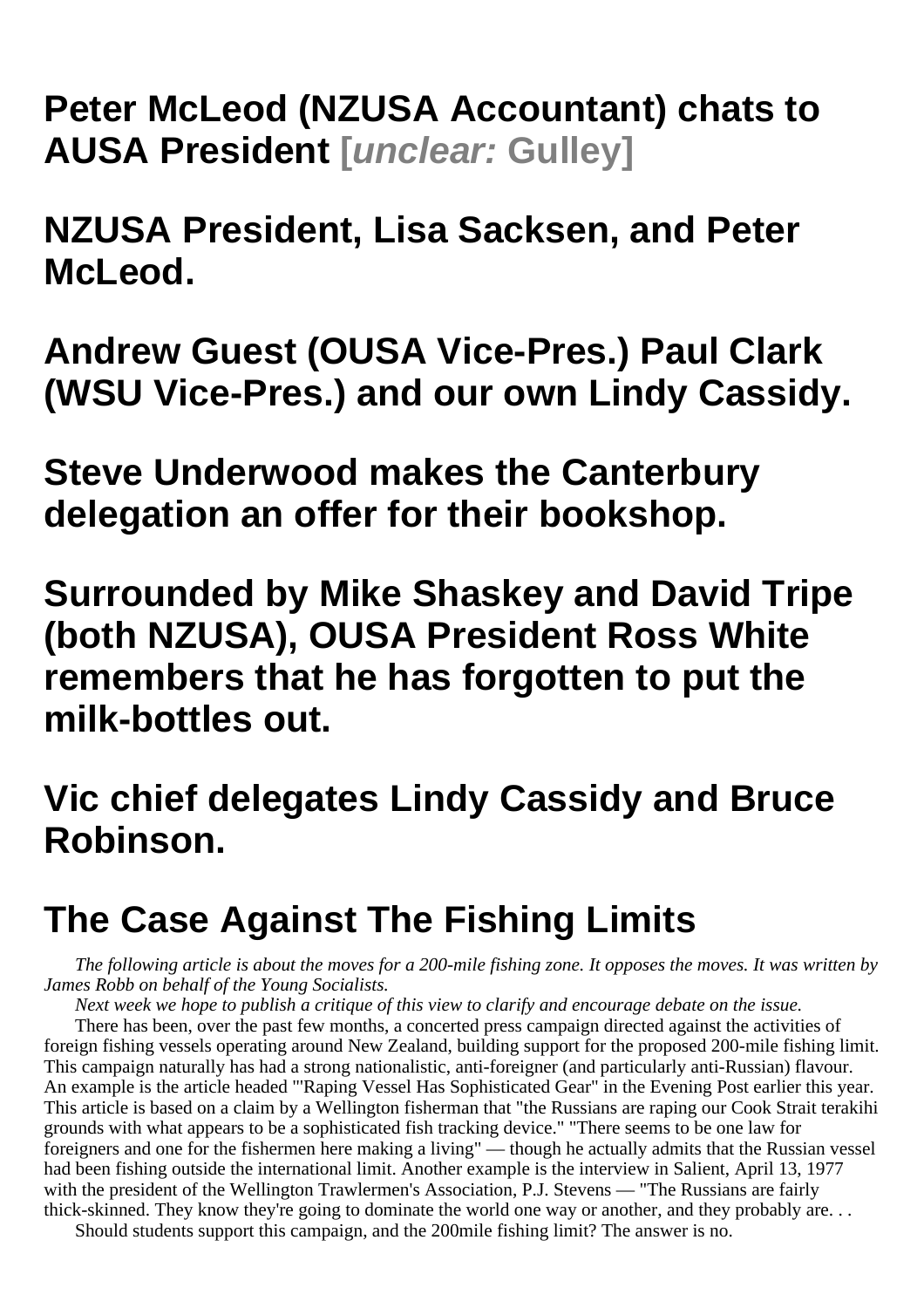The campaign attempts to win support on the grounds of conservation of fishing resources — this is why so much is made of the 'sophisticated fish tracking device' of the Russians, and the Japanese fine-mesh nets. The argument goes: all we need to do to protect our fishing resources is to get rid of those 'raping' vessels, and hand over the industry to our own responsible fishermen. But this argument does not explain why over-fishing occurs. If conservation is in everyone's interest, as it should be, then why does over-exploitation ever happen?

Over-exploitation is the inevitable result of capitalist markets determining the rate of exploitation. When fluctuations in market prices occur, and the price of a certain kind of fish rises, a swarm of capitalists pours investment into outfitting ships to catch that fish. When the total catch increases and the price drops, the capitalists, are stuck with huge investments. In order not to go bankrupt, they must step up their efforts and further increase the volume of their catch — by overfishing if necessary, as it often it. It is the profit drive of individual capitalists that leads to this over-exploitation. The individual capitalist takes only a small part of the catch. A small increase in the catch of one capitalist will not have a decisive adverse influence on the stock of fish and such a small increase can solve this capitalist's economic problem. Thus, all of these individual capitalists together, each following their own profit drive, combine to increase the catch beyond the reproductive capacity of the fish.

It is inherent in the capitalist system of exploiting resources that over-exploitation will occur. And it must be remembered that this moans that New Zealand Capitalists are no Better than Foreign Capitalists Examples of overfishing by the local industry have already been seen in the Nelson scallop beds. High prices and easy access a few years ago brought a huge huge increase in the number of boats operating in the area, and already the beds have been dangerously depleted. They are now so depleted that it is uneconomic to continue to exploit them — capitalist over-exploitation has fished itself out of existence. A similar case of plundering high priced resources is the crayfishing in the Chatham Islands.

This is why the 200 mile limit is not a conservation measure. The experience of Iceland, a country with a more highly developed capitalist fishing industry than New Zealand, is relevant here. In 1972, the Icelandic Government extended the territorial waters to a 50-mile limit. Here is what the Fylking, and Icelandic socialist organisation, said about the consequences of this.

"What was the response of the Icelandic capitalists and the Icelandic state? Did they seek to limit fishing? ....No!

*"After the Icelandic capitalists recovered from the 1967-70 slump, they began to invest in the fishing industry. In 1972-74, the capital in Icelandic fishing doubled. But this great increase in investment was not in proportion to the increase in the catch The volume of the catch rose really only in 1972 and 1974. but in 1974 it did not come up to the level of 1970*.

*"It is pretty clear that the investment of the Icelandic capitalists led only to increased overfishing. The state of the cod banks is especially bad. The catch dropped from 471.000 tons in 1970 to 379,000 tons in 1973. a decline of 20 percent." (Intercontinental Press, January 26, 1976.)*

Even if the purpose of the 200-mile zone were as a conservation measure, it would be inadequate. As P.J. Stevens, agrees, "fish move." They migrate over long distances. For this reason, it is impossible for each country to solve its fish conservation problems individually. Any genuine measure would have to involve the co-operation of all the affected nations. But such co-operation between capitalist nations is impossible, especially in a time of crisis, when all capitalist nations are trying to solve their economic problems, often at the expense of the others.

The only way conservation can be achieved is by a planned economy. The fishing industry as a whole must be planned to prevent the depletion of fish, and to do this it is necessary to reduce the individual capitalists' right to control the fishing done by their own ships — that is, to treat their ships as private property. The incomes of individual fishing operations should be organised so that they are dependent not on the volume of the catch that each brings in, but on the total income of fishing operations. There should be quotas set over wide areas taking into account the migration patterns of the particular species of fish.

Such planning obviously cannot be undertaken within the framework of capitalism — it requires the establishment of a planned, socialist economy. This is the conclusion the Icelandic socialists came to:

*"The working class is the only social force that has the capacity to advance genuine conservation of fish reserves. It is the workers who have a fundamental stake in assuring conservation in this feild. The capitalists can solve their immediate problems by overfishing. But it is the workers who will have to contend with unemployment and worse conditions when the consequences of overfishing are felt." (ibid.)*

This is why the campaign for the 200-mile limit should be not just ignored as an ineffective conservation measure, but Actively Ignored—because it is a campaign in support of New Zealand capitalism. And it is why the capitalist press has leapt into this campaign with such enthusiasm "Look at the newspapers, not one dissenting. . . We put a notice in the newspapers. All the newspapers in each main centre dashed down to talk to the fishermen, did a bit of research and came up with articles." (P.J. Stevens in Salient.) Supporting the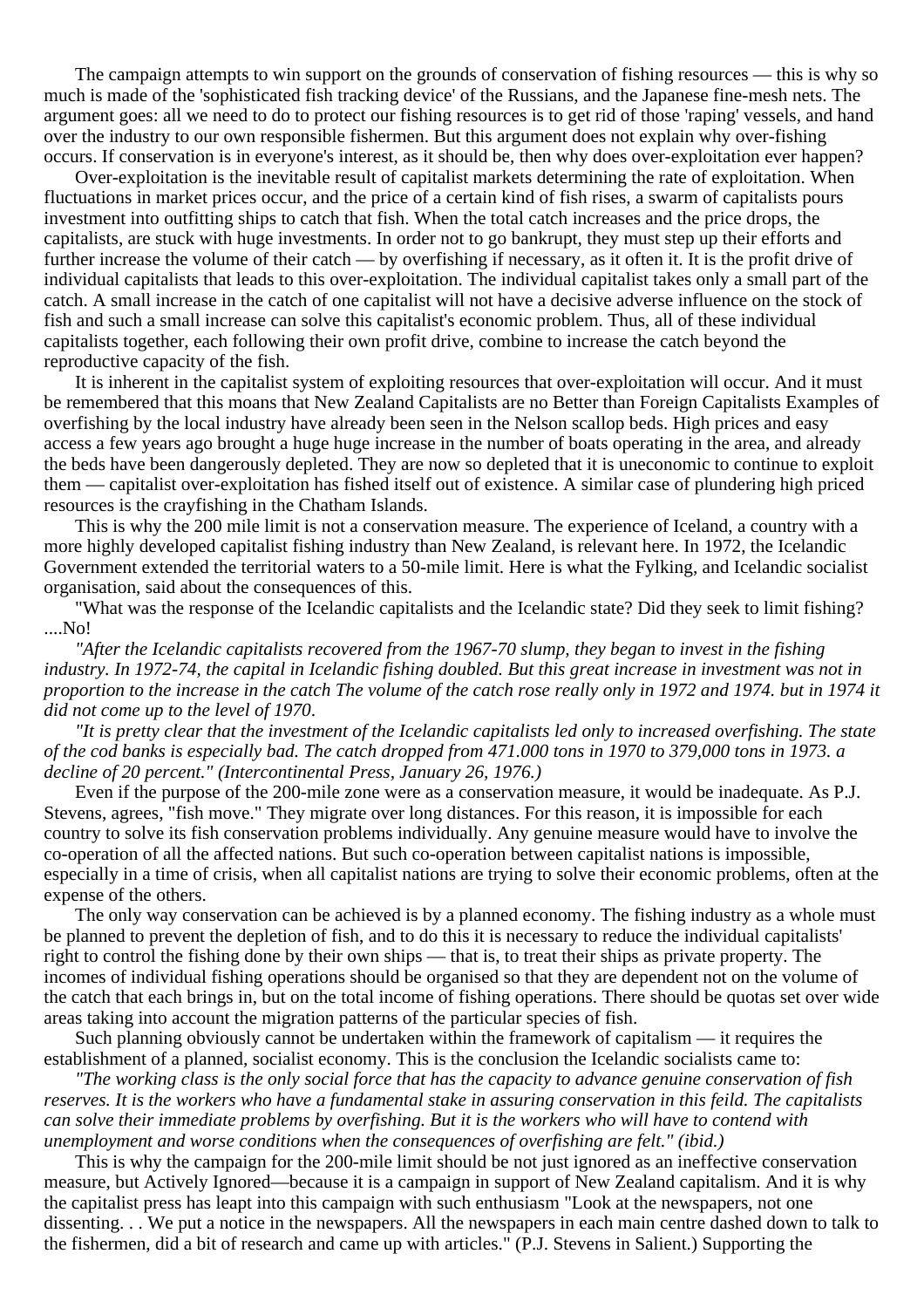200-mile limit means supporting enlarging the navy to police it whose interests will that be defending?

It is not only the capitalist press that has been taking this position, but also groups such as the Campaign Against Foreign Control in New Zealand, groups supposedly fighting for social change They also call for the 200-mile zone all the more eagerly because they see a good chance to get at the Soviet Union, in line with the propaganda of the Peking regime, which they follow no matter how reactionary.

Just as we should recognise the reasons for the media's support for the New Zealand fishermen's nationalistic frenzy as being an attempt to divert working people from the real issue, we should see the anti-Soviet flavour of the campaign as one directed against a workers' state: it dovetails with the foreign policy of the New Zealand Government, which invariably goes against the interests of the oppressed in New Zealand and world wide.

The Soviet Union is not at the mercy of the capitalist 'free' market system, which is the main driving force of the plunder of the sea. That is why it, like China, has taken a huge step forward, in that over-exploitation is not essential to its economy, whatever the policies of the present Soviet Government may be.

It is the reactionary nationalistic outlook of the Soviet bureaucracy which leads them to ignore the problems of conservation in their exploitation of the sea — the same narrow nationalism that sets the bureaucracy in the People's Republic of China to [*unclear:* bosily] towards another workers' state.

How is the reactionary nature of the Soviet bureaucracy to be countered? Is it by reasserting capitalist control of the seas resources, as the 200-mile zone would help to do?

The situation is analogous to the New Zealand union movement, where a potentially progressive force is hampered by a bureaucratic and conservative leadership. How is this obstacle to be removed? Certainly not by bringing in the forces of the capitalist stale!

No one has any right to over-exploit fishing resources — neither foreign [*unclear:* nor] local fishing fleets But over-exploitation is an inevitable result of the capitalist 'free' market system. The 200-mile fishing zone is a measure to defend New Zealand capitalism. That is why we should oppose it. *James Robb*.

The Stuff That Dreams Are Made Of: F. Scott Fitzgerald's Hollywood. This along with other F. Scott Fitzgerald novels and short stories available at : VICTORIA BOOK CENTRE LTD Phone 729585 / 729586, 15 Mount Street. Kelburn.

### **George and I on inflation**

Statement to "Salient" by the Communist Party of New Zealand.

The economic and political situation in New Zealand is inseparable from that which faces the capitalist world as a whole. International recession and reaction is matched by internal recession and reaction. Muldoon may cry "victory" over a fractional decline in the rate of inflation. It is, however, rather like a bubonic plague sufferer admiring the removal of a pimple on his chin. The fatal disease is untouched.

Capitalism is in a state of crisis which reflects its decay as a world system. Sixty years ago, Lenin, in his famous pamphlet "Imperialism the Highest Stage of Capitalism," showed the basis for this decay in the fact that the old laissez-faire capitalism in the biggest, developed capitalist countries had given way to modern monopoly capitalism, imperialism; that imperialism was a system of world plunder by the monopolists of a few big capitalist states, a system which, far from doing away with great power rivalries, economic crises, and class and national oppression, only intensified them to a point where it created conditions for the transition to socialism on a world scale and was therefore "the eve of revolution."

In some parts of the world this transition has already taken place, and flourishing socialist states have been created in China and Albania. In others, notably Russia, after a successful socialist revolution, a restoration of capitalism has taken place and a new imperialism exists, social imperialism (socialism in words, imperialism in deeds.) A new ruling bourgeoisie has arisen there, a class of bureaucrats and managers. Despite this retrogression, the general world trend id still towards the further decay and fall of imperialism. In Mao Tsetung's well known phrase, "Revolution is the main trend in the world today."

### **Burden Placed on Workers;**

New Zealand is moving steadily deeper into recession at the same time and because the world as a whole is doing so. The New Zealand working people are being squeezed, both externally and internally.

It is not news to wage workers that their incomes are steadily falling behind the cost of living. The Muldoons and company declare that because of the recession and inflation "New Zealand" has to accept a lower standard of living. For "New Zealand," read "the wage workers," on whose shoulders the Government is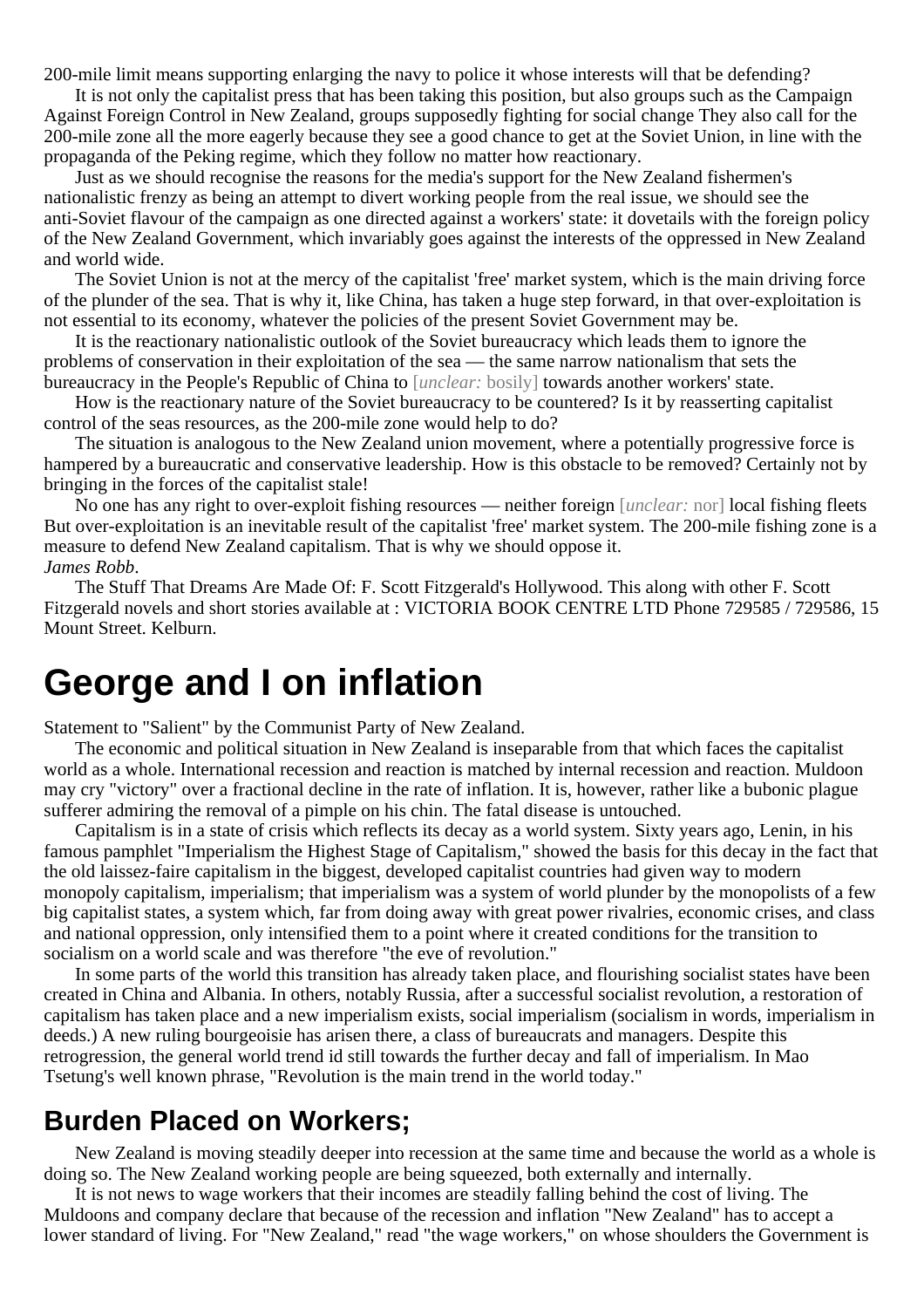placing the entire burden of the crisis by means of wage freezes, cuts in social services, excessive taxation increased unemployment etc. etc.

What is the Government? No more than the executive committee of the entire capitalist class, whose dominant section consists of the biggest monopolists.

Drawing of a brick layer

All capitalist governments have been "solving" the crisis in the same way as the Muldoons — at the expense of the workers. But in so doing they only make the crisis deeper, more protracted and more insoluble by forcing down the purchasing power of the masses, thereby making the market problem more acute.

Take New Zealand's balance of payment crisis. The international monopolies which run the enterprises of the countries supplying the bulk of New Zealand's imports can and do effectively impose high monopoly export prices to ensure themselves high monopoly profits. These prices have been increasing rapidly. The same financial oligarchy to which these monopolists belong is also demanding a bigger return on investments in New Zealand (e.g. Comalco,) and higher interest on loans. The monopolists are raising the cost of the so-called "invisibles," the shipping, bank and insurance charges on overseas freights. All of this means a substantial increase in outward payments. To balance such larger outgoings, the return for New Zealand exports has to be substantially increased. But this is not possible because the international monopolies have been cutting mass consumption in their home territories just as in New Zealand. It can be seen then, Why such Crises Simply will not go Away. In fact, present tendencies are for a worsening to take place.

Drawing demonstrating the capitalist crisis

### **Narrowing Market Inevitable.**

Everyone knows that the main pillars of New Zealand's trade are butter, meat, wool and timber products. Except for wool, the market prospects for all these items are bleak.

- The EEC countries have a mountain of butter to shift. They turn a deaf ear to New Zealand claims for preference on the British market. Margarine is also increasing its share of the market. There are evidently no grounds whatever for optimism as to increased returns for butter.
- **•** A similar position faces meat. On the one hand the New Zealand Meat Board has had to step in to buy New Zealand lamb in the United Kingdom to try to hold up its price level. On the other, the market in the United States for beef is still depressed, is subject to quotas and is unlikely to improve in the face of the hostility of the powerful cattlemen's lobby.
- **•** Australia takes almost the entire output of exported newsprint. All indications are now that Australia is going to set up its own newsprint industry. If this should happen then this market too will vanish. **CRISIS**

The market situation for New Zealand exports is but a reflection of the anarchy of capitalist production, in which each monopolist or monopoly grouping produces to grab as much as possible of the home or world market while forcing to a minimum the basis of that market — the purchasing power of the masses — in order to get a maximum profit. And underlying this contradiction is the basic contradiction of capitalism, that between the social character of production and the Private character of appropriation. Hence the necessity for socialism.

How does imperialist rivalry stand today some sixty years after Lenin's "Imperialism," and how does it relate to New Zealand?

There is ever-growing contention between the two superpowers for hegemony over other countries, for domination over their resources, for exclusive control of markets, raw materials, places for investment of surplus capital, for the more total integration of these subordinate countries into one or other of the military blocs under superpower control. This contention, in time, is bound to lead to a new war. At the same time, the EEC and Japan are prowling where they can, seeking Their share of the spoils of imperialist plunder.

The monopolies of Lenin's time are now dwarfed by inter-state consortia and the multi-nationals, billionaire gangsters which rake in maximum profits from exploitation of the third world on top of squeezing the last cent out of "their own" workers in the developed countries.

As part of one bloc of plundering imperialist states New Zealand has long been able to get a share of the rake-off through the medium of relatively stable high prices for its farm exports, particularly on the British market. But as we have seen, that day is passing.

### **Tendencies to Fascism.**

When a social system is in decline, when it can already feel the hand of its replacement on the scruff of its neck ready to throw it off the historical stage, then the ruling classes of the old order resort to any and every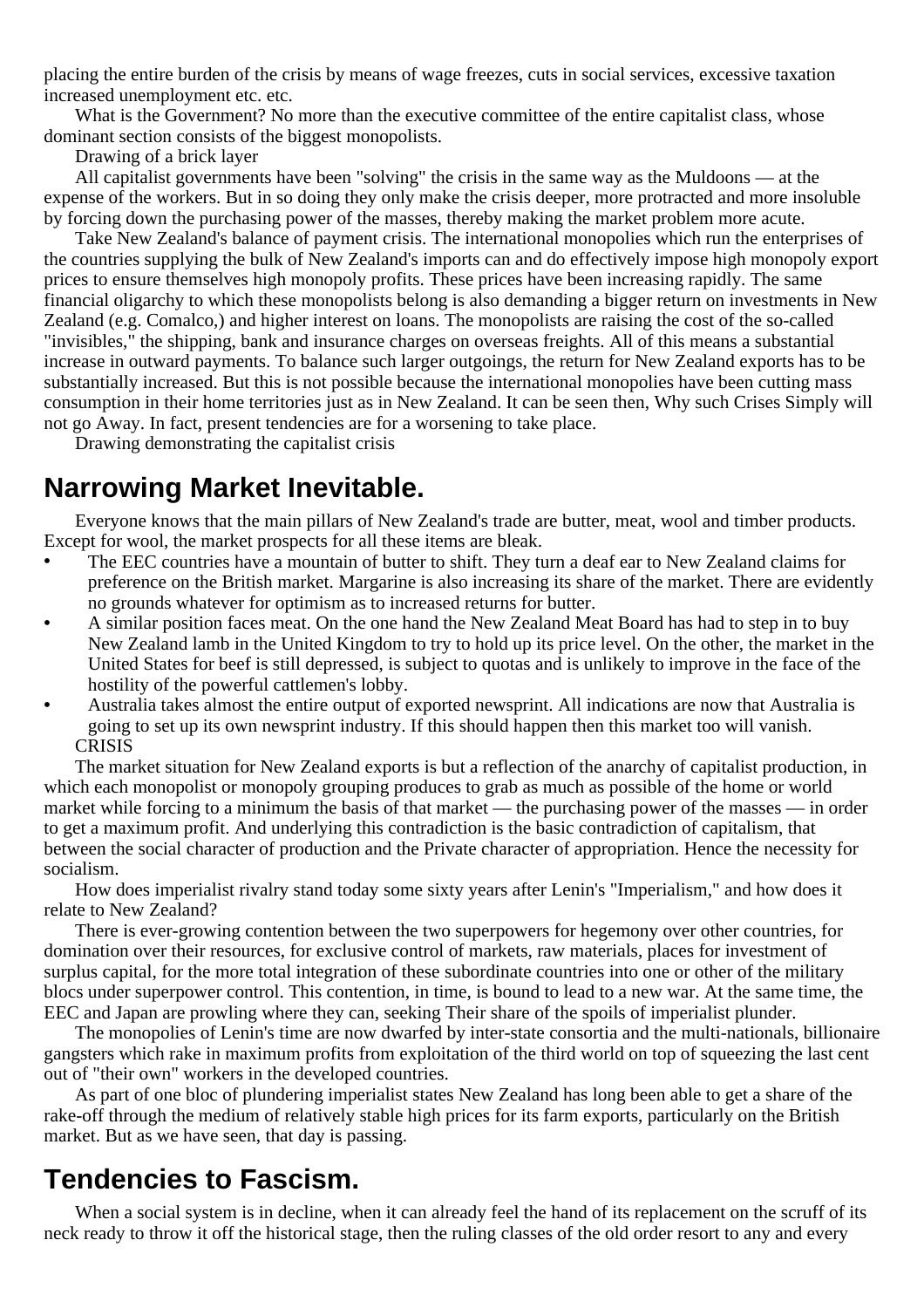foulness in order to hold on to their power, wealth and privileges.

The weapon of the monopoly capitalists in this epoch, used to crush the rising forces of the proletariat and the national liberation movement, is fascism. No capitalist country, however supposedly "civilised" (remember Germany!) is immune from the dangers of fascism being imposed by internal — not external — forces. The Communist International gave fascism in power its classic definition as "the open, terroristic dictatorship of the [*unclear:* mos] reactionary, most chauvinistic and most imperialist elements of finance capital."

Whenever the working class en masse rejects the disgusting sham of parliament and gravitates towards socialist revolution as happened in pre-war Germany and Italy, for instance, fascism is the typical answer of the ruling class. It is also the means for suppressing opposition to imperialist war and to the preparation for it.

However, right at this time open fascism is not to the advantage of the ruling class in New Zealand. The workers still accept the parliamentary fraud, though with increasing cynicism. But that is not to say that fascist tendencies, "creeping fascism," are not being pushed ahead.

We see such tendencies in the legislation designed to hamstring militant trade unionism (the only sort the boss fears) and to turn trade unions into ciphers. We see them also in regard to the expanded powers of search and arrest handed to the police, ostensibly in connection with drugs, But Usable also for Political Ends. We see them in relation to the new crime of "unlawful assembly," ostensibly aimed at gangs, but Usable also for Political Ends. We see them in systematic police photographing of demonstrators and compilation of dossiers on them for filing in the Wanganui computer centre, a more direct form of political intimidation by the state forces. We seem them as well in the so-called "riot control" training given to the armed forces. And we see them plainly in the growth of racism towards the Islanders and other Polynesians, and its use by the ruling class to divide workers..

The Communist Party of New Zealand does not doubt that, as and when the impact of the sharpening crisis of imperialism leads the working class to vigorously take up the revolutionary struggle for its emancipation, the capitalists will resort to increased fascist oppression. But "where there is oppression there is resistance!" Our Party is confident that the workers and their allies will be able to successfully counter the onslaughts of reaction and in due course to rid themselves entirely of that vast parasitic incubus on their backs, the capitalist system.

### **Health Service**

Drawing of faces in profile

### **What's New in Pregnancy Tests?**

Baby we've come a long way.

Traditionally diagnosis of pregnancy is based on missed menstrual periods, elevated temperature, feelings of nausea and breast changes. As the pregnancy progresses more visible signs and symptoms develop.

Pregnancy testing has evolved during the past half century from a time consuming, complicated laboratory procedure using expensive test animals into a rapid, relatively inexpensive and convenient technique.

The basis for most pregnancy tests involves the production of human chorionic gonadotropin or HCG by the placenta during pregnancy. It can be detected in blood or urine. In normal pregnancy the production of HCG begins within 48 hours after instantiation, ascends to a peak between 50 and 90 days after the last menstrual period then falls to a lower level throughout the pregnancy and finally ceases 3 - 10 days after delivery.

In 1928 two Germans, Aschheim and Zondek introduced the first biological test. They observed that urine from pregnant women injected into immature female mice caused changes in the ovaries. After repeated injections the test animals were killed 4 - 5 days later and the ovaries examined for evidence of HCG activity.

In 1932 Friedman did the same thing to rabbits and found that an earlier result could be obtained. The rabbits were killed and examined 48 hours later.

In 1941 Frank and Berman used immature female rats. These were killed and the ovaries examined 16 - 24 hours later.

In 1947, the male toad test was introduced. Injections of blood containing HCG caused the appearance of sperm in the toad's urine. The reporting time for the male load test was 1 - 5 hours and the same animals could be used again.

Since 1942 another avenue has been that of hormone tests. Either injected or taken orally, oestrogen-progestogen combinations will induce menstruation in the non-pregnant woman. Because of the suspicion of increased congenital malformation associated with the administration of these hormones during early pregnancy the use of these tests has been discouraged since 1975.

In 1960 the first immunological test carried out in a test tube became available Immunological tests utilise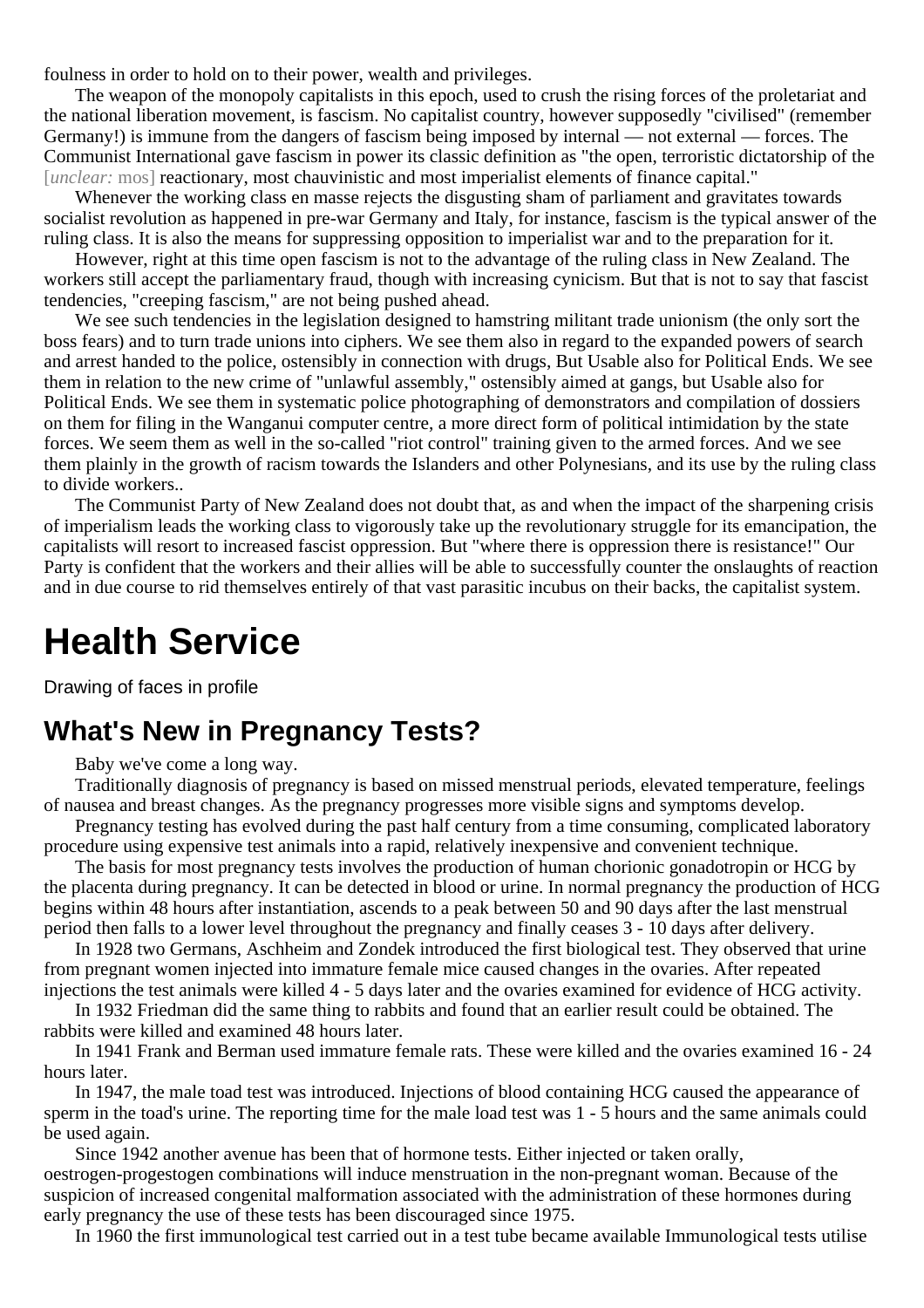antibodies to detect HCG in blood or urine.

In 1962 a similar test was developed which could be done using a drop of urine on a slide. The agglutination of latex particles indicates HCG; This is the basis of the standard urine tests performed today in a doctor's surgery or laboratory. The result can be read in 2 minutes These tests however can only be carried out 10-14 days after a missed period.

The search for tests capable of detecting pregnancy at a much earlier stage continues. A new generation of tests called radioimmunoassays are capable of diagnosing pregnancy prior to or at the time of the first missed period. Instead of using latex particles this method uses HCG labelled with radioisotopes of iodine.

In 1974 a more rapid, one hour lest was developed at Cornell called a radio recept-orassay.

### **Now the good news!**

This type of test is now available in Wellington. It is more expensive. It requires a blood sample, not a urine sample. It will give positive results at the time of the first missed period. It eliminates the long 14 day wait for standard tests to become positive.

### **Now for the bad news.**

What does the Royal Commission have to say about pregnancy tests? Virtually nothing. In the terms of reference the Commission was expected to deal with "contraceptive matters in all commonly existing and likely forms". This should have included a discussion on new and future techniques for pregnancy diagnosis. The Commission has neglected to do this. Throughout the report the Commission refers to pregnancy diagnosis in terms of the standard urine lest which becomes positive at about 14 days after the missed period.

So what? Does it really matter? It unfortunately makes irrelevant much of the discussion on menstrual regulation. The definition of menstrual regulation given on Pg. 414 reads:

*"A term applied to the aspiration of the contents of the uterus when the menstrual period is overdue hut before diagnosis of pregnancy is possible "*

The Commission is sadly out of date before publication.

They do however make a vague recommendation regarding pregnancy tests (Pg. 197;)

*"That early pregnancy testing services.... be free of cost and be made widely available."*

The text does not discuss this recommendation so we do not know what it means. What is meant by Early pregnancy tests? Does that include the more expensive radiommunoassays? Would they be free? And how Widely Available should tests be Through doctors only? Through Hospital Boards? Through chemists? Through mail order? Do-it-yourself tests are available overseas.

None of these issues have been discussed by the Commission. It is ironic that in the same month that technology takes us one step forward, the Royal Commission takes us two steps backwards.

Baby we've still got a long way to go.

Margaret Sparrow

## **Drama**

# **Assorted Mythologies**

Knock, Knock. by Jules Feiffer. Directed by Ross Jolly, Circa.

'The territory between Shaw and Disney is Feifferland...' says Newsweek, but Circa's Knock, Knock with its ' Wizard of Oz' signature theme and racy dialogue, has little in common with the ponderosities of Shaw, and, from what I saw, a healthy inclination towards Disney.

But far from denying it recommendation, this serves to delight and/or instruct — you have the choice. Here is a production in which you can sit back, and what's more relax, ( often impossible with intellectual enlightenment a director's sole aim ). On the other hand Cohn's ( Grant Tilly ) growth of self-awareness with the death and resurrection of, firstly his friend Abe ( Ken Blackburn ) and secondly a 'spiritual visitor ' Joan of Arc, ( Cathy Downes ), is the moral theme, neatly executed ( and if preferred ignored ) — but never at the expense of a laugh!

The whole structure of the play is heretical. Feiffer brilliantly interchanges the Abel/Cain, Noah's Ark, Ten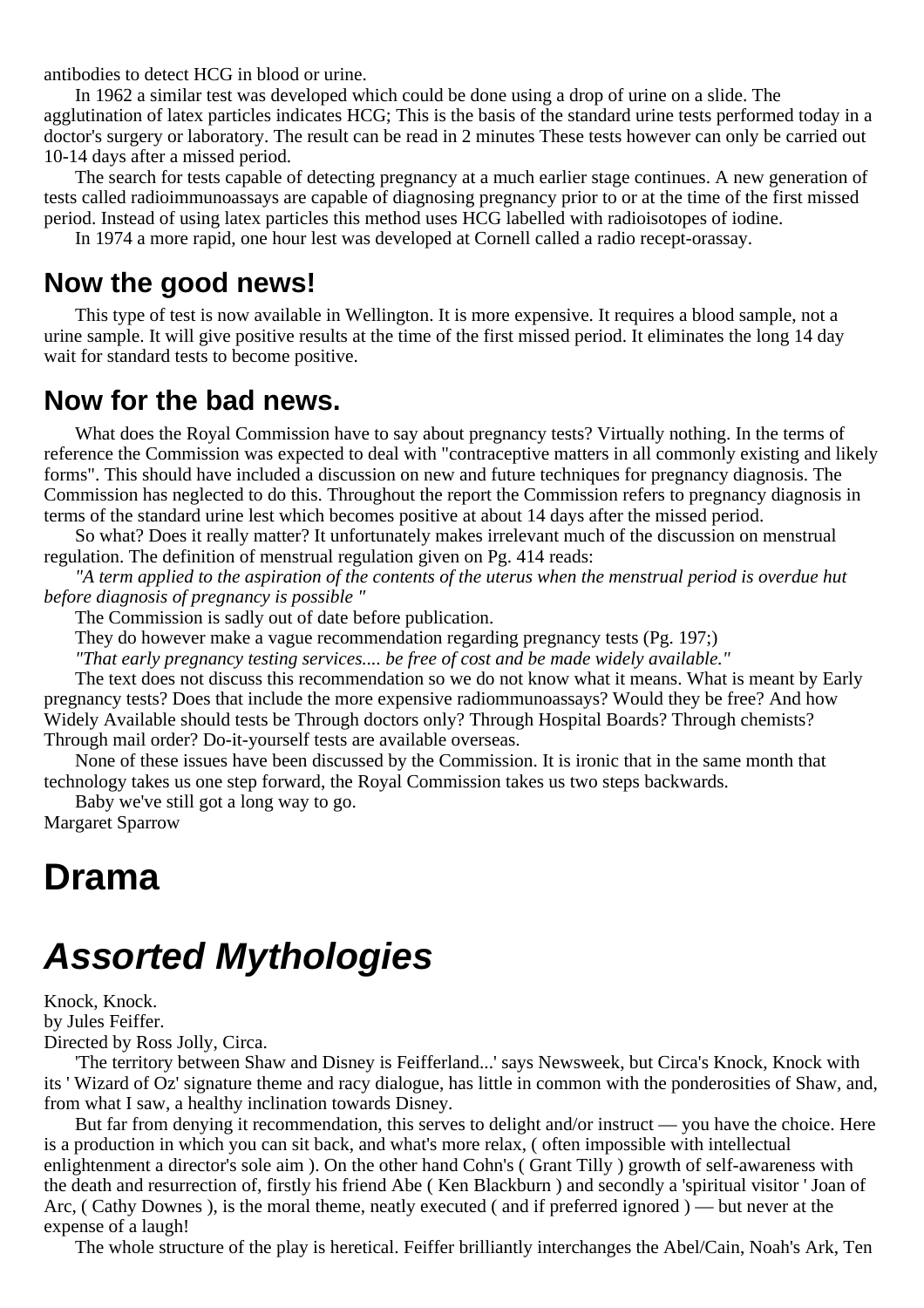Commandments incidents with snippets of Cinderella and Sleeping Beauty, his greatest masterpiece, of manipulation being Joan's life story in which she begins life with two ugly sisters and ends up walking on water. God himself puts in an appearance, alias Wiseman ( Michael Haigh) seen in many guises.

In terms of ensemble playing, the cast of four realize near perfection. Their relationships are clearly defined, and the audience senses the warmth that exudes from a production in which the actors are in harmony.

Each performance is a re-enactment of a stereo-type, Cathy Downes with the additional onus of a personality transformation at the beginning of Act III, differentiating the two Joans sensitively and what's more, accurately.

Tilly and Blackburn are the classic sparring duo, well-cast foils for one another and individually stylish, with Michael Haigh imbuing every appearance with a zaney impetuosity.

But what is so remarkable about this pretensiously unpretentious little piece, is not the sets, effects and costumes, which are all easy enough to perfect, but an atmosphere of involving the audience by experienced playing - truely intimate theatre.

- Elizabeth Ross.

Drawing of a man selling wind-up university graduates

# **Varsity Preview**

### **The Phantom of Liberty - Tues. 24 May, 2.15pm**

*"A spectre is haunting Europe — the spectre of Communism. All the powers of old Europe have entered into a holy alliance to exorcise this ghost. Pope and Czar, Metternich and Guizot, French Radicals and German Police spies."*

— The Communist Manifesto.

Luis Bunuel takes the title of his latests film from the opening line of Marx's Communist Manifesto and shocks Europe with another attack on all the old ideas and institutions that have not changed much since Marx's day.

Unlike some of his earlier films the viciousness of this one is not so obvious. Bunuel himself says, " When I was young, surrealism was the most violent artistic movement: We used violence as a weapon against the Establishment. Now society itself has become so violent that it is hard to use violence to make artistic comment. " He now uses a method he describes as " sweet subversion".

A brilliantly entertaining film which has the strength to stand many viewings. In fact one of the few great films ever made.

### **The Graduate - Thursday, 26 May, 5.00pm.**

Created by the brilliant director, Mike Nichols, and stars Dustin Hoffman in a modern version of ' The Italian Straw Hat'.

A comedy which is also a serious look at society surrounding a university graduate. Particularly relevant to university audiences.

### **Vanishing Point - Wed. 25 May, 2.15pm.**

A man goes on a car chase with the cops from Detroit to Los Angeles. The film displays the alienation of people under capitalism and the repressive forces of the state. Highly recommended.

# **Varsity films till August**

June. July. August. Image of a man

DOWNSTAGE DOWNSTAGE From May 26 Shakespeare's LOVE'S LABOUR LOST Anthony Taylor directs a production of this rarely performed early Shakespeare comedy Dinner 6.30 Play 8.15 All bookings 849-639 STUDENT CONCESSIONS AVAILABLE Dinner and Show \$7.50 Mon - Thurs. \$8.50 Fri - Sat. Show only (on floor) \$3.00 Mon - Thurs. \$4.00 Fri - Sat. Show only ( Gallery ) \$2.50 Mon - Thurs. \$3.50 Fri -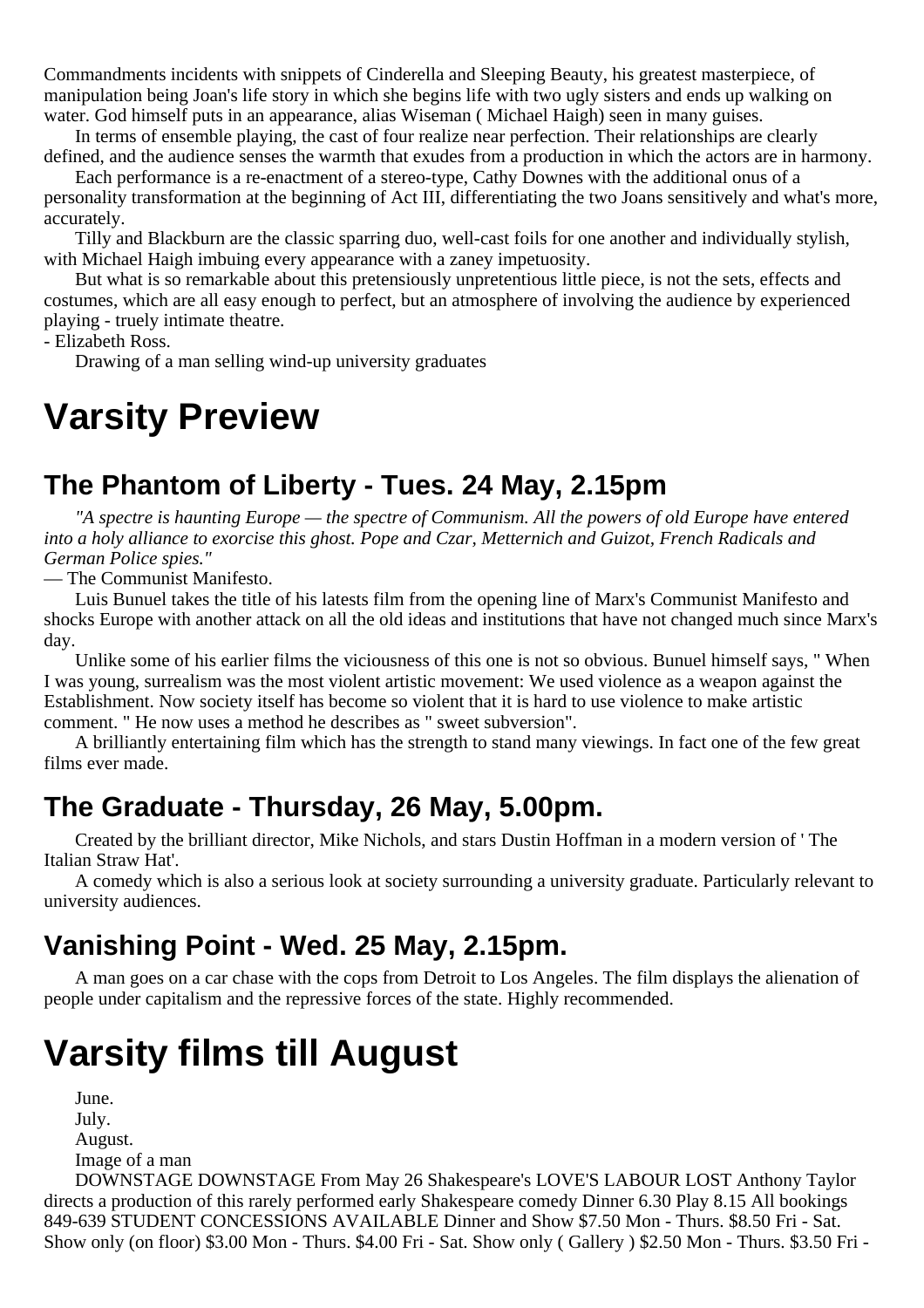## **Sport**

Drawing of a man playing rugby

The sporting sensation of the last couple of weeks without a doubt concerns cricket. Recently, Mr Kevin Packer of Sydney's TV Channel 9 announced that he had signed up 35 of the world's top cricketers to play in a special series of matches, the first series to be played in Australia this summer

The players were being offered contracts which ensured them payments five to six times greater than they receive at the moment for international play. The series is going to cut across international matches that have already been scheduled by the international cricket authorities. Predictably, the cricket councils of the various cricketing nations have rejected Packer's series outright. Already some of the older players are condemning players such as Tony Greig for joining Packer's group.

Most notable of these is Dennis Compton, former brilliant English test batsman and English international soccer player. He accuses Greig of professionalism and lack of patriotism

These sorts of attitudes are only too typical of the international councils of world sports bodies. While they have 'made' it financially in this world, they are in a position to sit back and enjoy the fruits of 'amateur' sport. Sport in the past was very much the realm of the elite, cricket particularly. In these days of intense competition rising costs and greater recognition of employee rights sportsmen are no longer content to devote longer and longer hours to the perfection of their sporting skills without economic recompense.

# **Leg Before Wallet**

Although one is not happy in the way which the 'Packer' series of matches has been organised, one only hopes that the international cricket authorities recognise the right that international sportsmen have to improved employee conditions, and conciliation between the two feuding parties can be reached.

In the long run it will be in the interests of both parties to do so. For although the interest in Australia may be initially high for the special series one doesn't expect that the interest, will be maintained over a long period. For it is only cricket on a nation to nation basis that continues to draw crowds. At the same time though, cricketing public aren't turned on by an international test series between teams that don't include the stars.

Now let's have a look back at home. The squad for the New Zealand Rugby League team has been named and last weekend we witnessed the New Zealand Rugby trials for the selection of the All Black team to play the Lions.

I won't bother commenting on the value of trials except to say that those conducted by the Rugby Union and the Rugby League authorities both proved to be unsatisfactory.

In the rugby league trials both star wingers Kevin Fisher and Philip Orchard had to leave the Field with recurring injuries Neither should have had to play in these matches, as both have been recovering from these same injuries in recent months. Generally the fitness shown by all players at these trials was disappointing, and with the World Series starting shortly, the Fitness and attitude of some of New Zealand's top players in this sport seems far from satisfactory.

Now on to the rugby trials at Wanganui. Disappointing play generally with some appalling weaknesses in at least two positions. Obviously full back gives greatest concern. Perhaps Richard Wilson gave the best all-round display except goal-kicking, where he couldn't have been worse. The other full backs on display were no more than adequate in their general play and their goal kicking was very little better than Wilson.

One hopes, though, that the New Zealand selectors choose a specialist full back when it comes time to name a side. Already we have had a disaster when Duncan Robertson was named out of position in South Africa

The other position of real weakness is at second five-eighth. New Zealand has no one with skills of Mike Gibson or even, for that matter, Ian McGeeghan in this position. Ideally a second Five should be able to tackle, kick accurately, pass quickly, capable of making the break, and read the game so as to be able to direct the attack of his backline. Joe Morgan and Lyn Jaffray can both kick, tackle and make the occasional break but there is no one in New Zealand rugby who can transfer the ball along the back line really quickly. The same could be said for First Five although Murray Taylor showed that with development he could display these aspects in his play. As second five, only Mark Taylor showed real ability to beat a man and transfer the ball quickly through the back line but his defence and kicking ability are still untested.

From the trials and on knowledge of the past records of players who didn't play in the trials, I will try and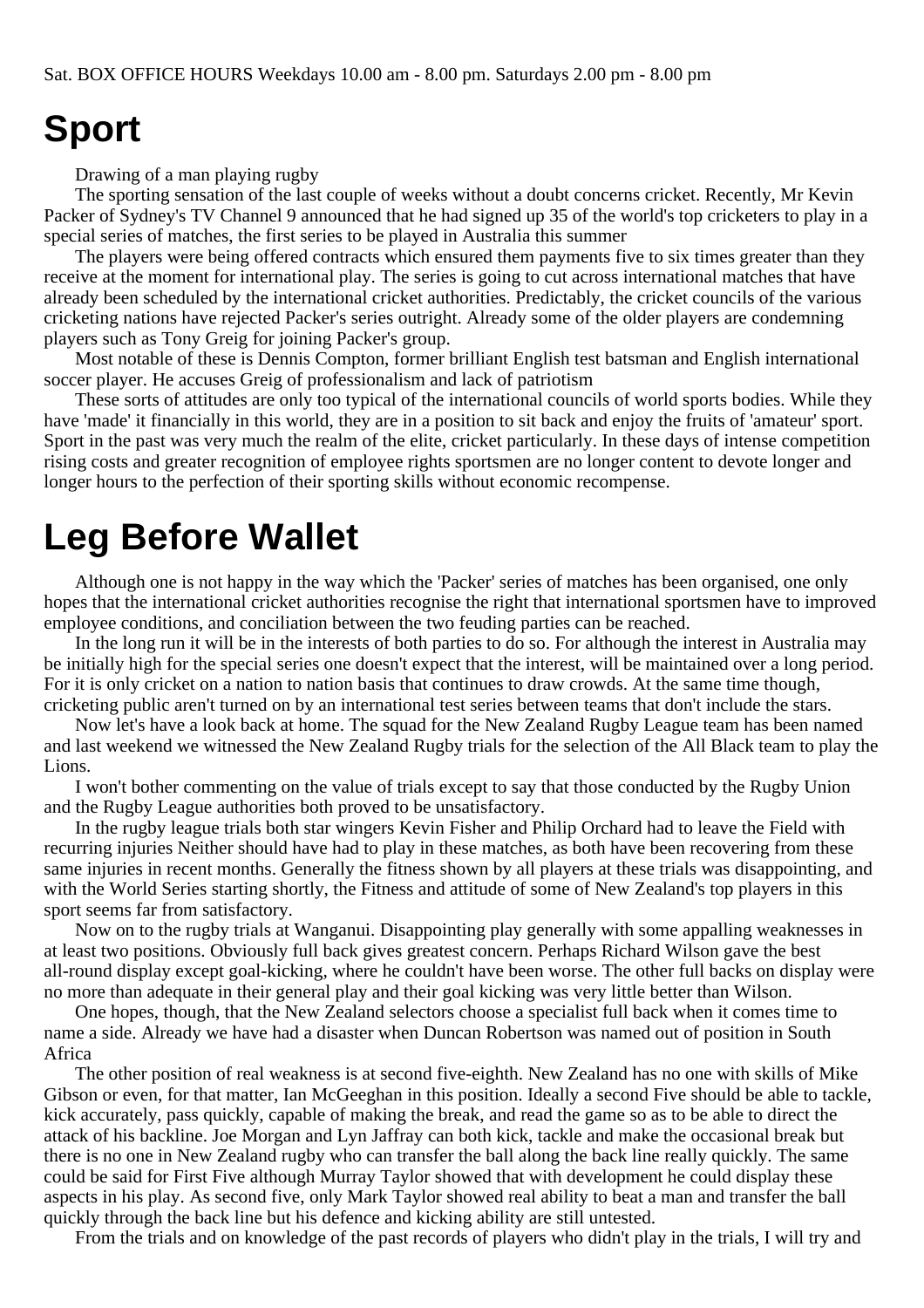name a team (knowing full well that the New Zealand selectors will probably take a more conservative approach in their selection.)

- **•** Richard Wilson,
- **•** Bryan Williams, Wings
- **•** Stuart Wilson, Wings
- **•** Bruce Robertson
- **•** Mark Taylor
- **•** Murray Taylor
- **•** Syd Going
- **•** Laurie Knight
- **•** Ian Kirkpatrick, Flankers
- **•** Kevin Lverleigh, Flankers
- **•** Andy Haden
- **•** Frank Oliver
- **•** Brad Johnstone
- **•** Kent Lambert
- **•** Tane Norton
	- Our Man in the Stands.

# **Colin Morris Records Caption Competition**

## **Last weeks winner**

# **This weeks competition**

*"What do you mean it will make me go blind? I'm only fiddling with my spare change."* '*Pulle Thotherone*'

Captions must be submitted before 2.00pm on the Wednesday of the issue week and must include name, address and phone. Judging will be done by the Salient staff. No Salient staff may enter. Captions may be dropped into our letterbox inside our door or in the Studass office. The prize, is an LP of your choice courtesy of Colin Morris Records LTD' Winners must contact us as soon as possible.

CRUISEY BLUES AND MOUTH MUSIC..... Leon Redbone now has two albums at the EMI Shop, 106 Cuba Mall. Phone 843-046. YAZ YAZ! MM— M!

JRSC STUDENTS CONCESSIONS John Reid'e SQUASH CENTRE SQUASH: 60c per half hour Normally \$1.25 RACKETS: 40c GEAR HIRE: 30c per item CONCESSION HOURS 9-12 and 2-5 WEEKDAYS

## **Letters**

*Letters can be handed into the Salient mailbox just inside the door or in the Studass office, or sent to Salient, Victoria University of Wellington Students Assn., Private Bag, Wellington.*

*Letters must be double-spaced and written on one side of the paper only. Please keep them concise and short.*

### **Abortion.**

#### Dear Sir,

I have been deeply saddened and perplexed in reading Salient's articles on the Commission on Contraception, Sterilisation and Abortion's findings. It is a pretty unfair view that says that, just because an independent commission makes a decision which you don't agree with, it must be biased and wrong.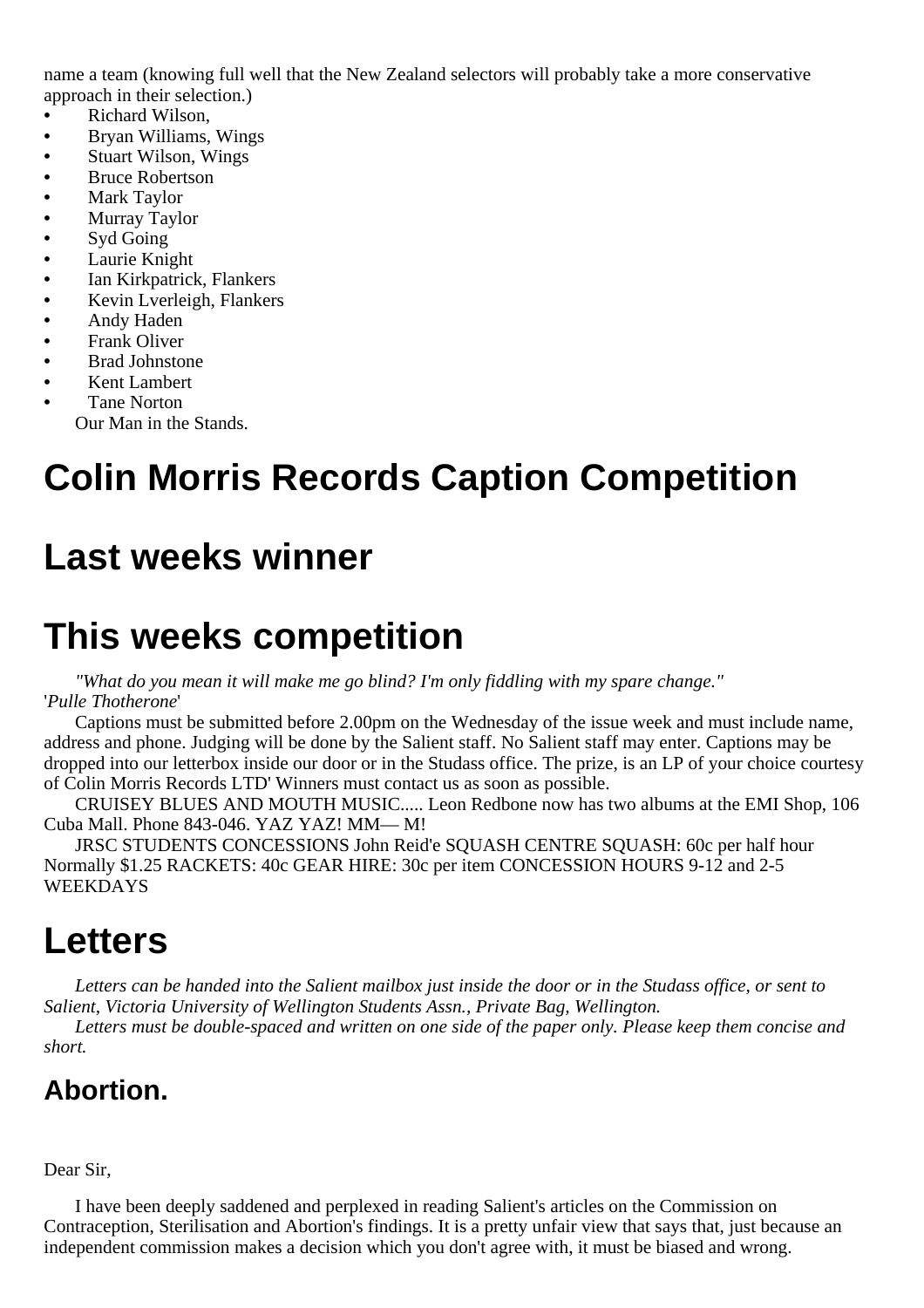A comment of Lindy Cassidy was disturbing: she said that 'the Commission was stacked by Government with people who are well known for their views against abortion." Why did she try to mislead the readers of Salient? The statement I quote is (obviously deliberately) ambiguous — but Ms Cassidy clearly implies that the Commission members' views were known to be against abortion at the time of their appointment. What rubbish! Leading members of the then Government — for instance Tizard and Finlay — supported more liberal abortion laws. The Health Minister was drawing the wrath of SPUC for his views. The Prime Minister —Rowling — was determined to take a neutral stand on the issue. How could these men have "stacked" the Commission with anti-abortionists? Surely they chose people with neutral, if not liberal, views? And if the Commission members' views were known to be against abortion at the time, ALRANZ and the other pro-abortion groups would have made an enormous outcry; If we read Ms Cassidy's comment in the alternative way, then she is correct. After hearing mountains of evidence, including lots from pro-abortionists, the Commission decided that, in the light of the evidence, a certain view on abortion was the more correct: the Commission members are thus now "known for their view against abortion." Maybe Ms Cassidy did not mean to be ambiguous, but It seemed clear to roe that she was being deliberately misleading. Why?

The tenor of Dr Sparrow's interview indicated the view that what in fact were mere opinions had the strength of being facts.

All three of Salient's articles, as well as the propaganda pinned up all round the Campus, assume that abortion is a simple matter of women's rights. Surely it is a deeper and more complex problem than this. The foetus, as a human being in its first developmental stage, and as a future citizen, does have its rights. Who are we, as women, to negate totally the rights of this future(?) section of society as we struggle for our own rights?

I'm not saying that the panel system will be good necessarily — it could well be a degrading experience if the wrong people were stuck on the panels.

Don't you think that abortion is a terrible thing which must be avoided if at all possible? I do think that ALRANZ and its outspokeness is helping to water down women's values and thus cause them to seek abortion more readily; also a lot of women are seeking abortion now who wouldn't have dreamed of it before. In this way, ALRANZ and co (including, sadly, the Students' Association) have been very successful. But I think abortion is a sad thing which must be deeply thought over. The Commission has thought it over, surely, in a reasonably unbiased way.

Yours faithfully,

Helen.

Dear Sir,

When will students learn that the practice of stating one's case in extremes for the sake of scholastic debate works in the University, but in the real world it leads only to division rather than maturity and progress? Progress lies in the recognition and promotion of moderate positions which enable consensus to be reached.

A prime example of this is the pro-abortion literature currently being circulated by WONAAC. By stating that "The Commission has denied women the right to control their fertility" and by combining the issues of abortion and contraception, they have stated their case in extremes which inhibit consensus and hence progress. The issue of control by women of their own fertility has to be fought on the basis of availability of contraceptives, and education in their use. This fight many of the anti-abortionists would support, leaving the issue of abortion and the value of the life of a foetus for a separate debate. Given adequate access to contraceptives and education in their use, anti-abortion legislation cannot be said to impinge on the right of women to control their own fertility (apart from the one case of rape — where I as an anti-abortionist was also surprised by the report of the Commission.) While the issues of contraception and abortion are put together the pro-abortionists will find that their opposition is far larger than it needs to be.

Drawing of a plane

"An Interested Former Student."

### **National Socialists getting started.**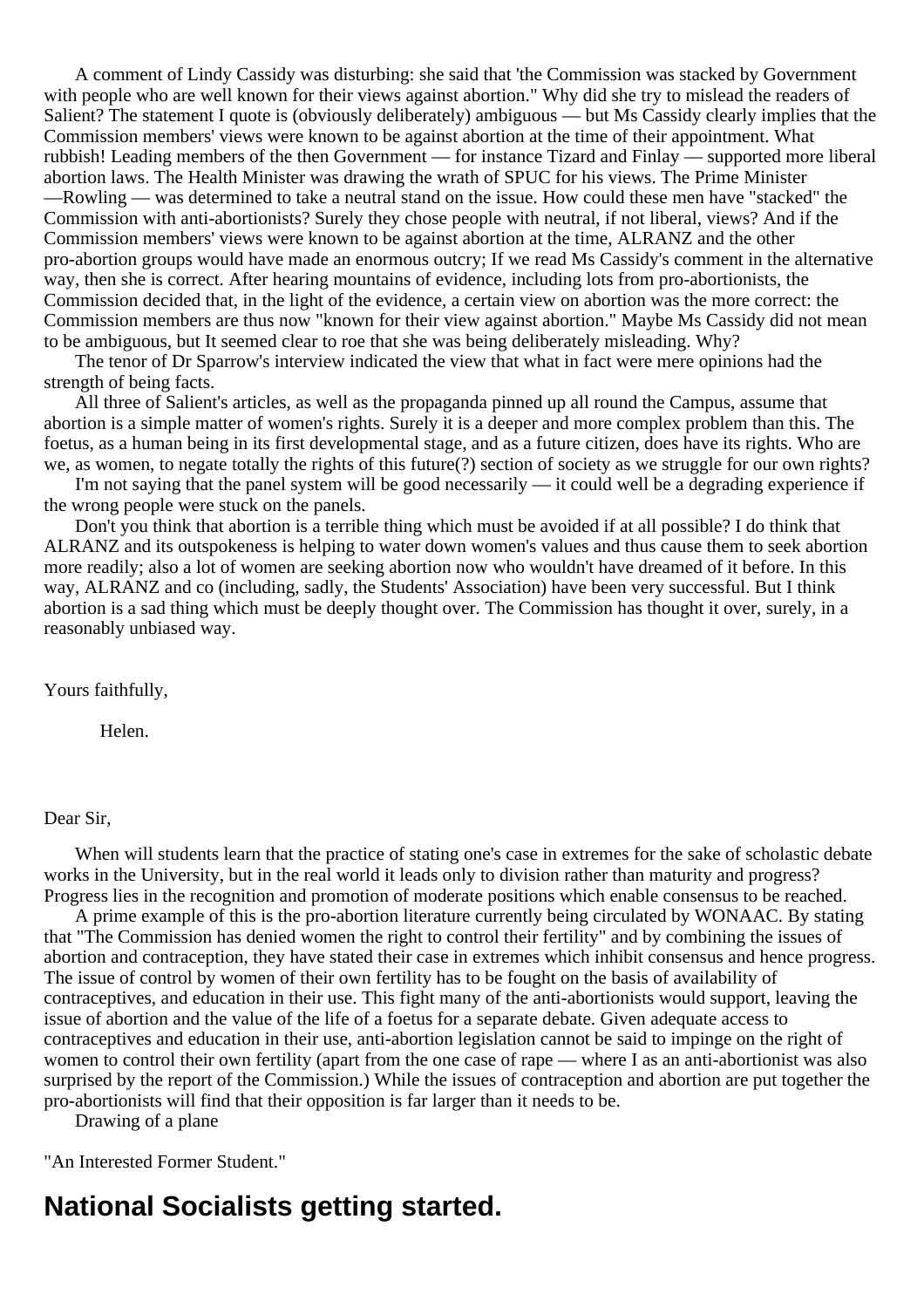#### Dear Sir,

I would Like to complain about a fraudulent piece of false advertising which I fell for at then end of last term. Seeing posters all round the union building advertising some guy Deutscher or other speaking about "Australian students fight for a living wage" I decided to go along and listen to what he had to say. I got a bit suspicious when I saw that there weren't any Students' Association representatives round anywhere and I got even more suspicious when I saw that the walls of the Union Hall were covered with posters advertising some National Socialist Conference or something In short I quickly found out that I had been duped. This guy Bronstein or whatever wasn't a representative of Australian students at all, but some Australian mate of these guys that were putting on this Young National Conference or something. It seems that he wasn't in any elected position at all but was merely going to put forward the views of him and his mates, while claiming that he spoke for Australian students. Worse yet, when I went to leave I found that I was trapped by some of these guys trying to sell some "Socialist Reaction" paper or something. Who are these guys anyway.

Not fooled twice.

### **Lost for words.**

#### Dear David.

Why haven't you printed my letters (i.e. D. Duck & J.C.) are you some sort of degenerate that trips on destroying freedom of speech who are you to decide what should be published or not. God. Every letter submitted no matter how racist or bigoted it may be should be published as that is obviously how the contributor feels, he/she should not be denied the expression of his or her opinions in his/her newspaper. So you'd better pull your finger out of your arse and do your job properly or resign. Salient stinks, most of the letters are boring, dull moans from homosexual pull joys. Most of your degenerate paper is full of communist crap — what's wrong with monopolies. Lastly I heard this morning that Rhodesia has declared war on Zambia, good job, they should wipe out Mozambique and Angola while they're at it.

Unsigned.

### **Sexism shows progress.**

#### Dear friend,

Drawing of a plane in the clouds

A copy of your issue of 4th April has just come to my notice in which there is a report of a talk I gave to the Women's Study Group in March. First, I had no idea that the talk was going to be reported. Secondly, the report through its false emphasis, distorted the point which I try to put across. It is very easy to sensationalise working-class sexism, especially from the sedate detachment of the academic world. When I described my experiences, I hope to show the positive forces that can be used to overcome sexism. The Longbura' sub-branch had a policy of equality of opportunity lung before I came on the scene — it was in fact a response to the dispute at Whakatu over women on the viscera tables. This received no publicity at the time, nor the fact that women in the now on the viscera tables at Whakatu. I have nothing whatever to do with the growing number of women at freezing works nor the Wellington Branch policy of equality. This policy is a recognition of women in the industry. The undoubted sexism that exists must be balanced against this. My efforts are to fight against sexism by promoting the ideas and feelings that unify men and women. We must not give in to sexism, but we must not exacerbate the bitterness that it inevitably produces. To be dominated by bitterness is defeatist. Your report paints a picture of "bloody men" as if any progress can only be made in the face of their implacable opposition. The conclusions to be drawn from my experience are just the reverse and your report does the struggle for equality no service.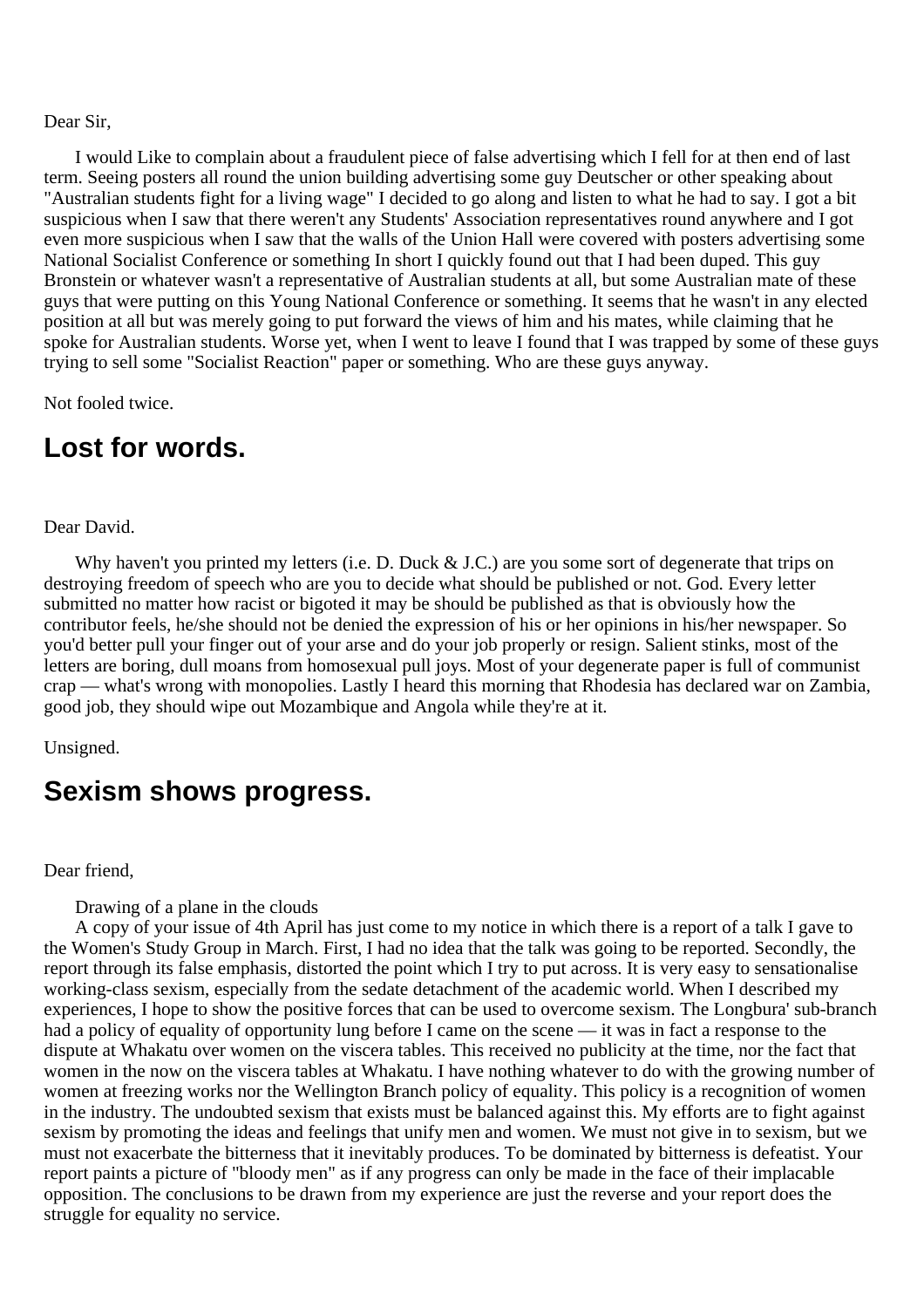Vivienne Porzsolt.

### **Who runs the country?**

The Editor,

We see that the young Auckland law student who was granted an injunction against the bus stoppage lost his part-time job at an hotel noted for its working-class patronage. Funny where these types turn up, when not in Nazi-style uniform. Harder belongs in the Pub Service Champagne and in the pub, serving champagne and cracked crab not for him are capitalisms ills to be questioned. With the need to do battle and improve conditions on the job or win a wage rise.

A good question here — who runs the country? As an instance: this hard working office worker sent home for a week, with loss of pay for calling the head clerk 'lazy cow.' No, it didn't happen back in 1877 — it was yesterday. (The writer was there.)

Then there's this worker who was forced to replace the foor over his head (a cottage size place) after a storm — the price \$2,957,73. Where's the wage worker who has that kind of money on hand? Note (the) seventy three cents tacked to this "asking price?" Well it's capitalism isn't it.

F.C.

### **Dechristianising Asia.**

#### Dear Editor.

Let me express my appreciation of the letter by 'Just an Asian' in the issue of May 16. He was Very right in recognising the fact that the Bible can be used by white colonialists from Europe to propagate imperialism in the 'Third World.' I am not against Christianity as a religion, but let me reiterate that this religion, as far as Asia is concerned had in the past been an instrument of colonialism and is now a well-disguised weapon of neocolonialism and ruthless imperialism of the West. The Christian missionaries in the East practise a new brand of 'divide and rule' and it is time that the undermined people of the East realised this.

I come from a country which successfully checked and evicted Christianity and the horrors of the Holy Inquisition in the 17th century. It is not a surprise that we have ever since never been ruled by the imperialist West.

Let me add one of my extreme views: a good Church in the East is a demolished one.

Yours sincerely,

Majid.

### **Whoever owns the pigs or let the vultures out of their cage please own up!**

#### Dear Editor of Salient,

I am writing this letter in an honest attempt to point some subtle but broad diseases in the body of people in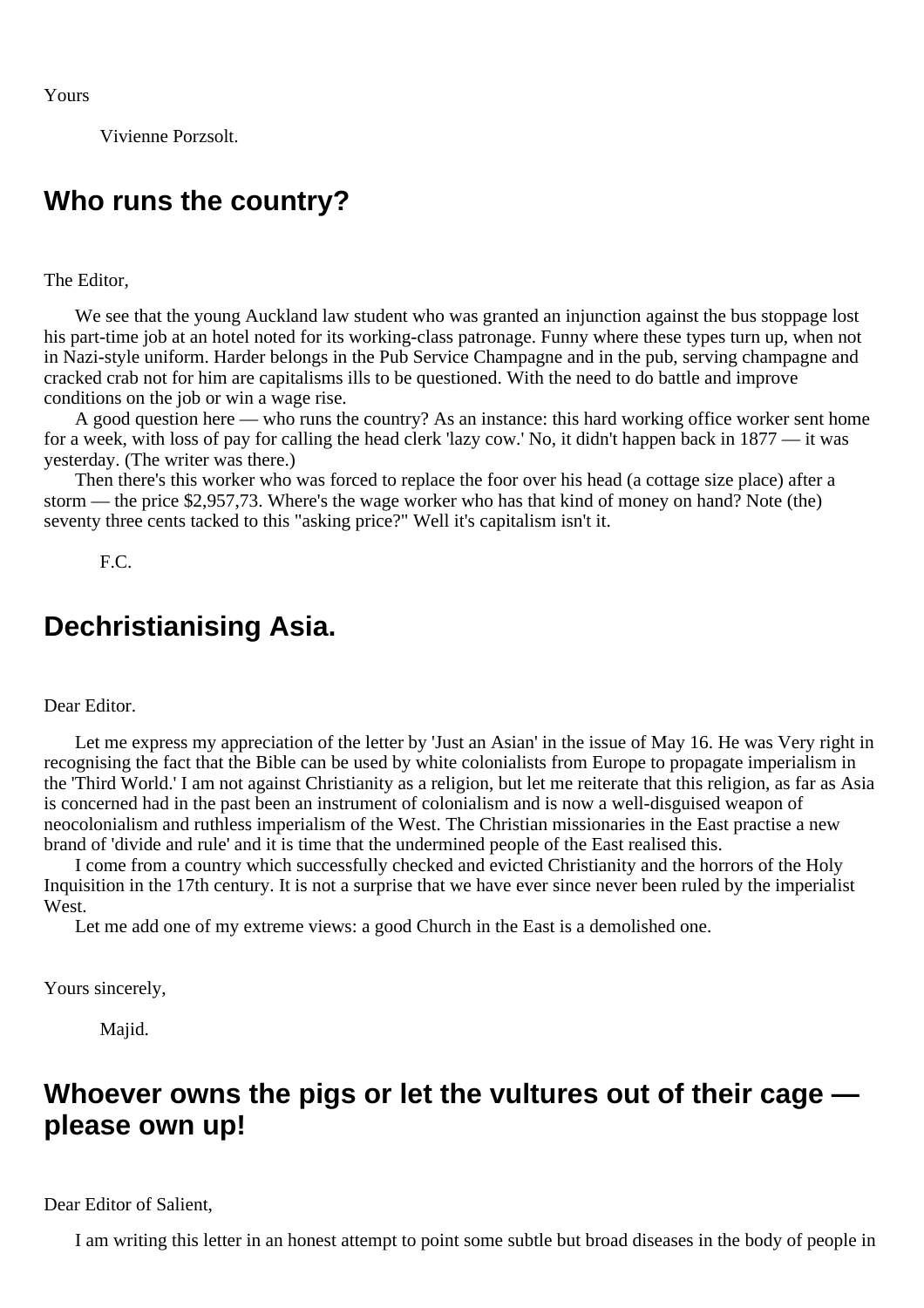this campus. While universities were founded as institutions to examine the truth about the universe, I believe that we as students today have slipped Into a very dark and gloomy ditch from this high calling. I refer more specifically to the wide and blatant contrast between many of our academic and social lives.

While students energetically pursue the exploration of the realms of higher learning in their daytime hours, in their spare hours the cries echo through hostel corridors, library foyers, across cafetaria tables and everywhere a person is blessed to walk — of "Let's go down to the Boozer and get Pissed" or "Let's go down to the Club or to a Party and Pick Up a Bit of Crumpet"'

Do such cries come from our budding intellectuals or are they the snorts and grunts of the Makara Valley pigs at feeding time?

Still to be illumined on this issue and feeling the need to find out what kind of disease lies at the core of the matter, I thought that someone, somewhere, somehow might know.

But I guess that until this disease is eradicated or someone, somewhere, somehow lets me know what is going on I will have to face and bear the croak of those cries and the grunt of those animals.

Yours sincerely.

Donald Elley.

### **Another boring letter on Exec honoraria.**

Sirs and Madams.

Drawing of a plane and the comment 'ZOK'

I am disgusted to hear of your pay rise. Being a student of many summers. I have come to know of the corrupt and underhand methods of getting what you want. Many students refuse to take part in your meetings because of the childish and insulting ways they are held. It is obvious from reports and the minutes of the meetings that many resolutions are passed with a minimum of votes. Anything to do with Student Money should be Voted on by all Students. Your "Type" have been very critical in the past of the repressive laws around the world, and conditions here at home, but you are all too ready to "rip off" the student money along with the rest of the capitalist scum in this society. I find it hard to believe that people of your supposed nature would first give excessive increases to already excessive salaries, then in the next breath suggest (?) or have(?) increased the student union fee to \$43.00. However on reflection this is exactly what we have come to expect.

There is also the question of the \$10,000 loan to the book shop. Is this true? If it is true then there should be an investigation into the whole business of student money — who is getting it? why? and how much? A Published report is Salient within 2 weeks of this letter is not requested but Demanded? Furthermore I think in future that anyone who wishes to become a member of the Executive should do so without any salary, grant etc. These positions should be free from the influence of easy money which is definitely the case. To argue that the increases are due to inflation and that they could get better money working part-time is ludicrous, a load of bull-shit, and simply a moronic attitude If they want money go and work for it, don't sit on your arse and steal it from the student purse.

T. Elliot.

### **Not true! We deny it all!**

Dear David,

I would like to complain in the strongest possible terms about your censoring of my contributions to Salient. I have now submitted 5 articles and 15 letters to Salient this year and not one has been printed merely because I have been signing them with other people's names. Yours etc.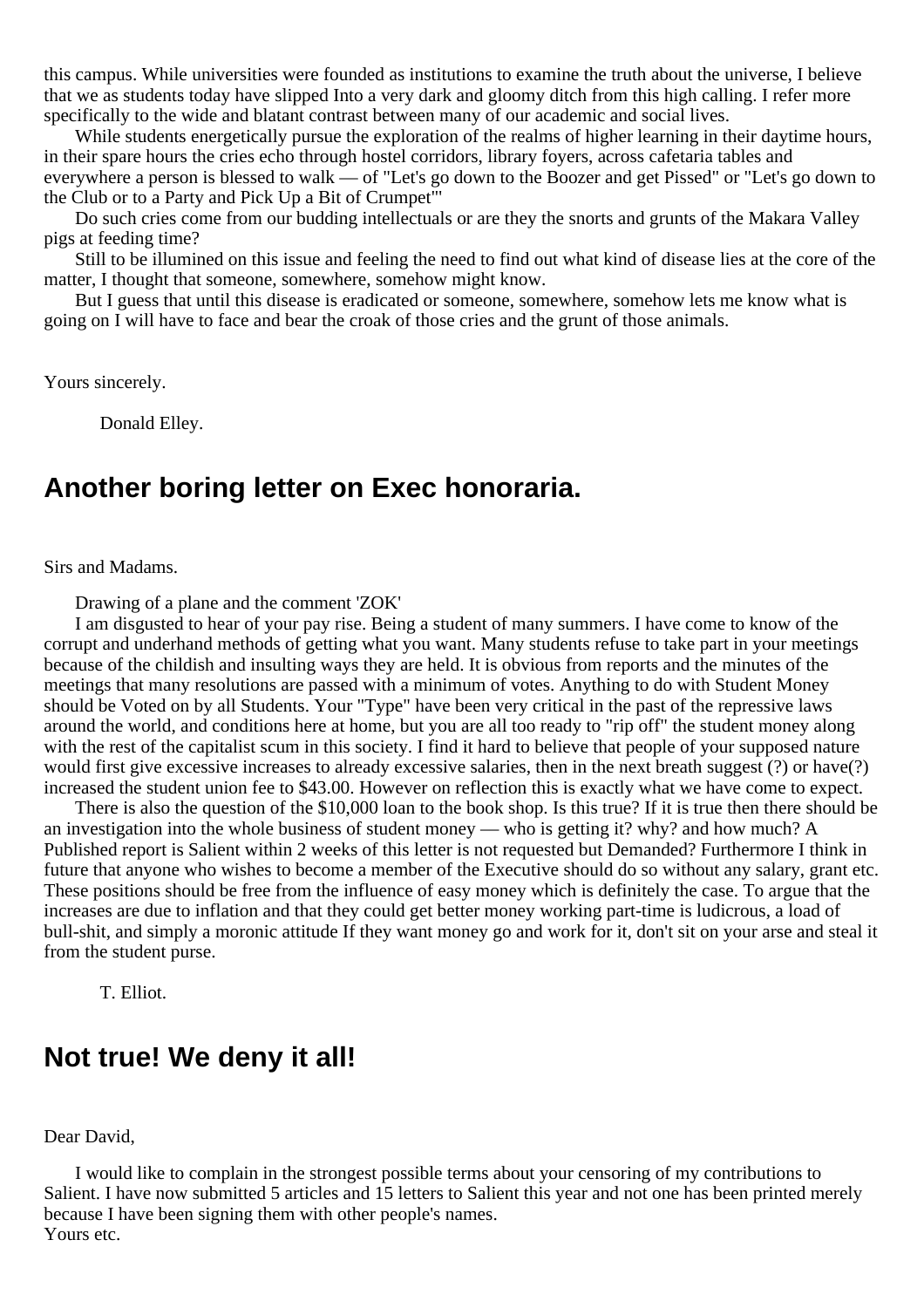Still trying.

### **This year's best letter.**

Dear David,

I would like to compliment you on the high standard of Salient this year. The articles have all been full of interest and the layout has been of exceptionally high

standard. The design, proof-reading, graphics, Photography and captions are without fault. The paper is a pleasure to read.

Drawing of someone holding a lightening bolt

Gyles Beckford.

*(We have reason to believe this letter was not written by our Technical Editor. — Ed.)*

#### **Health Service criticism.**

Dear Mr Editor, Sir,

I witch in every edition of Salient an article on the vanity's health service. I watch, not read since I don't give a fuck about the health service because I feel that it (or they at the Practice) don't give a fuck about me.

The reason for such an exciting statement is due to an incident earlier this year, my first year at varsity. I took crook and went down to see them one night after my last lecture. I explained that I knew they didn't want to see me since I live in Wellington but that my own G.P. was out of town and because of labs, lectures etc. that I couldn't see one of his partners for at least 3 days. In other words it was better seeing any old fucker now as opposed to seeing another fucker in three days time. I was naturally turned down, excuses were: "It's got something to do with poaching patients," "Why not skip a few labs or lectures and see your C.P.'s partner?" And the best yet: "It's got something to do with professional ethics."

Poaching patients? Crap! Those practitioners at the H.S. don't want to over-work themselves. Skip a ½day of lectures or labs? Come on, not with internal assessment end my I. Q. of 38.

Well they like to call the health service the "Aviary" A fitting title. It's where I would expect to find a bunch of Quacks.

Yours with the greatest of interest for condemning replies.

Medical Intermediate Student.

### **Fighting for peace?**

An open letter to the leaders of the NZUSA.

Lisa Sacksen's speech to the Easter Seminar organised by the Campaign Against Nuclear Warships provides yet another illustration that most people think with their feelings, and that democratic leaders find it easy to follow along behind the majority even if they don't already think in the same emotive grooves.

For this, one can't really blame either leaders or membership. History is turning a very sharp corner; and if few can follow it round without skidding, it's only natural that majority decisions tend to reflect the collective picture of individuals who can't make the turn.

After all, the separateness of nations has been preserved for thousands of years by their possessing weapons and being prepared to use them to the full if "necessary". Now, suddenly, the real possibility of an unlivable world confronts us with a stop sign. The technical development of weapons is negating their practical usefulness to us. The traditional security of weapons is turning into its opposite; and in this changed situation our happily grooved emotive attitudes are throwing us all over the place.

Near the end of your President's speech I note the time-worn phrase "a united front against war." Pretty words. And if what you say you are doing — or, at any rate, saying — about it, is likely to have any influence towards actually reversing the tensions between the super-powers, the thing would at least make sense.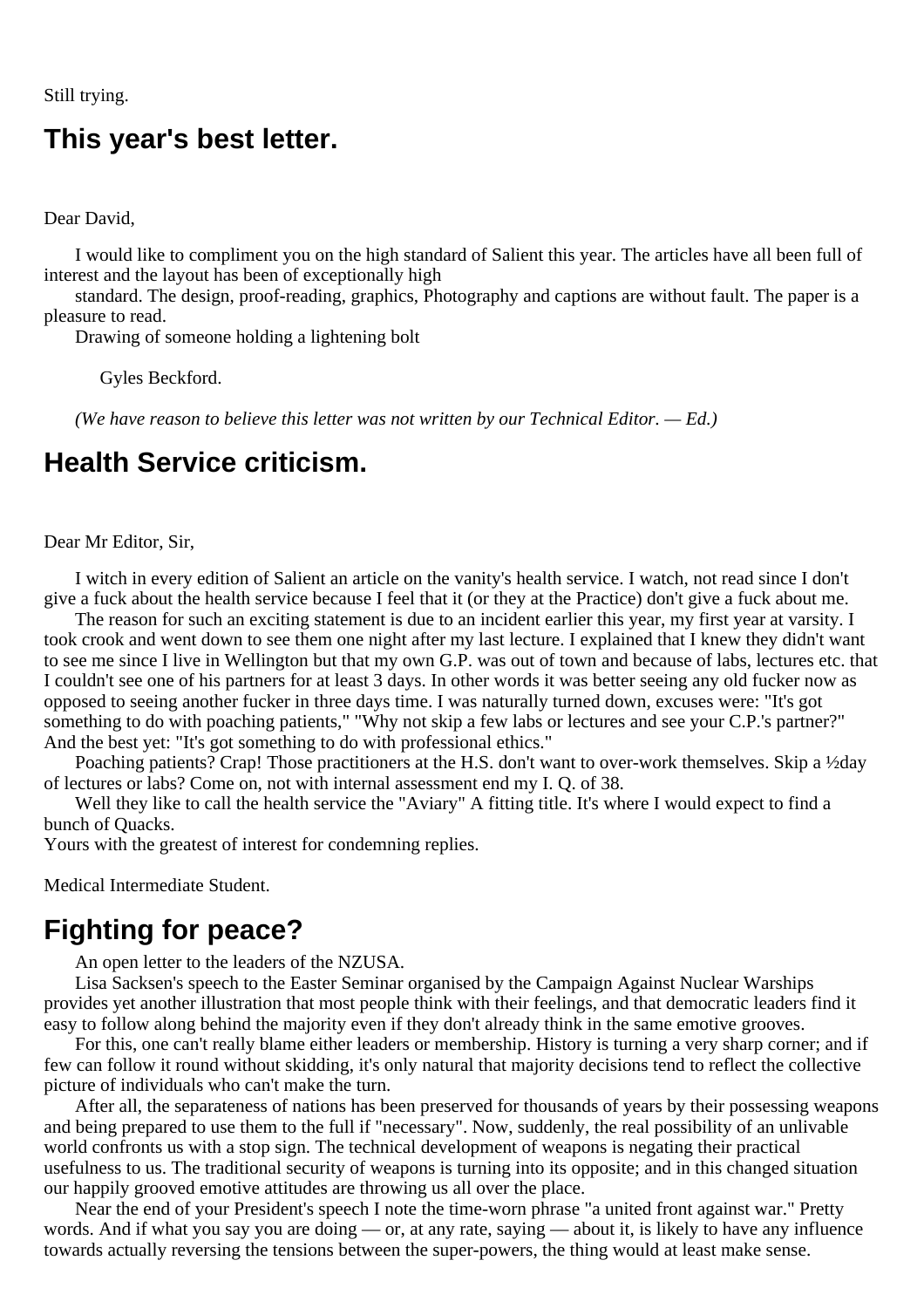What is this tension then? How does it arise, and what feeds it? How often does anyone in the whole peace movement ask questions like these? No, that's not fair. What a spoil-sport I must seem! "Bashing the nuclear" is much more pleasant than the, effort of rational thinking; and "winning the fight for peace" so much more glorious.

We want the cosy feeling of security that has all through history been associated with weapons, (e.g., "Come the four corners of the world in arms, and we will smite them. . .") And we don't want the feelings of insecurity that we rightly associate with nuclear disaster So, if we "think" about it at all, we find good reasons to accept the one and reject the other.

This is the emotive basis for the nuclear disarmament movement, which pictures nuclear powers agreeing to forego their most effective weapons while still retaining the capacity — and the "right" — to make war with conventional weapons. What a dream! With the root causes of war still untouched, and (as correctly noted in the NZUSA's President's speech) the third World War getting closer and closer, suppose that it did begin with conventional weapons only. In the clamp-down of secrecy, wouldn't each side immediately have to re-assemble their nuclear weapons — In case the other side had done so? And then the whole thing would be back to square one — and too late for any real thinking.

I find it curious that your President's speech makes no reference to nuclear disarmament; but I get the impression that this is not because of any realisation of how emotive thinking can run away with practical judgement. The NZUSA seems to have set its sights lower than even this wish-fulfilment picture of nuclear disarmament. "Keep the nuclear stuff away from our parochial shores," seems to be the line, "but leave this whole-world problem to others with wider horizons." And when the crunch comes, of actual war? Well, that's not pleasant to think about either, so don't lets.

"There is a path away from this awful danger," gays Lisa Sacksen. All right. Suppose for a moment that all her "musts" have been achieved. New Zealand has withdrawn from the American Alliance; broken free from "foreign imperialism;" paid back in the course of Just a few years the how many millions of dollars borrowed by National and Labour governments; and a nuclear weapons free zone has been duly established in the South Pacific.

All this is only the smallest flea-bite towards actually preventing a third World War. And if a super-power war-becomes imminent, does anyone really believe that the military of both sides wouldn't put their submarines exactly where they wanted them, nuclear free zone or not? Or again, if a nuclear exchange in, say, the northern hemisphere has decisively fouled the earth's atmosphere with long-term radio-activity, will the nuclear free zoners undertake to line the coast and huff the deadly stuff out to sea again? The rainbow thinking of these people would be laughable if it were not such a tragic waste of energy and leadership.

The thing is, that governments are caught on the hop by the changed world set-up just as much as the student body seems to be. Their particular stereotype, that "weapons represent security," and the follow-up that you have to have the best weapons you can afford. The principle, too, that democratic governments listen to the advice of their military advisors. A majority of electors who voted them into office expect them to do just that. What else can they do?

#### Drawing of a man writing

It's pleasanter to have enemies. If governments, and their acceptance of nuclear warships, are "bad", then one can feel good by contrast. But it cuts you off from seeing them as a collection of sincere individuals trying to lead this separate bit of our fragmented world through the confusing circumstances of a completely unprecedented world situation. If they happen to follow the attitudes of the majority who voted them, isn't that exactly what you student leaders are doing?

Isn't it, in fact, a characteristic of emotive thinking through the whole peace movement that the simplest and most unthinking answer to the nuclear situation will be likely to gain the widest support? So the main stream of the movement has settled for "bash the nuclear," fight the government, and "let it happen somewhere else but not here."

If World War 3 is allowed to happen, none of these issues will matter a scrap.

The sight of a rainbow is more pleasant than the rain which it is. It can't be too strongly emphasised that nuclear disarmament and the nuclear free zone idea are peace time pastimes that would vanish in the event of actual war. Neither of these propositions represent any real security whatever. Students surely have a responsibility to lead something more solid than that.

How then can we come to grips with this emotive thinking and make progress beyond it? By its very nature it leads an individual into a region of blind spots and mirages of self-deception — which in turn are fast becoming compacted and reinforced by group loyalties. It seems clear to me that some sort of team effort is going to be necessary; and any student who is seriously concerned about the lack of reality in this war-or-peace thing is asked to be in touch with Peace Interchange, P.O. Box 93, Whangarei. It's a sort of explorers' club. There's no charge (at present), but it carries no passengers.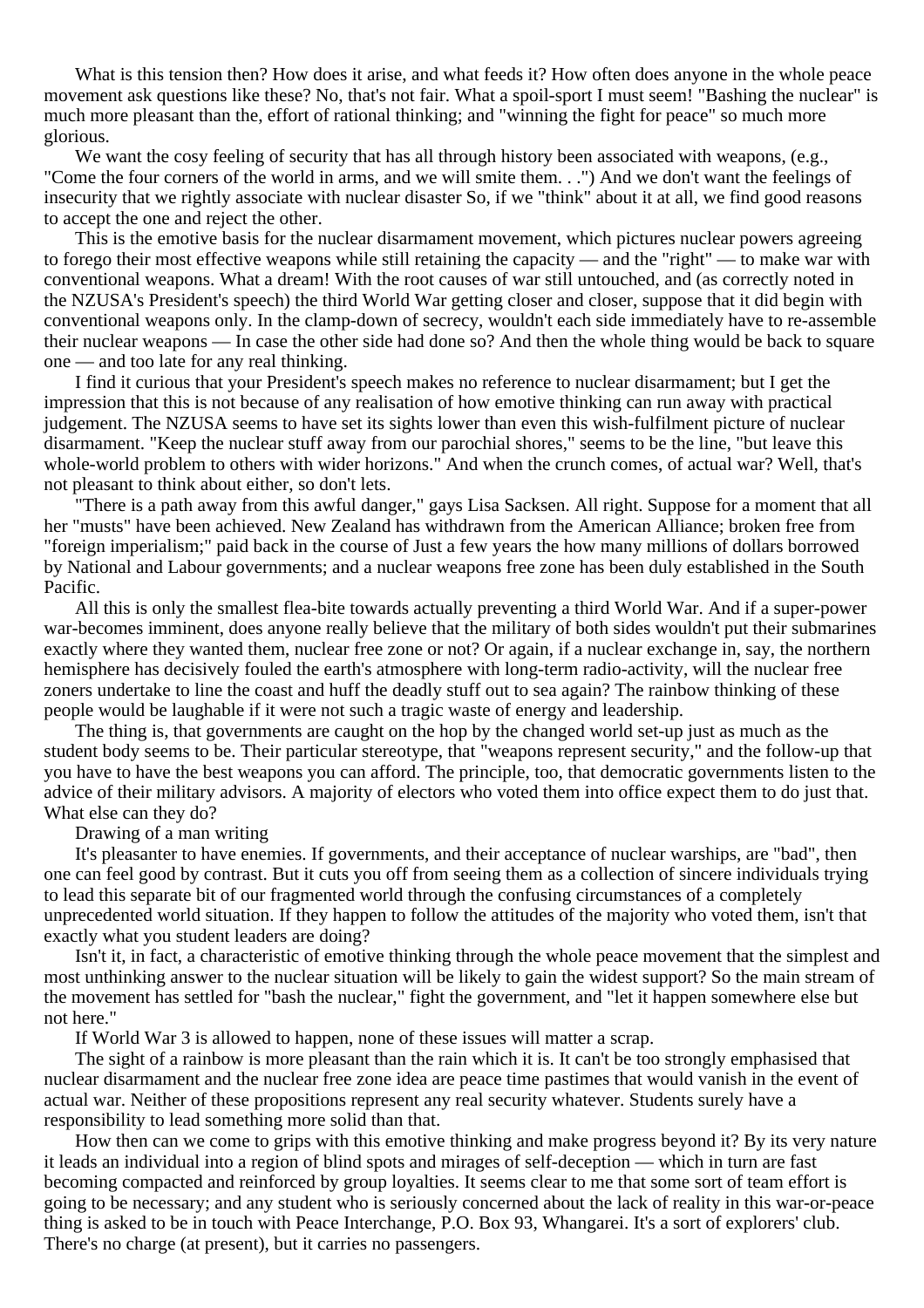Dick Southon.

### **A new breed of apathetes.**

#### Dear Sir/Madame/David,

This great masterpiece would have remained lost to the world had it not been for the valiant efforts of P.O. Glubscrotum, editor of the St Cleves Literary and Garden Review where the M.S. was found buried. The author now resides at Lake Alice where he protests his sanity ("I'm not Insane! I can prove it! Look I've slashed my wrist.") and moans quietly in Welsh.

To Whom It May, Or May Not Concern. It was brought to my attention some time ago (hours? minutes? months? days? irrelevant really) that there existed (or did not exist) a Thorndon Apathy League. It occurred to someone (it could even be me) that this Is a direct breach of the 1st Apathy Act, scene II. N.B. Thou shalt not be apathetic unless by

- **•** Failing to Join Apathy division of Lapp Goch League and
- Not failing to Join any other organisation claiming to be apathetes.

As non-members of the T.A.L. obviously fail the second requirement they cannot be considered true apathetes. For those louse-infested dung worshippers who doubt my word this is DOGMA (Paper Bull) authorized from the highest authority (Pge 879 J.E. Giscins Dictum on Ornothological Ontology; Pub 1921. Pge 71989 Leopards Boys Book of Adventure Vol III or lurking somewhere in Janes Book of Ships.)

TAL non-participants can redeem their sins honorably in one way; that is battle, yes! We (us L. G. Apathy League) take the (probably) unprecedented step of challenging (or not challenging) the TAL to indifference (or anything else) at 60 yards (or any other distance) at Parliament (or anywhere else) April 3rd 3a.m. (or any other time.) If any person turns up they (and their side) will immediately be disqualified for failing to default.

As a point of disinterest Lapp Goch Apathetes have recently defeated Australian apathetes (no mean feat) in the great tea battle of mid yawn by unintensive contemplation of the naval.

By now some gross nitpicking pile of aadvarks dung has 'wittily' commented that no true apathete would bother to write to Salient and while this can obviously apply to all other self-proclaimed apathetes it cannot apply to the writer of this letter (possibly me but you never can tell) for 4 reasons.

- **•** I have to write a million word essay on the mating habits of Icelandic flatfish for ray Neuro-Theology Tutor the late Prof A.B. Gltschnge D.D. (Doctor of Doctorates) and this a good way of passing time.
- No one reads this socialist guff anywhere
- **•** I am certified insane (I think)
- **•** Who cares?

Yours Insincerely

His rustic Highness Sir Timothy Belacqua-Thwarke (MR) H.C.E. Field Marshall 1st Irish Kings General 2nd Welsh Apathetes Major 3rd Gaul Stones Captain Last Great War Right and Legal Sovereign of a Cottage in Ireland (God Knows Where) Whom May God Preserve (If He Wishes.)

P.S. If you wish to not join LGL Apathy division don't call us we'll call you.

Dear Scum of the Earth.

At 1a.m. this Wednesday morning I was making passionate love to a very dear girl whose name escapes me at the moment. At 1.05 I was interrupted by a telephone call. It turned out to be an urgent message from one of my friends who didn't fail his exams too badly and is surprisingly still at varsity. He informed me that something had dared to write to your bloody brilliant (ha) literary journal and pose as a member of the Thorndon Apathy League.